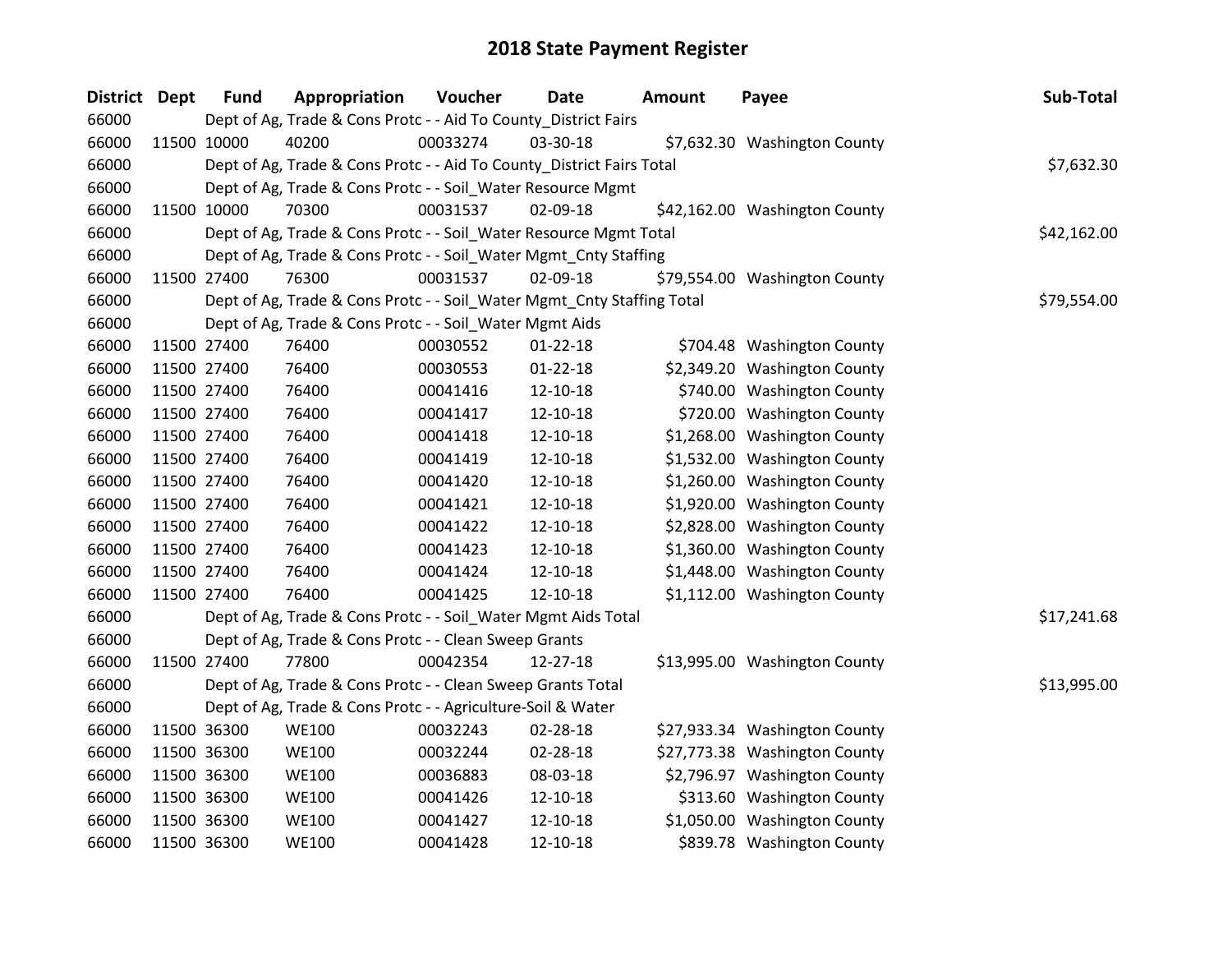| District Dept |             | <b>Fund</b> | Appropriation                                                         | Voucher  | Date           | Amount | Payee                         | Sub-Total   |
|---------------|-------------|-------------|-----------------------------------------------------------------------|----------|----------------|--------|-------------------------------|-------------|
| 66000         |             |             | Dept of Ag, Trade & Cons Protc - - Agriculture-Soil & Water Total     |          |                |        |                               | \$60,707.07 |
| 66000         |             |             | Dept of Safety & Prof Services - - General Program Operations         |          |                |        |                               |             |
| 66000         | 16500 10000 |             | 12100                                                                 | 00025882 | 09-06-18       |        | \$6.25 Washington County      |             |
| 66000         |             |             | Dept of Safety & Prof Services - - General Program Operations Total   |          |                |        |                               | \$6.25      |
| 66000         |             |             | Dept of Safety & Prof Services - - Powts Replacement Rehab            |          |                |        |                               |             |
| 66000         | 16500 10000 |             | 23600                                                                 | 00027346 | 11-29-18       |        | \$20,052.00 Washington County |             |
| 66000         |             |             | Dept of Safety & Prof Services - - Powts Replacement Rehab Total      |          |                |        |                               | \$20,052.00 |
| 66000         |             |             | Wisconsin Historical Society - - General Program Operations-Prf       |          |                |        |                               |             |
| 66000         | 24500 10000 |             | 14100                                                                 | 00019305 | 09-21-18       |        | \$30.00 Washington County     |             |
| 66000         |             |             | Wisconsin Historical Society - - General Program Operations-Prf Total |          |                |        |                               | \$30.00     |
| 66000         |             |             | Dept of Natural Resources - - Gen Program Ops-State Funds             |          |                |        |                               |             |
| 66000         | 37000 21200 |             | 16100                                                                 | 00234765 | 05-11-18       |        | \$305.00 Washington County    |             |
| 66000         |             | 37000 21200 | 16100                                                                 | 00234769 | $05-11-18$     |        | \$250.00 Washington County    |             |
| 66000         |             |             | Dept of Natural Resources - - Gen Program Ops-State Funds Total       |          |                |        |                               | \$555.00    |
| 66000         |             |             | Dept of Natural Resources - - Gen Program Ops-State Funds-Fr          |          |                |        |                               |             |
| 66000         |             | 37000 21200 | 16600                                                                 | 00207936 | $01 - 18 - 18$ |        | \$210.00 Washington County    |             |
| 66000         |             |             | Dept of Natural Resources - - Gen Program Ops-State Funds-Fr Total    |          |                |        |                               | \$210.00    |
| 66000         |             |             | Dept of Natural Resources - - General Program Operations --           |          |                |        |                               |             |
| 66000         |             | 37000 21200 | 25400                                                                 | 00225977 | $04 - 10 - 18$ |        | \$870.00 Washington County    |             |
| 66000         |             | 37000 21200 | 25400                                                                 | 00254196 | 07-23-18       |        | \$240.00 Washington County    |             |
| 66000         |             | 37000 21200 | 25400                                                                 | 00286749 | 12-28-18       |        | \$210.00 Washington County    |             |
| 66000         | 37000 21200 |             | 25400                                                                 | 00286750 | 12-28-18       |        | \$60.00 Washington County     |             |
| 66000         |             |             | Dept of Natural Resources - - General Program Operations -- Total     |          |                |        |                               | \$1,380.00  |
| 66000         |             |             | Dept of Natural Resources - - Gpo -Federal Funds                      |          |                |        |                               |             |
| 66000         |             | 37000 21200 | 38100                                                                 | 00222273 | 03-23-18       |        | \$1,716.73 Washington County  |             |
| 66000         |             |             | Dept of Natural Resources - - Gpo -Federal Funds Total                |          |                |        |                               | \$1,716.73  |
| 66000         |             |             | Dept of Natural Resources - - Venison Processing                      |          |                |        |                               |             |
| 66000         |             | 37000 21200 | 54900                                                                 | 00219191 | 03-12-18       |        | \$945.00 Washington County    |             |
| 66000         |             |             | Dept of Natural Resources - - Venison Processing Total                |          |                |        |                               | \$945.00    |
| 66000         |             |             | Dept of Natural Resources - - Enf A - Boating Enforcement             |          |                |        |                               |             |
| 66000         |             | 37000 21200 | 55000                                                                 | 00222273 | 03-23-18       |        | \$3,766.65 Washington County  |             |
| 66000         |             |             | Dept of Natural Resources - - Enf A - Boating Enforcement Total       |          |                |        |                               | \$3,766.65  |
| 66000         |             |             | Dept of Natural Resources - - Enf A - Atv & Utv Enforcement           |          |                |        |                               |             |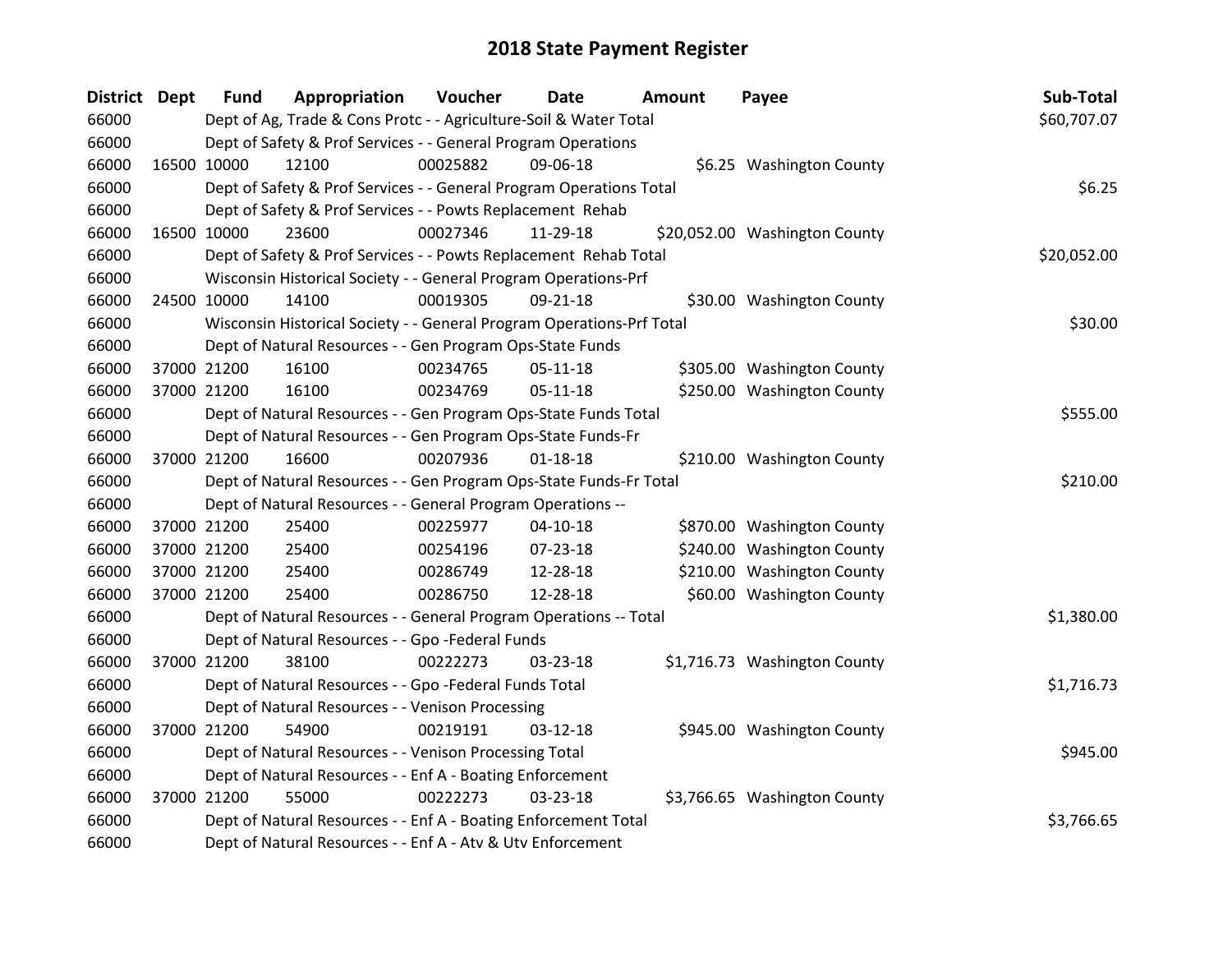| <b>District</b> | <b>Dept</b> | <b>Fund</b> | Appropriation                                                      | Voucher  | Date           | <b>Amount</b> | Payee                         | Sub-Total    |
|-----------------|-------------|-------------|--------------------------------------------------------------------|----------|----------------|---------------|-------------------------------|--------------|
| 66000           |             | 37000 21200 | 55100                                                              | 00268566 | 09-27-18       |               | \$5,838.33 Washington County  |              |
| 66000           |             |             | Dept of Natural Resources - - Enf A - Atv & Utv Enforcement Total  |          |                |               |                               | \$5,838.33   |
| 66000           |             |             | Dept of Natural Resources - - Wildlife Damage Claims & Abat        |          |                |               |                               |              |
| 66000           |             | 37000 21200 | 55300                                                              | 00219191 | 03-12-18       |               | \$6,745.22 Washington County  |              |
| 66000           |             | 37000 21200 | 55300                                                              | 00282296 | 11-28-18       |               | \$6,269.21 Washington County  |              |
| 66000           |             | 37000 21200 | 55300                                                              | 00282297 | 11-28-18       |               | \$7,864.35 Washington County  |              |
| 66000           |             |             | Dept of Natural Resources - - Wildlife Damage Claims & Abat Total  |          |                |               |                               | \$20,878.78  |
| 66000           |             |             | Dept of Natural Resources - - Ra- Cnty Snow Trail & Area Aid       |          |                |               |                               |              |
| 66000           |             | 37000 21200 | 57400                                                              | 00211533 | 02-02-18       |               | \$44,538.05 Washington County |              |
| 66000           |             | 37000 21200 | 57400                                                              | 00279628 | 11-15-18       |               | \$55,560.00 Washington County |              |
| 66000           |             |             | Dept of Natural Resources - - Ra- Cnty Snow Trail & Area Aid Total |          |                |               |                               | \$100,098.05 |
| 66000           |             |             | Dept of Natural Resources - - Ra- Atv Prj Aids, Gas Tax Pymt       |          |                |               |                               |              |
| 66000           |             | 37000 21200 | 57600                                                              | 00279630 | $11 - 15 - 18$ |               | \$660.00 Washington County    |              |
| 66000           |             |             | Dept of Natural Resources - - Ra- Atv Prj Aids, Gas Tax Pymt Total |          |                |               |                               | \$660.00     |
| 66000           |             |             | Dept of Natural Resources - - Ea - Invasive Aqu & Lake Mon         |          |                |               |                               |              |
| 66000           |             | 37000 21200 | 67800                                                              | 00216860 | 02-26-18       |               | \$28,899.61 Washington County |              |
| 66000           |             |             | Dept of Natural Resources - - Ea - Invasive Aqu & Lake Mon Total   |          |                |               |                               | \$28,899.61  |
| 66000           |             |             | Dept of Natural Resources - - Gpo-Environmental Fund               |          |                |               |                               |              |
| 66000           |             | 37000 27400 | 46100                                                              | 00278560 | 11-09-18       |               | \$30.00 Washington County     |              |
| 66000           |             |             | Dept of Natural Resources - - Gpo-Environmental Fund Total         |          |                |               |                               | \$30.00      |
| 66000           |             |             | Dept of Natural Resources - - Ea - Urban Nonpoint Source           |          |                |               |                               |              |
| 66000           |             | 37000 27400 | 65800                                                              | 00211524 | 02-02-18       |               | \$1,877.63 Washington County  |              |
| 66000           |             |             | Dept of Natural Resources - - Ea - Urban Nonpoint Source Total     |          |                |               |                               | \$1,877.63   |
| 66000           |             |             | Dept of Natural Resources - - Land Acquisition                     |          |                |               |                               |              |
| 66000           |             | 37000 36300 | TA100                                                              | 00212879 | 02-07-18       |               | \$30.00 Washington County     |              |
| 66000           |             | 37000 36300 | TA100                                                              | 00228107 | $04 - 18 - 18$ |               | \$30.00 Washington County     |              |
| 66000           |             | 37000 36300 | TA100                                                              | 00272320 | $10 - 16 - 18$ |               | \$17.00 Washington County     |              |
| 66000           |             |             | Dept of Natural Resources - - Land Acquisition Total               |          |                |               |                               | \$77.00      |
| 66000           |             |             | Dept of Natural Resources - - Dnr-Nonpoint Source                  |          |                |               |                               |              |
| 66000           |             | 37000 36300 | TF100                                                              | 00206626 | $01 - 11 - 18$ |               | \$9,000.00 Washington County  |              |
| 66000           |             | 37000 36300 | TF100                                                              | 00206628 | $01 - 11 - 18$ |               | \$98,000.00 Washington County |              |
| 66000           |             |             | Dept of Natural Resources - - Dnr-Nonpoint Source Total            |          |                |               |                               | \$107,000.00 |
| 66000           |             |             | WI Dept of Transportation - - Eldly&Disa Co/Aid Sf                 |          |                |               |                               |              |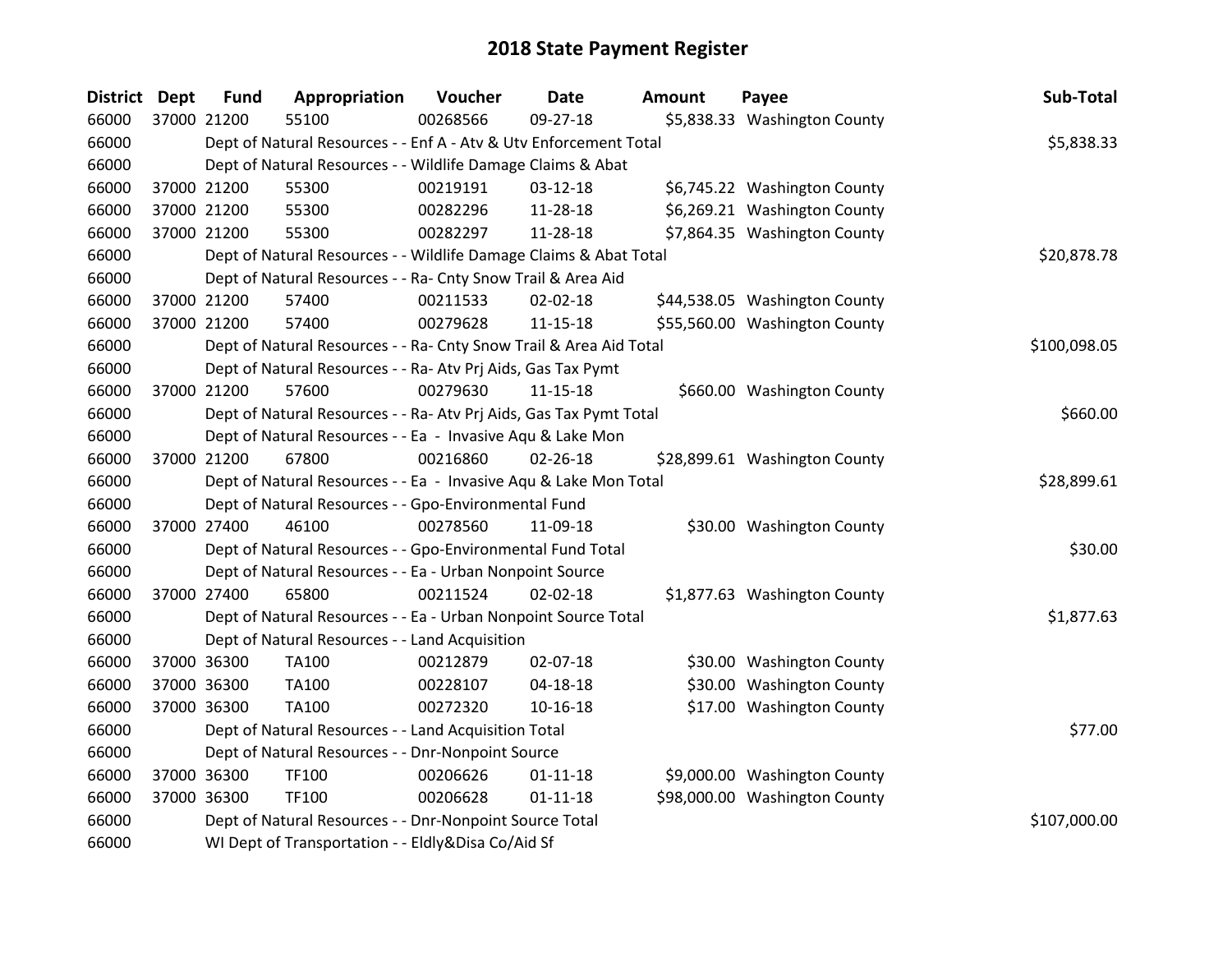| District | <b>Dept</b> | <b>Fund</b> | Appropriation                                            | Voucher  | Date           | Amount | Payee                            | Sub-Total      |
|----------|-------------|-------------|----------------------------------------------------------|----------|----------------|--------|----------------------------------|----------------|
| 66000    |             | 39500 21100 | 16800                                                    | 00229679 | 03-13-18       |        | \$300,607.00 Washington County   |                |
| 66000    |             |             | WI Dept of Transportation - - Eldly&Disa Co/Aid Sf Total |          |                |        |                                  | \$300,607.00   |
| 66000    |             |             | WI Dept of Transportation - - Tb, Trns Oper Aid Sf       |          |                |        |                                  |                |
| 66000    |             | 39500 21100 | 17600                                                    | 00262474 | 06-14-18       |        | \$251,247.00 Washington County   |                |
| 66000    |             | 39500 21100 | 17600                                                    | 00289427 | 08-24-18       |        | \$753,740.00 Washington County   |                |
| 66000    |             |             | WI Dept of Transportation - - Tb, Trns Oper Aid Sf Total |          |                |        |                                  | \$1,004,987.00 |
| 66000    |             |             | WI Dept of Transportation - - Trans Aids To Co.-Sf       |          |                |        |                                  |                |
| 66000    |             | 39500 21100 | 19000                                                    | 00203678 | 01-02-18       |        | \$560,630.45 Washington County   |                |
| 66000    |             | 39500 21100 | 19000                                                    | 00267886 | 07-02-18       |        | \$1,121,260.90 Washington County |                |
| 66000    |             | 39500 21100 | 19000                                                    | 00301938 | $10 - 01 - 18$ |        | \$560,630.45 Washington County   |                |
| 66000    |             |             | WI Dept of Transportation - - Trans Aids To Co.-Sf Total |          |                |        |                                  | \$2,242,521.80 |
| 66000    |             |             | WI Dept of Transportation - - Loc Rd Imp Prg St Fd       |          |                |        |                                  |                |
| 66000    |             | 39500 21100 | 27800                                                    | 00278868 | 07-25-18       |        | \$5,749.70 Washington County     |                |
| 66000    |             |             | WI Dept of Transportation - - Loc Rd Imp Prg St Fd Total |          |                |        |                                  | \$5,749.70     |
| 66000    |             |             | WI Dept of Transportation - - St Hwy Rehab, Sf           |          |                |        |                                  |                |
| 66000    |             | 39500 21100 | 36300                                                    | 00226253 | 02-28-18       |        | \$3,865.05 Washington County     |                |
| 66000    |             | 39500 21100 | 36300                                                    | 00226496 | 03-01-18       |        | \$25.00 Washington County        |                |
| 66000    |             | 39500 21100 | 36300                                                    | 00230725 | 03-30-18       |        | \$60.00 Washington County        |                |
| 66000    |             | 39500 21100 | 36300                                                    | 00244943 | $04 - 27 - 18$ |        | \$50.00 Washington County        |                |
| 66000    |             | 39500 21100 | 36300                                                    | 00282718 | 08-06-18       |        | \$2,387.74 Washington County     |                |
| 66000    |             | 39500 21100 | 36300                                                    | 00294936 | 09-11-18       |        | \$1,054.99 Washington County     |                |
| 66000    |             |             | WI Dept of Transportation - - St Hwy Rehab, Sf Total     |          |                |        |                                  | \$7,442.78     |
| 66000    |             |             | WI Dept of Transportation - - Hwy Mgmt & Opers Sf        |          |                |        |                                  |                |
| 66000    |             | 39500 21100 | 36500                                                    | 00198971 | 03-07-18       |        | \$4,473.14 Washington County     |                |
| 66000    |             | 39500 21100 | 36500                                                    | 00226253 | 02-28-18       |        | \$6,048.43 Washington County     |                |
| 66000    |             | 39500 21100 | 36500                                                    | 00228393 | 03-07-18       |        | \$12,104.72 Washington County    |                |
| 66000    |             | 39500 21100 | 36500                                                    | 00233465 | 03-23-18       |        | \$1,836.58 Washington County     |                |
| 66000    |             | 39500 21100 | 36500                                                    | 00233685 | 03-23-18       |        | \$38,271.56 Washington County    |                |
| 66000    |             | 39500 21100 | 36500                                                    | 00238318 | 04-04-18       |        | \$27,161.59 Washington County    |                |
| 66000    |             | 39500 21100 | 36500                                                    | 00250046 | 05-08-18       |        | \$20.52 Washington County        |                |
| 66000    |             | 39500 21100 | 36500                                                    | 00250048 | 05-08-18       |        | \$27,810.51 Washington County    |                |
| 66000    |             | 39500 21100 | 36500                                                    | 00254578 | $05-17-18$     |        | \$4,844.22 Washington County     |                |
| 66000    |             | 39500 21100 | 36500                                                    | 00264977 | 06-20-18       |        | \$18,190.17 Washington County    |                |

| ount      | Payee                        | Sub-Total      |
|-----------|------------------------------|----------------|
|           | 0,607.00 Washington County   |                |
|           |                              | \$300,607.00   |
|           | 1,247.00 Washington County   |                |
|           | 3,740.00 Washington County   |                |
|           |                              | \$1,004,987.00 |
|           | 60,630.45 Washington County  |                |
|           | 1,260.90 Washington County   |                |
|           | 60,630.45 Washington County  |                |
|           |                              | \$2,242,521.80 |
|           | 5,749.70 Washington County   |                |
|           |                              | \$5,749.70     |
|           | 3,865.05 Washington County   |                |
|           | \$25.00 Washington County    |                |
|           | \$60.00 Washington County    |                |
|           | \$50.00 Washington County    |                |
|           | 2,387.74 Washington County   |                |
|           | \$1,054.99 Washington County |                |
|           |                              | \$7,442.78     |
|           | 4,473.14 Washington County   |                |
| 6,048.43  | <b>Washington County</b>     |                |
| 2,104.72  | <b>Washington County</b>     |                |
|           | 1,836.58 Washington County   |                |
| 8,271.56  | <b>Washington County</b>     |                |
| 17,161.59 | <b>Washington County</b>     |                |
| \$20.52   | <b>Washington County</b>     |                |
| 7,810.51  | <b>Washington County</b>     |                |
| 4,844.22، | <b>Washington County</b>     |                |
|           | 8,190.17 Washington County   |                |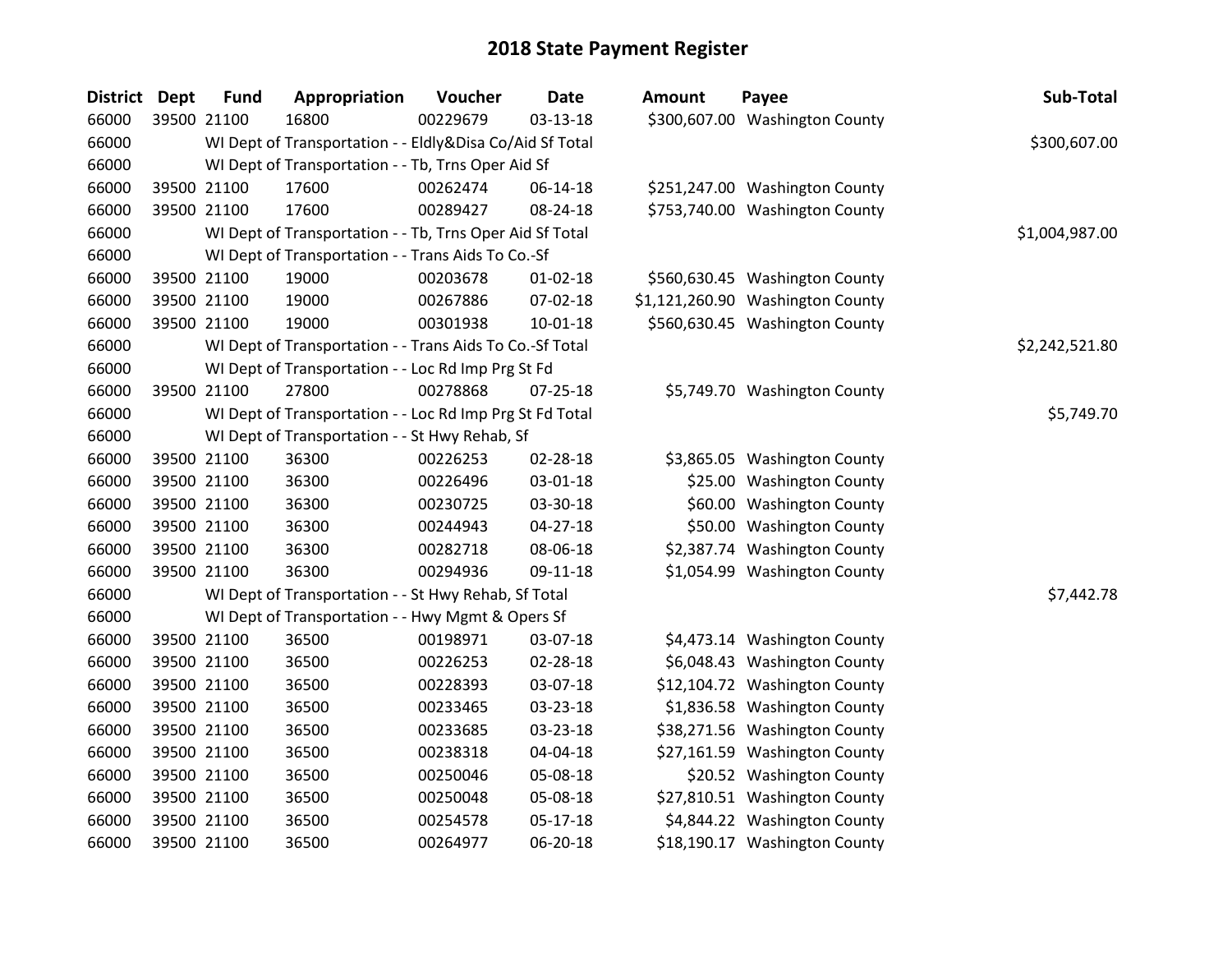| <b>District</b> | <b>Dept</b> | <b>Fund</b> | Appropriation                                           | Voucher  | <b>Date</b> | <b>Amount</b> | Payee                          | Sub-Total      |
|-----------------|-------------|-------------|---------------------------------------------------------|----------|-------------|---------------|--------------------------------|----------------|
| 66000           |             | 39500 21100 | 36500                                                   | 00282718 | 08-06-18    |               | \$3,859.33 Washington County   |                |
| 66000           |             | 39500 21100 | 36500                                                   | 00290435 | 08-27-18    |               | \$3,185.50 Washington County   |                |
| 66000           |             | 39500 21100 | 36500                                                   | 00294936 | 09-11-18    |               | \$118,807.38 Washington County |                |
| 66000           |             | 39500 21100 | 36500                                                   | 00300112 | 09-21-18    |               | \$20.06 Washington County      |                |
| 66000           |             | 39500 21100 | 36500                                                   | 00306854 | 10-05-18    |               | \$189,025.71 Washington County |                |
| 66000           |             | 39500 21100 | 36500                                                   | 00319564 | 11-07-18    |               | \$74,291.64 Washington County  |                |
| 66000           |             | 39500 21100 | 36500                                                   | 00323860 | 11-16-18    |               | \$110.00 Washington County     |                |
| 66000           |             | 39500 21100 | 36500                                                   | 00327117 | 11-28-18    |               | \$79,468.39 Washington County  |                |
| 66000           |             |             | WI Dept of Transportation - - Hwy Mgmt & Opers Sf Total |          |             |               |                                | \$609,529.45   |
| 66000           |             |             | WI Dept of Transportation - - Routine Maint Sf          |          |             |               |                                |                |
| 66000           |             | 39500 21100 | 36800                                                   | 00198971 | 03-07-18    |               | \$133,682.32 Washington County |                |
| 66000           |             | 39500 21100 | 36800                                                   | 00207081 | 01-03-18    |               | \$75,673.60 Washington County  |                |
| 66000           |             | 39500 21100 | 36800                                                   | 00226253 | 02-28-18    |               | \$275,198.75 Washington County |                |
| 66000           |             | 39500 21100 | 36800                                                   | 00228393 | 03-07-18    |               | \$322,178.75 Washington County |                |
| 66000           |             | 39500 21100 | 36800                                                   | 00230023 | 03-13-18    |               | \$2,440.80 Washington County   |                |
| 66000           |             | 39500 21100 | 36800                                                   | 00233685 | 03-23-18    |               | \$19,057.08 Washington County  |                |
| 66000           |             | 39500 21100 | 36800                                                   | 00238318 | 04-04-18    |               | \$315,629.25 Washington County |                |
| 66000           |             | 39500 21100 | 36800                                                   | 00238734 | 04-05-18    |               | \$125,507.32 Washington County |                |
| 66000           |             | 39500 21100 | 36800                                                   | 00238735 | 04-05-18    |               | \$2,104.43 Washington County   |                |
| 66000           |             | 39500 21100 | 36800                                                   | 00250048 | 05-08-18    |               | \$342,705.36 Washington County |                |
| 66000           |             | 39500 21100 | 36800                                                   | 00254578 | 05-17-18    |               | \$191,196.25 Washington County |                |
| 66000           |             | 39500 21100 | 36800                                                   | 00264977 | 06-20-18    |               | \$505,285.27 Washington County |                |
| 66000           |             | 39500 21100 | 36800                                                   | 00278871 | 07-25-18    |               | \$74,100.00 Washington County  |                |
| 66000           |             | 39500 21100 | 36800                                                   | 00282718 | 08-06-18    |               | \$149,106.75 Washington County |                |
| 66000           |             | 39500 21100 | 36800                                                   | 00290435 | 08-27-18    |               | \$165,181.72 Washington County |                |
| 66000           |             | 39500 21100 | 36800                                                   | 00294936 | 09-11-18    |               | \$129,281.30 Washington County |                |
| 66000           |             | 39500 21100 | 36800                                                   | 00299659 | 09-21-18    |               | \$33,103.92 Washington County  |                |
| 66000           |             | 39500 21100 | 36800                                                   | 00306854 | 10-05-18    |               | \$165,570.78 Washington County |                |
| 66000           |             | 39500 21100 | 36800                                                   | 00319564 | 11-07-18    |               | \$54,482.32 Washington County  |                |
| 66000           |             | 39500 21100 | 36800                                                   | 00327117 | 11-28-18    |               | \$39,742.31 Washington County  |                |
| 66000           |             |             | WI Dept of Transportation - - Routine Maint Sf Total    |          |             |               |                                | \$3,121,228.28 |
| 66000           |             |             | WI Dept of Transportation - - Hwy Mgmt & Opers Ff       |          |             |               |                                |                |
| 66000           |             | 39500 21100 | 38500                                                   | 00226253 | 02-28-18    |               | \$98.64 Washington County      |                |

\$98.64 Washington County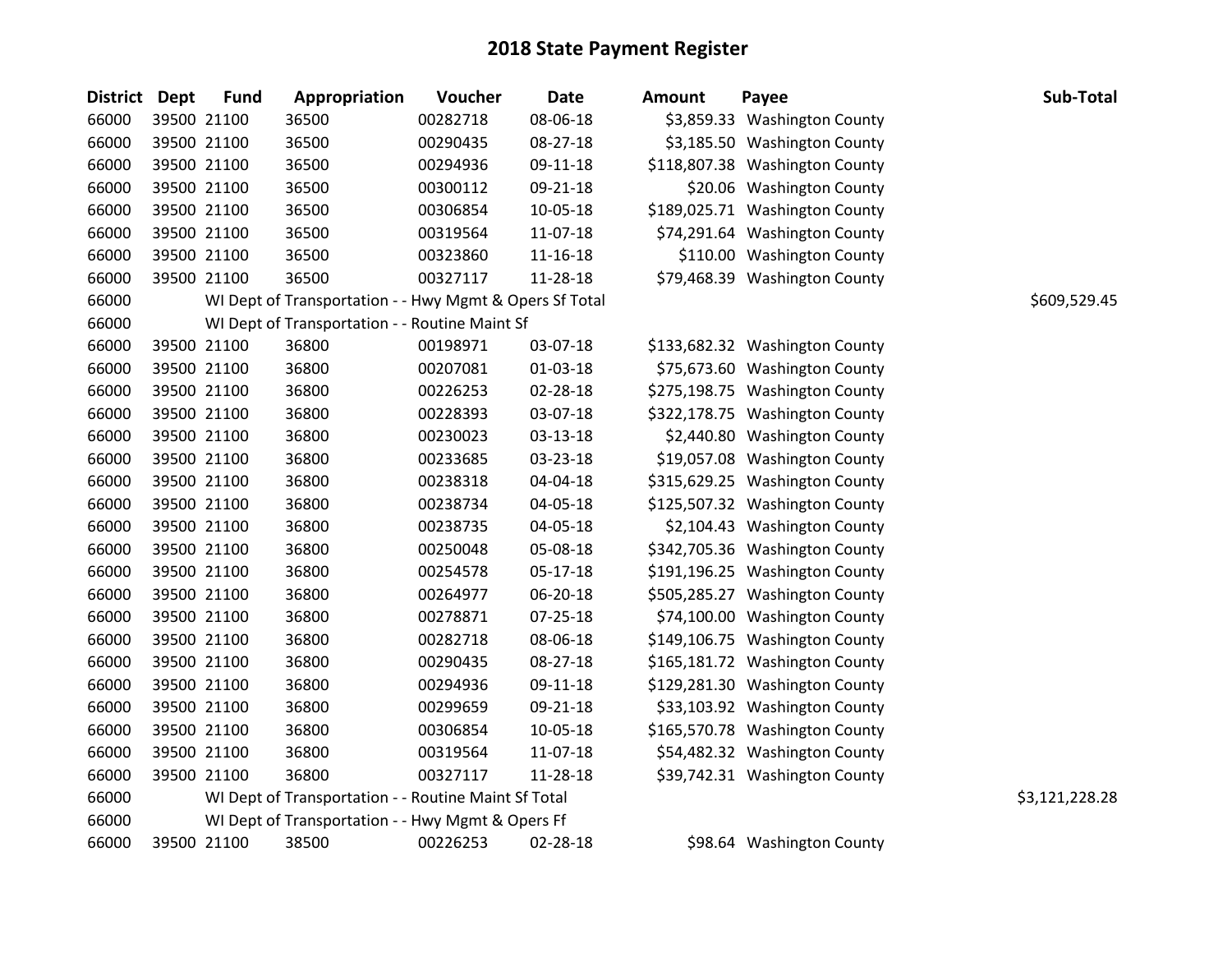| <b>District</b> | <b>Dept</b> | <b>Fund</b> | Appropriation                                                      | Voucher  | <b>Date</b>    | <b>Amount</b> | Payee                                                                                                         | Sub-Total    |
|-----------------|-------------|-------------|--------------------------------------------------------------------|----------|----------------|---------------|---------------------------------------------------------------------------------------------------------------|--------------|
| 66000           |             | 39500 21100 | 38500                                                              | 00233465 | 03-23-18       |               | \$7,346.33 Washington County                                                                                  |              |
| 66000           |             | 39500 21100 | 38500                                                              | 00250046 | 05-08-18       |               | \$82.10 Washington County                                                                                     |              |
| 66000           |             | 39500 21100 | 38500                                                              | 00300112 | 09-21-18       |               | \$80.22 Washington County                                                                                     |              |
| 66000           |             | 39500 21100 | 38500                                                              | 00319564 | 11-07-18       |               | \$628.90 Washington County                                                                                    |              |
| 66000           |             |             | WI Dept of Transportation - - Hwy Mgmt & Opers Ff Total            |          |                |               |                                                                                                               | \$8,236.19   |
| 66000           |             |             | WI Dept of Transportation - - Trans State Revenue                  |          |                |               |                                                                                                               |              |
| 66000           |             | 39500 21100 | 900SE                                                              | 00264993 | 07-02-18       |               | \$251,247.00 Washington County                                                                                |              |
| 66000           |             |             | WI Dept of Transportation - - Trans State Revenue Total            |          |                |               |                                                                                                               | \$251,247.00 |
| 66000           |             |             | Department of Corrections - - General Program Operations           |          |                |               |                                                                                                               |              |
| 66000           |             | 41000 10000 | 10100                                                              | 00235640 | $10-12-18$     |               | \$44.00 Washington County                                                                                     |              |
| 66000           |             | 41000 10000 | 10100                                                              | 00253893 | 12-11-18       |               | \$3.75 Washington County                                                                                      |              |
| 66000           |             |             | Department of Corrections - - General Program Operations Total     |          |                |               |                                                                                                               | \$47.75      |
| 66000           |             |             | Department of Corrections - - Corrections Contracts And Agre       |          |                |               |                                                                                                               |              |
| 66000           |             | 41000 10000 | 11400                                                              | 00181599 | $01 - 12 - 18$ |               | \$21,283.50 Washington County                                                                                 |              |
| 66000           |             | 41000 10000 | 11400                                                              | 00187793 | $02 - 14 - 18$ |               | \$20,455.84 Washington County                                                                                 |              |
| 66000           |             | 41000 10000 | 11400                                                              | 00195146 | 03-14-18       |               | \$14,048.04 Washington County                                                                                 |              |
| 66000           |             | 41000 10000 | 11400                                                              | 00200210 | 04-06-18       |               | \$16,022.24 Washington County                                                                                 |              |
| 66000           |             | 41000 10000 | 11400                                                              | 00209427 | 05-17-18       |               | \$13,337.56 Washington County                                                                                 |              |
| 66000           |             | 41000 10000 | 11400                                                              | 00215290 | 06-14-18       |               | \$20,650.93 Washington County                                                                                 |              |
| 66000           |             | 41000 10000 | 11400                                                              | 00219917 | 07-05-18       |               | \$22,952.70 Washington County                                                                                 |              |
| 66000           |             | 41000 10000 | 11400                                                              | 00228154 | 08-13-18       |               | \$17,228.96 Washington County                                                                                 |              |
| 66000           |             | 41000 10000 | 11400                                                              | 00237655 | 09-26-18       |               | \$16,333.92 Washington County                                                                                 |              |
| 66000           |             | 41000 10000 | 11400                                                              | 00248432 | 11-13-18       |               | \$17,094.36 Washington County                                                                                 |              |
| 66000           |             | 41000 10000 | 11400                                                              | 00254554 | 12-14-18       |               | \$17,881.74 Washington County                                                                                 |              |
| 66000           |             |             | Department of Corrections - - Corrections Contracts And Agre Total |          |                |               |                                                                                                               | \$197,289.79 |
| 66000           |             |             |                                                                    |          |                |               | Department of Corrections - - Reimbursing Counties For Probation, Extended Supervision And Parole Holds       |              |
| 66000           |             | 41000 10000 | 11600                                                              | 00246244 | 11-02-18       |               | \$141,397.20 Washington County                                                                                |              |
| 66000           |             |             |                                                                    |          |                |               | Department of Corrections - - Reimbursing Counties For Probation, Extended Supervision And Parole Holds Total | \$141,397.20 |
| 66000           |             |             | Department of Corrections - - Sex Offender Management              |          |                |               |                                                                                                               |              |
| 66000           |             | 41000 10000 | 18200                                                              | 00184242 | $01 - 24 - 18$ |               | \$22.50 Washington County                                                                                     |              |
| 66000           |             | 41000 10000 | 18200                                                              | 00185977 | 02-02-18       |               | \$6.25 Washington County                                                                                      |              |
| 66000           |             |             | Department of Corrections - - Sex Offender Management Total        |          |                |               |                                                                                                               | \$28.75      |
| 66000           |             |             | Department of Corrections - - Probation, Parole And Extended       |          |                |               |                                                                                                               |              |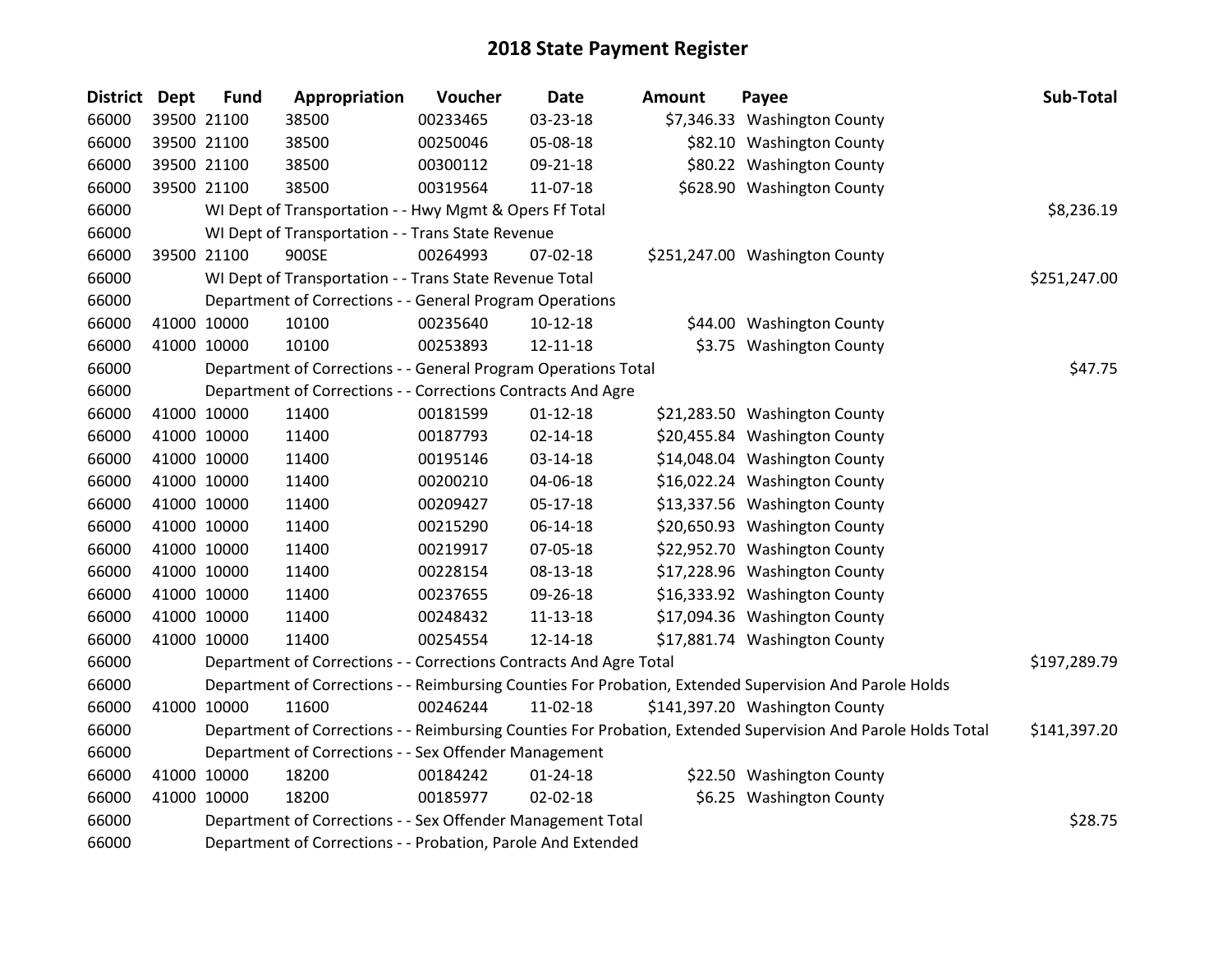| District Dept |             | <b>Fund</b> | Appropriation                                                      | Voucher  | <b>Date</b>    | <b>Amount</b> | Payee                          | Sub-Total      |
|---------------|-------------|-------------|--------------------------------------------------------------------|----------|----------------|---------------|--------------------------------|----------------|
| 66000         |             | 41000 10000 | 18700                                                              | 00182266 | $01 - 17 - 18$ |               | \$144.80 Washington County     |                |
| 66000         |             | 41000 10000 | 18700                                                              | 00200998 | $04 - 11 - 18$ |               | \$64.00 Washington County      |                |
| 66000         |             | 41000 10000 | 18700                                                              | 00227035 | 08-07-18       |               | \$13.75 Washington County      |                |
| 66000         |             | 41000 10000 | 18700                                                              | 00227215 | 08-08-18       |               | \$78.30 Washington County      |                |
| 66000         |             | 41000 10000 | 18700                                                              | 00245912 | $10 - 31 - 18$ |               | \$112.30 Washington County     |                |
| 66000         |             | 41000 10000 | 18700                                                              | 00246244 | 11-02-18       |               | \$10,642.80 Washington County  |                |
| 66000         |             | 41000 10000 | 18700                                                              | 00250492 | 11-23-18       |               | \$118.75 Washington County     |                |
| 66000         |             | 41000 10000 | 18700                                                              | 00256432 | $12 - 21 - 18$ |               | \$5.00 Washington County       |                |
| 66000         |             |             | Department of Corrections - - Probation, Parole And Extended Total |          |                |               |                                | \$11,179.70    |
| 66000         |             |             | Department of Corrections - - General Program Operations           |          |                |               |                                |                |
| 66000         |             | 41000 10000 | 20100                                                              | 00212555 | 06-05-18       |               | \$13.75 Washington County      |                |
| 66000         |             |             | Department of Corrections - - General Program Operations Total     |          |                |               |                                | \$13.75        |
| 66000         |             |             | Department of Health Services - - State/Federal Aids               |          |                |               |                                |                |
| 66000         |             | 43500 10000 | 00000                                                              | 90808    | $01 - 02 - 18$ |               | \$139,808.00 Washington County |                |
| 66000         |             | 43500 10000 | 00000                                                              | 90810    | 03-01-18       |               | \$200,136.00 Washington County |                |
| 66000         |             | 43500 10000 | 00000                                                              | 90811    | 03-02-18       |               | \$74,942.00 Washington County  |                |
| 66000         |             | 43500 10000 | 00000                                                              | 90812    | 04-02-18       |               | \$593,894.00 Washington County |                |
| 66000         |             | 43500 10000 | 00000                                                              | 90813    | 05-01-18       |               | \$13,015.00 Washington County  |                |
| 66000         |             | 43500 10000 | 00000                                                              | 90814    | 06-01-18       |               | \$349,897.00 Washington County |                |
| 66000         |             | 43500 10000 | 00000                                                              | 90815    | 06-12-18       |               | \$26,238.00 Washington County  |                |
| 66000         |             | 43500 10000 | 00000                                                              | 90900    | 07-02-18       |               | \$865,572.00 Washington County |                |
| 66000         |             | 43500 10000 | 00000                                                              | 90901    | 08-01-18       |               | \$419,344.00 Washington County |                |
| 66000         |             | 43500 10000 | 00000                                                              | 90902    | 09-04-18       |               | \$368,639.00 Washington County |                |
| 66000         |             | 43500 10000 | 00000                                                              | 90903    | $10 - 01 - 18$ |               | \$355,956.00 Washington County |                |
| 66000         |             | 43500 10000 | 00000                                                              | 90904    | 11-01-18       |               | \$209,303.00 Washington County |                |
| 66000         |             | 43500 10000 | 00000                                                              | 90905    | 12-03-18       |               | \$180,160.00 Washington County |                |
| 66000         |             |             | Department of Health Services - - State/Federal Aids Total         |          |                |               |                                | \$3,796,904.00 |
| 66000         |             |             | Department of Health Services - - General Program Operations       |          |                |               |                                |                |
| 66000         |             | 43500 10000 | 40100                                                              | 00182067 | $01 - 24 - 18$ |               | \$1.50 Washington County       |                |
| 66000         |             | 43500 10000 | 40100                                                              | 00195466 | 03-28-18       |               | \$1.50 Washington County       |                |
| 66000         |             | 43500 10000 | 40100                                                              | 00197267 | 04-04-18       |               | \$1.50 Washington County       |                |
| 66000         |             | 43500 10000 | 40100                                                              | 00199178 | 04-13-18       |               | \$1.50 Washington County       |                |
| 66000         | 43500 10000 |             | 40100                                                              | 00227997 | 08-23-18       |               | \$1.50 Washington County       |                |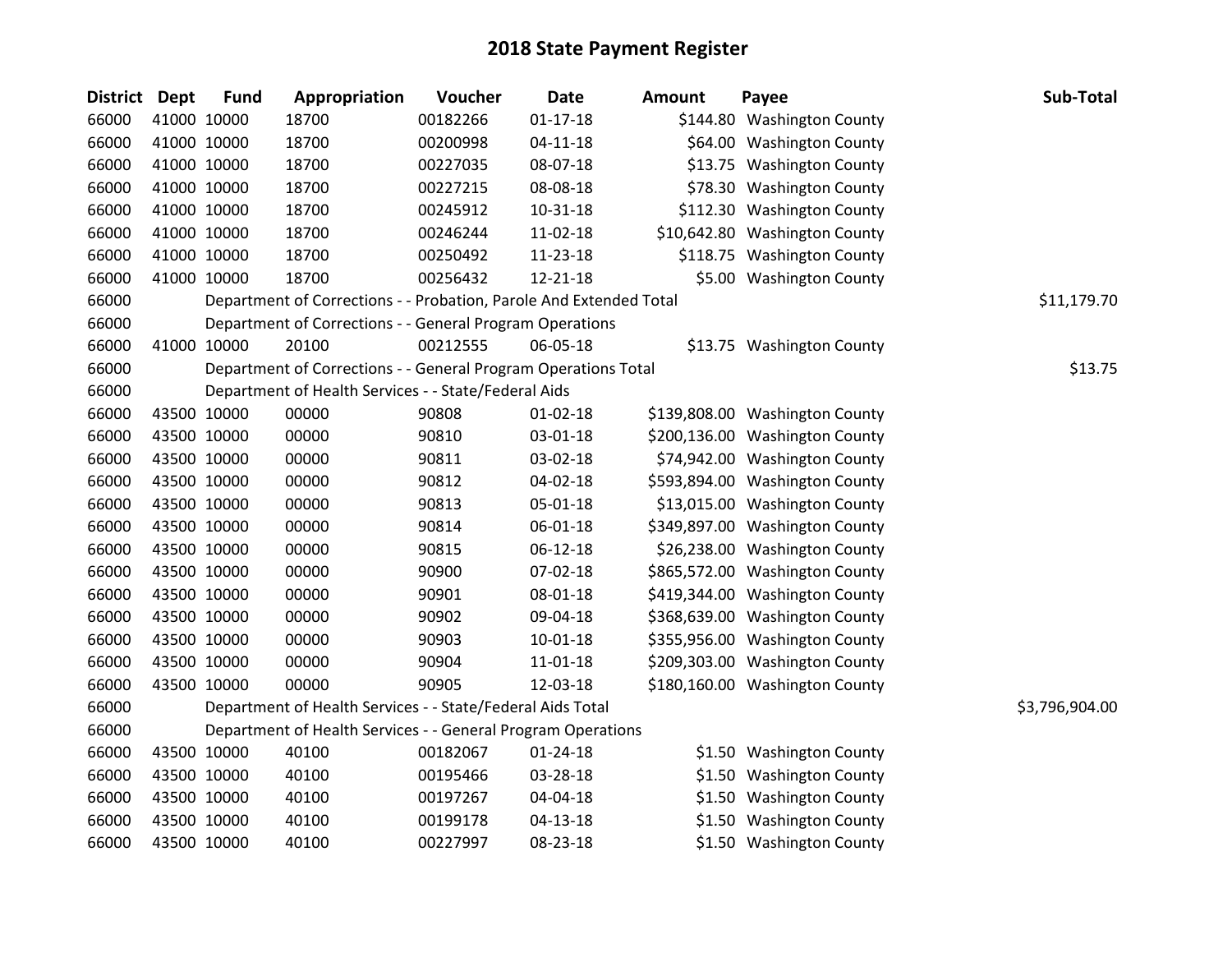| <b>District</b> | <b>Dept</b> | <b>Fund</b> | Appropriation                                                          | Voucher  | <b>Date</b>    | <b>Amount</b> | Payee                          | Sub-Total |
|-----------------|-------------|-------------|------------------------------------------------------------------------|----------|----------------|---------------|--------------------------------|-----------|
| 66000           |             | 43500 10000 | 40100                                                                  | 00230606 | 09-05-18       |               | \$3.50 Washington County       |           |
| 66000           |             | 43500 10000 | 40100                                                                  | 00240827 | 10-24-18       |               | \$15.00 Washington County      |           |
| 66000           |             | 43500 10000 | 40100                                                                  | 00252258 | 12-20-18       |               | \$1.50 Washington County       |           |
| 66000           |             |             | Department of Health Services - - General Program Operations Total     |          |                |               |                                | \$27.50   |
| 66000           |             |             | Department of Health Services - - Medical Assistance State Admin       |          |                |               |                                |           |
| 66000           |             | 43500 10000 | 44000                                                                  | 00182067 | $01 - 24 - 18$ |               | \$1.50 Washington County       |           |
| 66000           |             | 43500 10000 | 44000                                                                  | 00195466 | 03-28-18       |               | \$1.50 Washington County       |           |
| 66000           |             | 43500 10000 | 44000                                                                  | 00197267 | 04-04-18       |               | \$1.50 Washington County       |           |
| 66000           |             | 43500 10000 | 44000                                                                  | 00199178 | $04-13-18$     |               | \$1.50 Washington County       |           |
| 66000           |             | 43500 10000 | 44000                                                                  | 00220043 | 07-19-18       |               | \$3.00 Washington County       |           |
| 66000           |             | 43500 10000 | 44000                                                                  | 00220051 | 07-19-18       |               | \$3.00 Washington County       |           |
| 66000           |             | 43500 10000 | 44000                                                                  | 00220055 | 07-18-18       |               | \$3.00 Washington County       |           |
| 66000           |             | 43500 10000 | 44000                                                                  | 00227997 | 08-23-18       |               | \$1.50 Washington County       |           |
| 66000           |             | 43500 10000 | 44000                                                                  | 00230606 | 09-05-18       |               | \$3.50 Washington County       |           |
| 66000           |             | 43500 10000 | 44000                                                                  | 00240827 | $10-24-18$     |               | \$15.00 Washington County      |           |
| 66000           |             | 43500 10000 | 44000                                                                  | 00252258 | 12-20-18       |               | \$1.50 Washington County       |           |
| 66000           |             |             | Department of Health Services - - Medical Assistance State Admin Total |          |                |               |                                | \$36.50   |
| 66000           |             |             | Department of Health Services - - Administrative And Support-Fis       |          |                |               |                                |           |
| 66000           |             | 43500 10000 | 82100                                                                  | 00190912 | 03-06-18       |               | \$5.00 Washington County       |           |
| 66000           |             | 43500 10000 | 82100                                                                  | 00215217 | 06-28-18       |               | \$5.00 Washington County       |           |
| 66000           |             |             | Department of Health Services - - Administrative And Support-Fis Total |          |                |               |                                | \$10.00   |
| 66000           |             |             | Dept of Children and Families - - Milw Child Welfare Svc Collect       |          |                |               |                                |           |
| 66000           |             | 43700 10000 | 12200                                                                  | 00035076 | 03-09-18       |               | \$22.50 Washington County      |           |
| 66000           |             |             | Dept of Children and Families - - Milw Child Welfare Svc Collect Total |          |                |               |                                | \$22.50   |
| 66000           |             |             | Dept of Children and Families - - Fees For Administrative Servic       |          |                |               |                                |           |
| 66000           |             | 43700 10000 | 23100                                                                  | 00033831 | $01-19-18$     |               | \$35.00 Washington County      |           |
| 66000           |             | 43700 10000 | 23100                                                                  | 00038290 | $04 - 18 - 18$ |               | \$85.00 Washington County      |           |
| 66000           |             | 43700 10000 | 23100                                                                  | 00042351 | $07-17-18$     |               | \$75.00 Washington County      |           |
| 66000           |             | 43700 10000 | 23100                                                                  | 00045819 | 10-18-18       |               | \$65.00 Washington County      |           |
| 66000           |             |             | Dept of Children and Families - - Fees For Administrative Servic Total |          |                |               |                                | \$260.00  |
| 66000           |             |             | Dept of Children and Families - - General Aids                         |          |                |               |                                |           |
| 66000           |             | 43700 10000 | 99000                                                                  | 00033295 | $01 - 04 - 18$ |               | \$24,037.15 Washington County  |           |
| 66000           |             | 43700 10000 | 99000                                                                  | 00034147 | 01-30-18       |               | \$140,285.68 Washington County |           |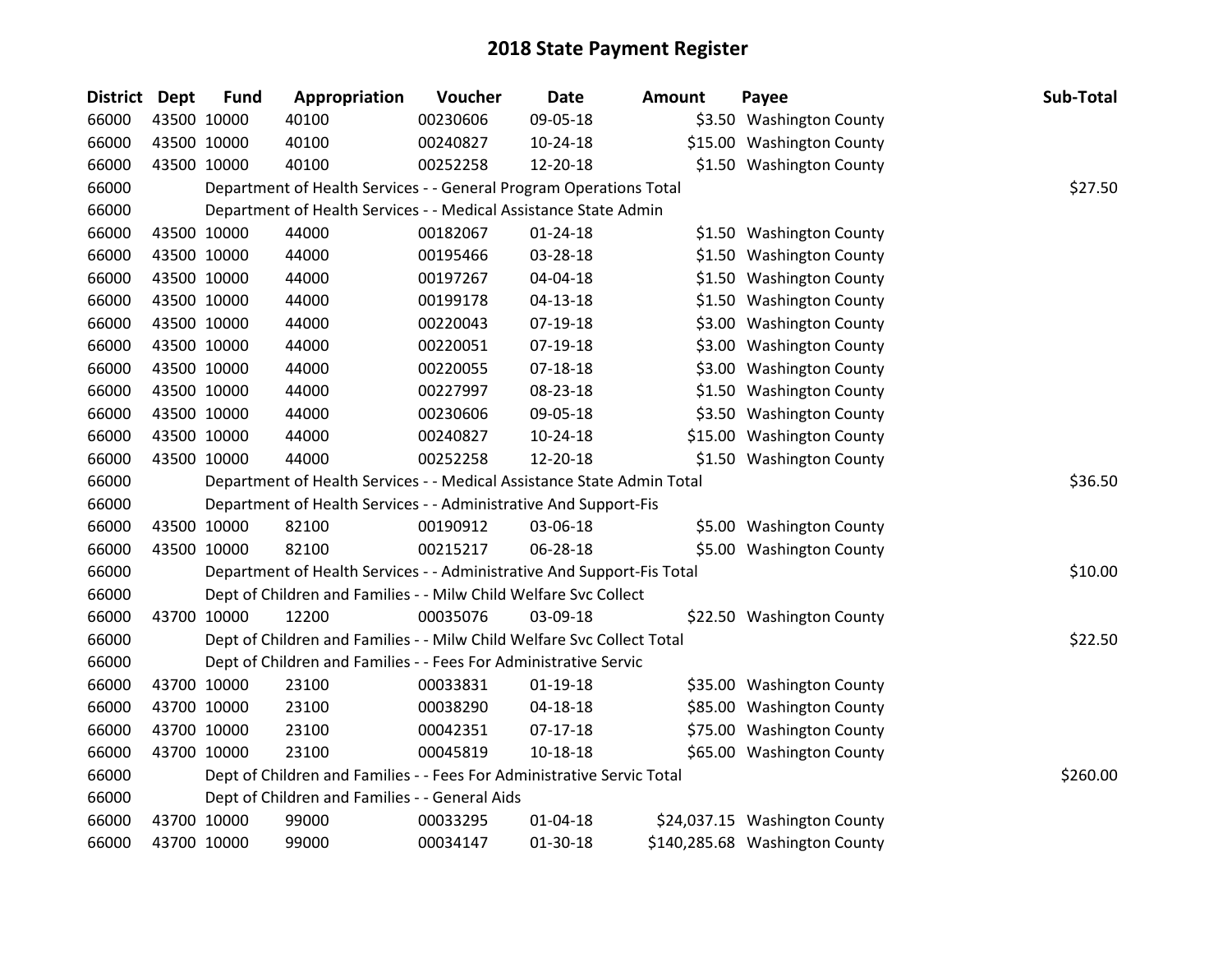| District Dept | <b>Fund</b> | Appropriation                                        | Voucher  | <b>Date</b>    | Amount | Payee                          | Sub-Total      |
|---------------|-------------|------------------------------------------------------|----------|----------------|--------|--------------------------------|----------------|
| 66000         | 43700 10000 | 99000                                                | 00034337 | 02-05-18       |        | \$87,356.06 Washington County  |                |
| 66000         | 43700 10000 | 99000                                                | 00034415 | 02-06-18       |        | \$64,303.92 Washington County  |                |
| 66000         | 43700 10000 | 99000                                                | 00034887 | $02 - 21 - 18$ |        | \$31.20 Washington County      |                |
| 66000         | 43700 10000 | 99000                                                | 00035040 | $02 - 21 - 18$ |        | \$214.77 Washington County     |                |
| 66000         | 43700 10000 | 99000                                                | 00035143 | $02 - 21 - 18$ |        | \$262.76 Washington County     |                |
| 66000         | 43700 10000 | 99000                                                | 00035273 | $02 - 22 - 18$ |        | \$70,666.05 Washington County  |                |
| 66000         | 43700 10000 | 99000                                                | 00035610 | 03-05-18       |        | \$19.00 Washington County      |                |
| 66000         | 43700 10000 | 99000                                                | 00035673 | 03-05-18       |        | \$214,301.39 Washington County |                |
| 66000         | 43700 10000 | 99000                                                | 00037599 | 04-05-18       |        | \$304,457.77 Washington County |                |
| 66000         | 43700 10000 | 99000                                                | 00038838 | 04-30-18       |        | \$273,103.30 Washington County |                |
| 66000         | 43700 10000 | 99000                                                | 00039215 | 05-07-18       |        | \$186,353.83 Washington County |                |
| 66000         | 43700 10000 | 99000                                                | 00039399 | 05-10-18       |        | \$11,826.00 Washington County  |                |
| 66000         | 43700 10000 | 99000                                                | 00040635 | 06-05-18       |        | \$361,593.59 Washington County |                |
| 66000         | 43700 10000 | 99000                                                | 00041645 | 06-29-18       |        | \$3,824.00 Washington County   |                |
| 66000         | 43700 10000 | 99000                                                | 00041816 | 07-05-18       |        | \$19,051.41 Washington County  |                |
| 66000         | 43700 10000 | 99000                                                | 00042462 | 07-25-18       |        | \$30,821.00 Washington County  |                |
| 66000         | 43700 10000 | 99000                                                | 00042830 | 07-31-18       |        | \$256,833.27 Washington County |                |
| 66000         | 43700 10000 | 99000                                                | 00043036 | 08-03-18       |        | \$4,704.00 Washington County   |                |
| 66000         | 43700 10000 | 99000                                                | 00043126 | 08-06-18       |        | \$145,034.02 Washington County |                |
| 66000         | 43700 10000 | 99000                                                | 00043498 | 08-16-18       |        | \$33,745.00 Washington County  |                |
| 66000         | 43700 10000 | 99000                                                | 00043566 | 08-17-18       |        | \$60,012.00 Washington County  |                |
| 66000         | 43700 10000 | 99000                                                | 00044004 | 08-29-18       |        | \$823,804.00 Washington County |                |
| 66000         | 43700 10000 | 99000                                                | 00044089 | 08-30-18       |        | \$52,010.00 Washington County  |                |
| 66000         | 43700 10000 | 99000                                                | 00044197 | 09-05-18       |        | \$322,718.50 Washington County |                |
| 66000         | 43700 10000 | 99000                                                | 00044444 | 09-11-18       |        | \$19,088.00 Washington County  |                |
| 66000         | 43700 10000 | 99000                                                | 00045406 | 10-05-18       |        | \$402,594.11 Washington County |                |
| 66000         | 43700 10000 | 99000                                                | 00046227 | 10-30-18       |        | \$219,840.20 Washington County |                |
| 66000         | 43700 10000 | 99000                                                | 00046541 | 11-05-18       |        | \$75,024.68 Washington County  |                |
| 66000         | 43700 10000 | 99000                                                | 00047489 | 12-03-18       |        | \$38,490.40 Washington County  |                |
| 66000         | 43700 10000 | 99000                                                | 00047598 | 12-05-18       |        | \$38,579.28 Washington County  |                |
| 66000         | 43700 10000 | 99000                                                | 00048200 | 12-27-18       |        | \$54,249.72 Washington County  |                |
| 66000         |             | Dept of Children and Families - - General Aids Total |          |                |        |                                | \$4,339,236.06 |

Dept of Workforce Development - - Ui Admin Fed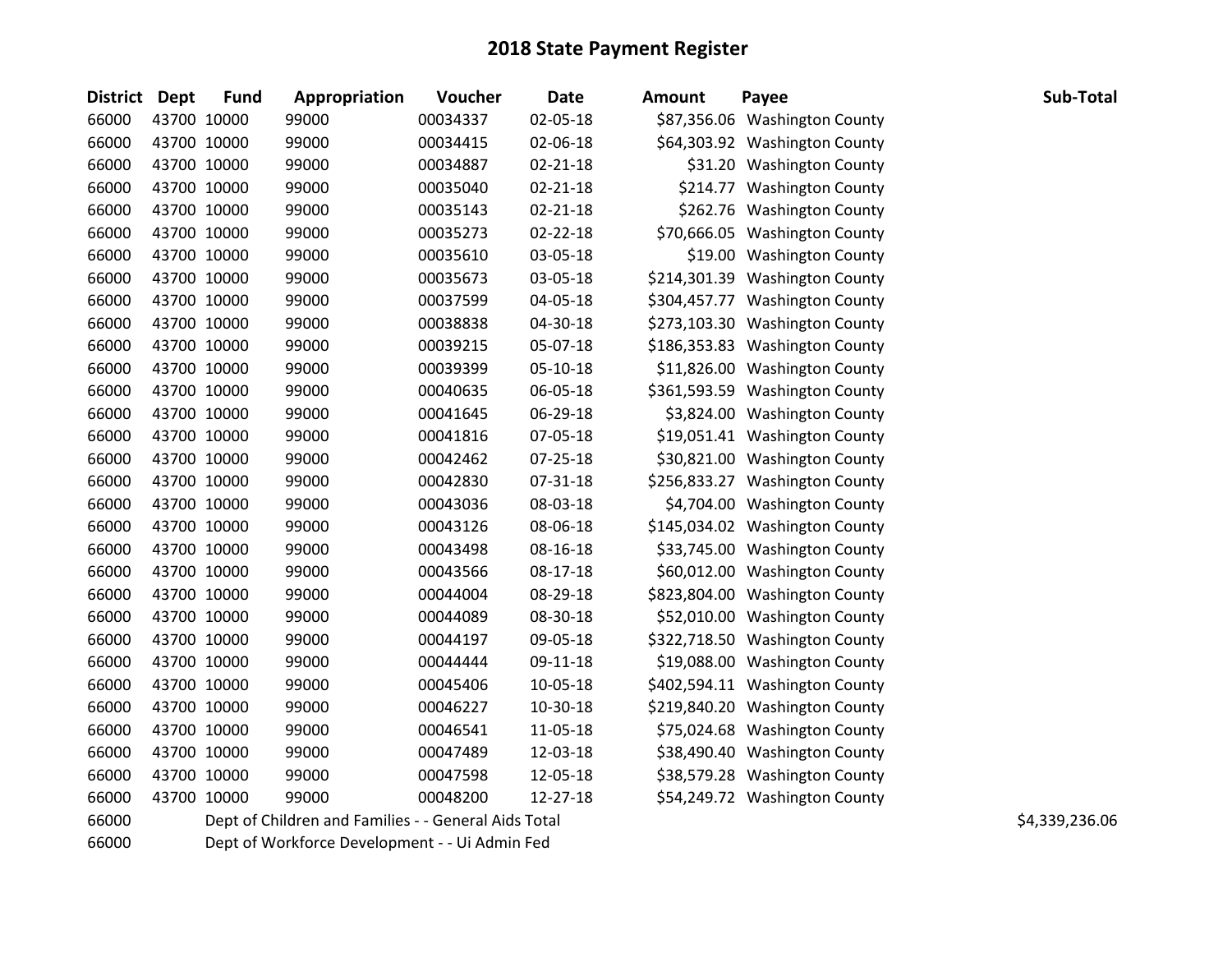| District Dept |             | <b>Fund</b> | Appropriation                                                         | Voucher  | <b>Date</b>    | <b>Amount</b> | Payee                        | Sub-Total  |
|---------------|-------------|-------------|-----------------------------------------------------------------------|----------|----------------|---------------|------------------------------|------------|
| 66000         |             | 44500 10000 | 15100                                                                 | 00142169 | 01-03-18       |               | \$140.00 Washington County   |            |
| 66000         |             | 44500 10000 | 15100                                                                 | 00146850 | 02-02-18       |               | \$130.00 Washington County   |            |
| 66000         | 44500 10000 |             | 15100                                                                 | 00152435 | 03-02-18       |               | \$110.00 Washington County   |            |
| 66000         |             | 44500 10000 | 15100                                                                 | 00157746 | 04-03-18       |               | \$230.00 Washington County   |            |
| 66000         | 44500 10000 |             | 15100                                                                 | 00163065 | 05-02-18       |               | \$105.00 Washington County   |            |
| 66000         |             | 44500 10000 | 15100                                                                 | 00168141 | 06-04-18       |               | \$135.00 Washington County   |            |
| 66000         |             | 44500 10000 | 15100                                                                 | 00173143 | 07-03-18       |               | \$110.00 Washington County   |            |
| 66000         |             | 44500 10000 | 15100                                                                 | 00178389 | 08-02-18       |               | \$130.00 Washington County   |            |
| 66000         |             | 44500 10000 | 15100                                                                 | 00183446 | 09-05-18       |               | \$115.00 Washington County   |            |
| 66000         |             | 44500 10000 | 15100                                                                 | 00188593 | $10-02-18$     |               | \$170.00 Washington County   |            |
| 66000         |             | 44500 10000 | 15100                                                                 | 00194655 | 11-02-18       |               | \$150.00 Washington County   |            |
| 66000         |             | 44500 10000 | 15100                                                                 | 00195774 | $11 - 13 - 18$ |               | \$75.00 Washington County    |            |
| 66000         | 44500 10000 |             | 15100                                                                 | 00199635 | 12-04-18       |               | \$105.00 Washington County   |            |
| 66000         |             |             | Dept of Workforce Development - - Ui Admin Fed Total                  |          |                |               |                              | \$1,705.00 |
| 66000         |             |             | Dept of Workforce Development - - Wc Ops Uninsured Emplyr Admin       |          |                |               |                              |            |
| 66000         |             | 44500 22700 | 17700                                                                 | 00150985 | 02-23-18       |               | \$50.00 Washington County    |            |
| 66000         |             | 44500 22700 | 17700                                                                 | 00150986 | 02-23-18       |               | \$90.00 Washington County    |            |
| 66000         |             | 44500 22700 | 17700                                                                 | 00150987 | 02-23-18       |               | \$10.00 Washington County    |            |
| 66000         |             | 44500 22700 | 17700                                                                 | 00195449 | 11-09-18       |               | \$60.00 Washington County    |            |
| 66000         | 44500 22700 |             | 17700                                                                 | 00195450 | 11-09-18       |               | \$80.00 Washington County    |            |
| 66000         |             |             | Dept of Workforce Development - - Wc Ops Uninsured Emplyr Admin Total |          |                |               |                              | \$290.00   |
| 66000         |             |             | Department of Justice - - Crime Laboratories, Dna                     |          |                |               |                              |            |
| 66000         |             | 45500 10000 | 22100                                                                 | 00049040 | 07-19-18       |               | \$6,560.00 Washington County |            |
| 66000         |             |             | Department of Justice - - Crime Laboratories, Dna Total               |          |                |               |                              | \$6,560.00 |
| 66000         |             |             | Department of Justice - - Law Enforcement Train, Local                |          |                |               |                              |            |
| 66000         |             | 45500 10000 | 23100                                                                 | 00043243 | 03-16-18       |               | \$3,171.20 Washington County |            |
| 66000         |             | 45500 10000 | 23100                                                                 | 00043245 | 03-16-18       |               | \$3,129.36 Washington County |            |
| 66000         |             | 45500 10000 | 23100                                                                 | 00043246 | 03-16-18       |               | \$2,791.38 Washington County |            |
| 66000         |             | 45500 10000 | 23100                                                                 | 00043248 | 03-16-18       |               | \$1,322.97 Washington County |            |
| 66000         |             | 45500 10000 | 23100                                                                 | 00043249 | 03-16-18       |               | \$2,166.96 Washington County |            |
| 66000         | 45500 10000 |             | 23100                                                                 | 00043251 | 03-16-18       |               | \$3,183.25 Washington County |            |
| 66000         | 45500 10000 |             | 23100                                                                 | 00043252 | 03-16-18       |               | \$3,255.72 Washington County |            |
| 66000         | 45500 10000 |             | 23100                                                                 | 00044524 | $04 - 16 - 18$ |               | \$7,537.30 Washington County |            |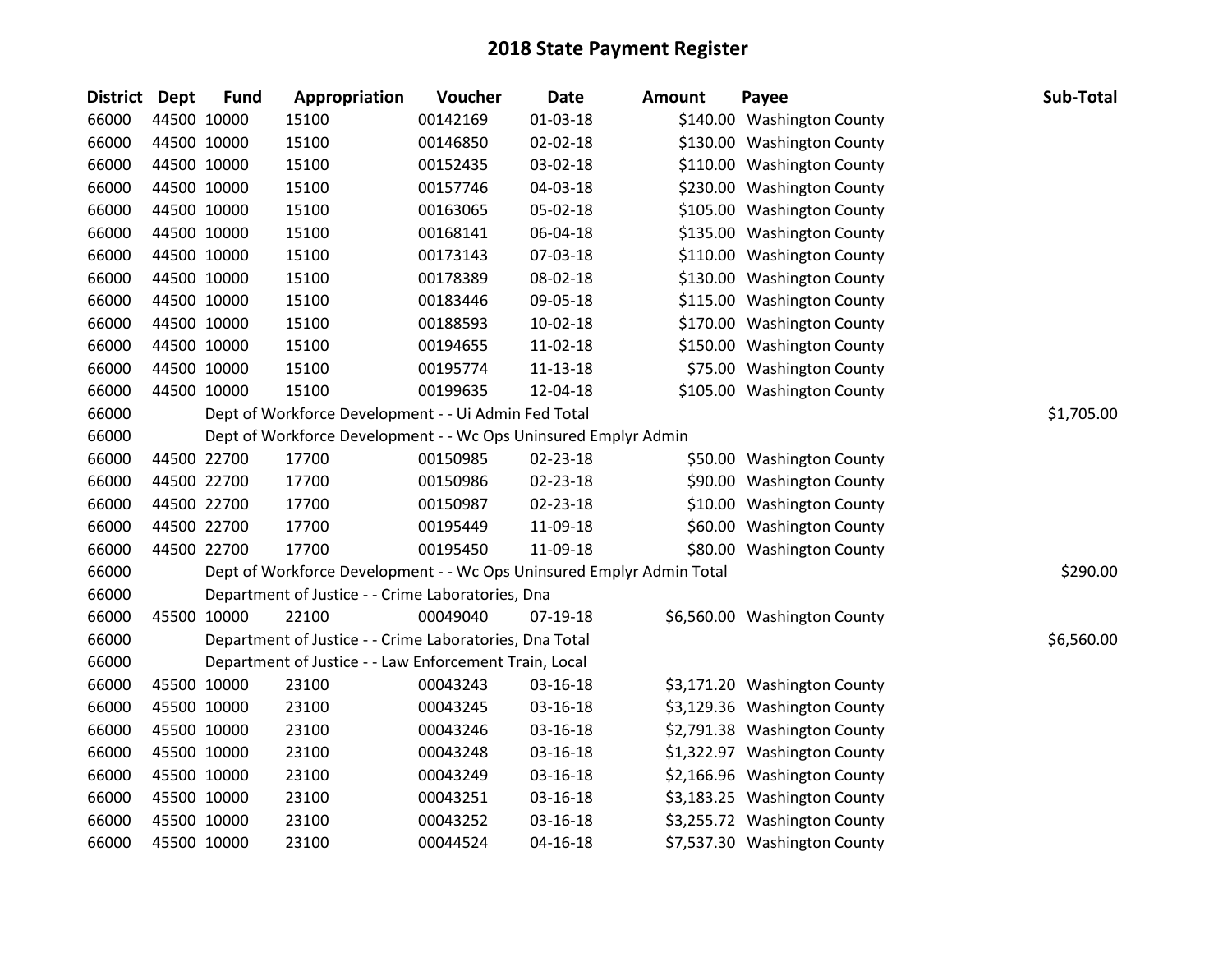| District Dept | <b>Fund</b> | Appropriation                                                  | Voucher  | <b>Date</b>    | <b>Amount</b> | Payee                         | Sub-Total    |
|---------------|-------------|----------------------------------------------------------------|----------|----------------|---------------|-------------------------------|--------------|
| 66000         | 45500 10000 | 23100                                                          | 00048276 | 07-06-18       |               | \$3,025.72 Washington County  |              |
| 66000         | 45500 10000 | 23100                                                          | 00050031 | 08-03-18       |               | \$2,980.20 Washington County  |              |
| 66000         | 45500 10000 | 23100                                                          | 00053787 | $10 - 25 - 18$ |               | \$22,400.00 Washington County |              |
| 66000         | 45500 10000 | 23100                                                          | 00056705 | 12-13-18       |               | \$7,907.00 Washington County  |              |
| 66000         |             | Department of Justice - - Law Enforcement Train, Local Total   |          |                |               |                               | \$62,871.06  |
| 66000         |             | Department of Justice - - Federal Aid, State Operations        |          |                |               |                               |              |
| 66000         | 45500 10000 | 24100                                                          | 00052984 | 10-09-18       |               | \$1,158.02 Washington County  |              |
| 66000         | 45500 10000 | 24100                                                          | 00054188 | 10-26-18       |               | \$2,621.10 Washington County  |              |
| 66000         |             | Department of Justice - - Federal Aid, State Operations Total  |          |                |               |                               | \$3,779.12   |
| 66000         |             | Department of Justice - - Federal Aid, Local Assistance        |          |                |               |                               |              |
| 66000         | 45500 10000 | 25100                                                          | 00040319 | 01-09-18       |               | \$484.51 Washington County    |              |
| 66000         | 45500 10000 | 25100                                                          | 00041292 | $02 - 01 - 18$ |               | \$4,757.50 Washington County  |              |
| 66000         | 45500 10000 | 25100                                                          | 00041317 | 02-01-18       |               | \$1,221.43 Washington County  |              |
| 66000         | 45500 10000 | 25100                                                          | 00042804 | 03-01-18       |               | \$1,395.34 Washington County  |              |
| 66000         | 45500 10000 | 25100                                                          | 00044286 | 04-06-18       |               | \$526.04 Washington County    |              |
| 66000         | 45500 10000 | 25100                                                          | 00045618 | $05 - 14 - 18$ |               | \$4,757.50 Washington County  |              |
| 66000         | 45500 10000 | 25100                                                          | 00048428 | 07-09-18       |               | \$5,680.25 Washington County  |              |
| 66000         | 45500 10000 | 25100                                                          | 00049717 | 08-02-18       |               | \$1,939.70 Washington County  |              |
| 66000         | 45500 10000 | 25100                                                          | 00049776 | 08-02-18       |               | \$4,757.50 Washington County  |              |
| 66000         | 45500 10000 | 25100                                                          | 00051988 | 09-25-18       |               | \$6,527.39 Washington County  |              |
| 66000         | 45500 10000 | 25100                                                          | 00052163 | 09-25-18       |               | \$638.17 Washington County    |              |
| 66000         | 45500 10000 | 25100                                                          | 00053183 | $10-11-18$     |               | \$4,757.50 Washington County  |              |
| 66000         | 45500 10000 | 25100                                                          | 00055780 | 11-26-18       |               | \$2,708.15 Washington County  |              |
| 66000         | 45500 10000 | 25100                                                          | 00056089 | 11-30-18       |               | \$52.12 Washington County     |              |
| 66000         | 45500 10000 | 25100                                                          | 00057573 | 12-27-18       |               | \$1,115.72 Washington County  |              |
| 66000         |             | Department of Justice - - Federal Aid, Local Assistance Total  |          |                |               |                               | \$41,318.82  |
| 66000         |             | Department of Justice - - Alt Prosecut Justice Info Fees       |          |                |               |                               |              |
| 66000         | 45500 10000 | 27900                                                          | 00042456 | 03-01-18       |               | \$40,307.30 Washington County |              |
| 66000         | 45500 10000 | 27900                                                          | 00052959 | 10-11-18       |               | \$59,222.79 Washington County |              |
| 66000         | 45500 10000 | 27900                                                          | 00054970 | 11-09-18       |               | \$21,856.06 Washington County |              |
| 66000         |             | Department of Justice - - Alt Prosecut Justice Info Fees Total |          |                |               |                               | \$121,386.15 |
| 66000         |             | Department of Justice - - Crime Victim Witness Assist          |          |                |               |                               |              |
| 66000         | 45500 10000 | 53200                                                          | 00043087 | 03-06-18       |               | \$41,135.10 Washington County |              |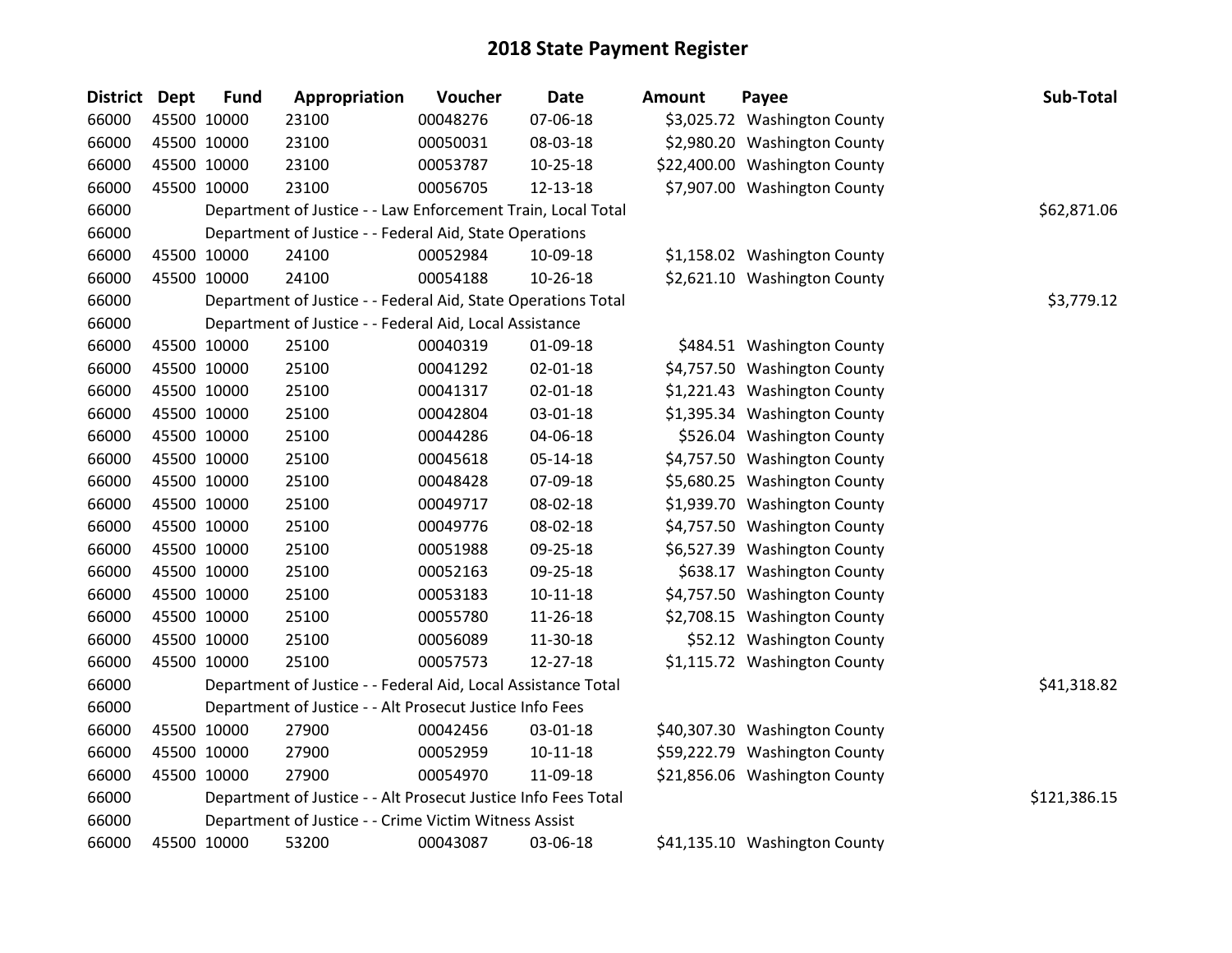| <b>District</b> | <b>Dept</b> | <b>Fund</b> | Appropriation                                                          | Voucher  | <b>Date</b>    | <b>Amount</b> | Payee                         | Sub-Total   |
|-----------------|-------------|-------------|------------------------------------------------------------------------|----------|----------------|---------------|-------------------------------|-------------|
| 66000           | 45500 10000 |             | 53200                                                                  | 00049146 | $07-19-18$     |               | \$38,511.02 Washington County |             |
| 66000           |             |             | Department of Justice - - Crime Victim Witness Assist Total            |          |                |               |                               | \$79,646.12 |
| 66000           |             |             | Department of Military Affairs - - Emergency Response Equipment        |          |                |               |                               |             |
| 66000           |             | 46500 10000 | 30800                                                                  | 00036491 | $01 - 05 - 18$ |               | \$8,110.03 Washington County  |             |
| 66000           |             |             | Department of Military Affairs - - Emergency Response Equipment Total  |          |                |               |                               | \$8,110.03  |
| 66000           |             |             | Department of Military Affairs - - Local Emer Planning Grants          |          |                |               |                               |             |
| 66000           | 46500 10000 |             | 33700                                                                  | 00038441 | $01 - 30 - 18$ |               | \$14,257.62 Washington County |             |
| 66000           | 46500 10000 |             | 33700                                                                  | 00045753 | 07-02-18       |               | \$14,147.33 Washington County |             |
| 66000           |             |             | Department of Military Affairs - - Local Emer Planning Grants Total    |          |                |               |                               | \$28,404.95 |
| 66000           |             |             | Department of Military Affairs - - Federal Aid, Local Assistance       |          |                |               |                               |             |
| 66000           | 46500 10000 |             | 34200                                                                  | 00038116 | $01-30-18$     |               | \$37,542.13 Washington County |             |
| 66000           |             | 46500 10000 | 34200                                                                  | 00042172 | 04-26-18       |               | \$1,600.00 Washington County  |             |
| 66000           |             | 46500 10000 | 34200                                                                  | 00048228 | 08-29-18       |               | \$37,496.87 Washington County |             |
| 66000           | 46500 10000 |             | 34200                                                                  | 00048409 | 08-29-18       |               | \$4,800.00 Washington County  |             |
| 66000           |             |             | Department of Military Affairs - - Federal Aid, Local Assistance Total |          |                |               |                               | \$81,439.00 |
| 66000           |             |             | Department of Veterans Affairs - - Grants To Counties                  |          |                |               |                               |             |
| 66000           | 48500 15200 |             | 12700                                                                  | 00043075 | $02 - 16 - 18$ |               | \$1,300.00 Washington County  |             |
| 66000           |             |             | Department of Veterans Affairs - - Grants To Counties Total            |          |                |               |                               | \$1,300.00  |
| 66000           |             |             | Department of Veterans Affairs - - County Grants                       |          |                |               |                               |             |
| 66000           |             | 48500 58200 | 26700                                                                  | 00043075 | $02 - 16 - 18$ |               | \$5,850.00 Washington County  |             |
| 66000           |             |             | Department of Veterans Affairs - - County Grants Total                 |          |                |               |                               | \$5,850.00  |
| 66000           |             |             | Department of Veterans Affairs - - County Grants                       |          |                |               |                               |             |
| 66000           | 48500 58300 |             | 37000                                                                  | 00043075 | $02 - 16 - 18$ |               | \$5,850.00 Washington County  |             |
| 66000           |             |             | Department of Veterans Affairs - - County Grants Total                 |          |                |               |                               | \$5,850.00  |
| 66000           |             |             | Department of Administration - - Federal Aid, Local Assistance         |          |                |               |                               |             |
| 66000           |             | 50500 10000 | 15500                                                                  | 00071368 | $01-30-18$     |               | \$7,065.63 Washington County  |             |
| 66000           | 50500 10000 |             | 15500                                                                  | 00073904 | 03-01-18       |               | \$6,250.28 Washington County  |             |
| 66000           |             | 50500 10000 | 15500                                                                  | 00079081 | 05-01-18       |               | \$8,102.25 Washington County  |             |
| 66000           |             | 50500 10000 | 15500                                                                  | 00081300 | 05-30-18       |               | \$8,692.01 Washington County  |             |
| 66000           |             | 50500 10000 | 15500                                                                  | 00085059 | $07-17-18$     |               | \$8,563.97 Washington County  |             |
| 66000           |             | 50500 10000 | 15500                                                                  | 00085796 | 07-31-18       |               | \$12,084.35 Washington County |             |
| 66000           | 50500 10000 |             | 15500                                                                  | 00093781 | $12 - 17 - 18$ |               | \$5,520.29 Washington County  |             |
| 66000           |             |             | Department of Administration - - Federal Aid, Local Assistance Total   |          |                |               |                               | \$56,278.78 |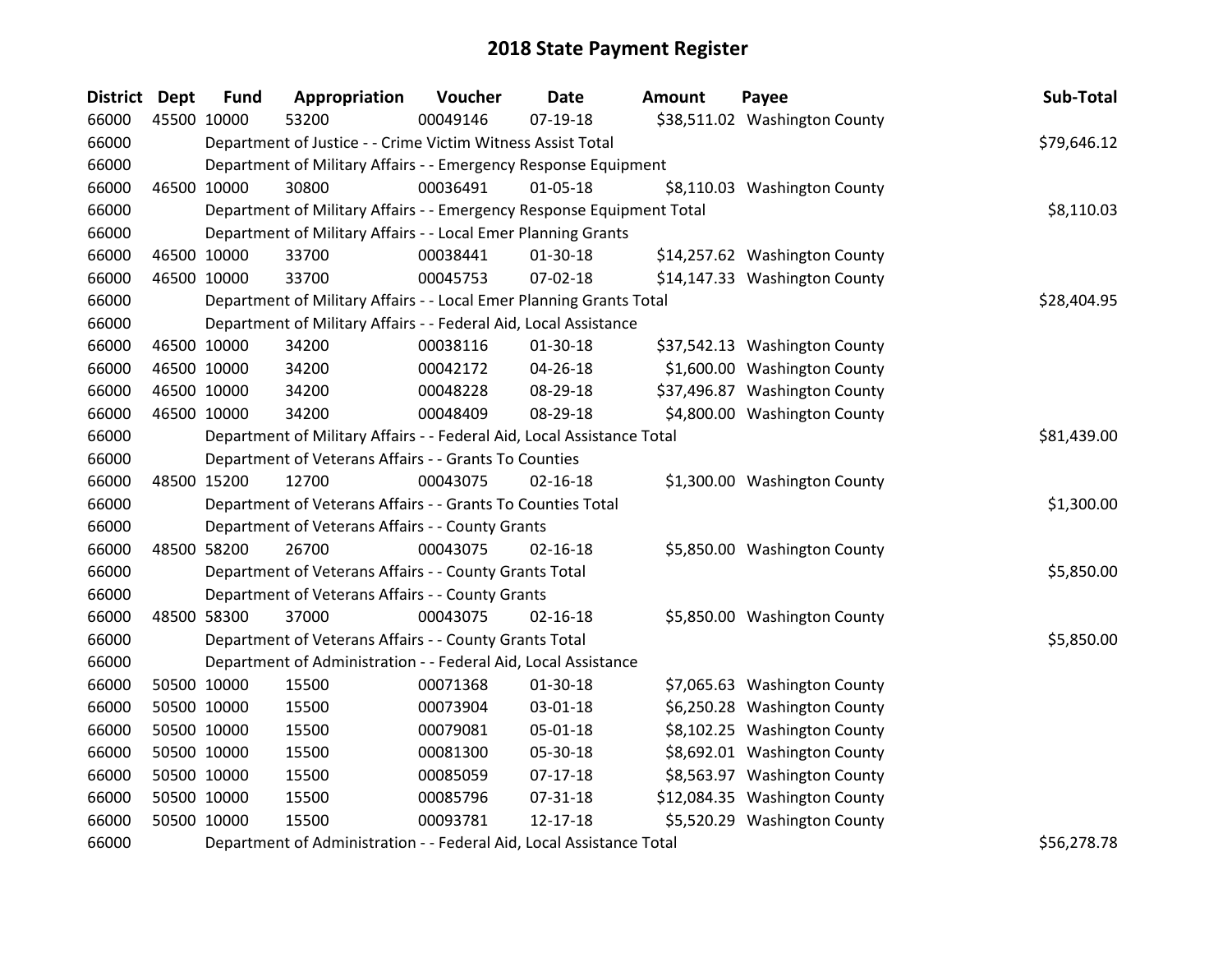| <b>District</b> | <b>Dept</b> | <b>Fund</b> | Appropriation                                                         | Voucher  | Date           | <b>Amount</b> | Payee                         | Sub-Total   |
|-----------------|-------------|-------------|-----------------------------------------------------------------------|----------|----------------|---------------|-------------------------------|-------------|
| 66000           |             |             | Department of Administration - - Low-Income Assistance Grants         |          |                |               |                               |             |
| 66000           | 50500 23500 |             | 37100                                                                 | 00071368 | $01-30-18$     |               | \$6,442.36 Washington County  |             |
| 66000           | 50500 23500 |             | 37100                                                                 | 00073904 | 03-01-18       |               | \$4,443.58 Washington County  |             |
| 66000           | 50500 23500 |             | 37100                                                                 | 00079081 | 05-01-18       |               | \$4,561.77 Washington County  |             |
| 66000           | 50500 23500 |             | 37100                                                                 | 00081300 | 05-30-18       |               | \$5,290.07 Washington County  |             |
| 66000           | 50500 23500 |             | 37100                                                                 | 00085059 | $07 - 17 - 18$ |               | \$3,806.55 Washington County  |             |
| 66000           | 50500 23500 |             | 37100                                                                 | 00085796 | 07-31-18       |               | \$3,827.32 Washington County  |             |
| 66000           | 50500 23500 |             | 37100                                                                 | 00093781 | $12 - 17 - 18$ |               | \$5,756.57 Washington County  |             |
| 66000           |             |             | Department of Administration - - Low-Income Assistance Grants Total   |          |                |               |                               | \$34,128.22 |
| 66000           |             |             | Department of Administration - - Land                                 |          |                |               |                               |             |
| 66000           | 50500 26900 |             | 16600                                                                 | 00071400 | 02-07-18       |               | \$25,000.00 Washington County |             |
| 66000           | 50500 26900 |             | 16600                                                                 | 00071405 | 02-07-18       |               | \$25,000.00 Washington County |             |
| 66000           |             |             | Department of Administration - - Land Total                           |          |                |               |                               | \$50,000.00 |
| 66000           |             |             | Department of Administration - - Land Information Program; Loca       |          |                |               |                               |             |
| 66000           | 50500 26900 |             | 17300                                                                 | 00073115 | 02-22-18       |               | \$1,000.00 Washington County  |             |
| 66000           | 50500 26900 |             | 17300                                                                 | 00077019 | 04-06-18       |               | \$25,000.00 Washington County |             |
| 66000           |             |             | Department of Administration - - Land Information Program; Loca Total |          |                |               |                               | \$26,000.00 |
| 66000           |             |             | Elections Commission - - 2018 Hava Election Security                  |          |                |               |                               |             |
| 66000           | 51000 22000 |             | 18200                                                                 | 00001193 | 07-30-18       |               | \$77.01 Washington County     |             |
| 66000           |             |             | Elections Commission - - 2018 Hava Election Security Total            |          |                |               |                               | \$77.01     |
| 66000           |             |             | Public Defender Board - - Appellate Representation                    |          |                |               |                               |             |
| 66000           | 55000 10000 |             | 10200                                                                 | 00127533 | 02-08-18       |               | \$14.16 Washington County     |             |
| 66000           | 55000 10000 |             | 10200                                                                 | 00128544 | $02 - 15 - 18$ |               | \$14.16 Washington County     |             |
| 66000           |             |             | Public Defender Board - - Appellate Representation Total              |          |                |               |                               | \$28.32     |
| 66000           |             |             | Public Defender Board - - Trial Representation                        |          |                |               |                               |             |
| 66000           | 55000 10000 |             | 10300                                                                 | 00132494 | 03-23-18       |               | \$10.00 Washington County     |             |
| 66000           | 55000 10000 |             | 10300                                                                 | 00140066 | 05-18-18       |               | \$8.99 Washington County      |             |
| 66000           | 55000 10000 |             | 10300                                                                 | 00167427 | 11-23-18       |               | \$9.73 Washington County      |             |
| 66000           |             |             | Public Defender Board - - Trial Representation Total                  |          |                |               |                               | \$28.72     |
| 66000           |             |             | Public Defender Board - - Transcript, Discovery And Int               |          |                |               |                               |             |
| 66000           | 55000 10000 |             | 10600                                                                 | 00123457 | 01-09-18       |               | \$0.40 Washington County      |             |
| 66000           | 55000 10000 |             | 10600                                                                 | 00123458 | 01-09-18       |               | \$40.40 Washington County     |             |
| 66000           | 55000 10000 |             | 10600                                                                 | 00123492 | 01-09-18       |               | \$27.60 Washington County     |             |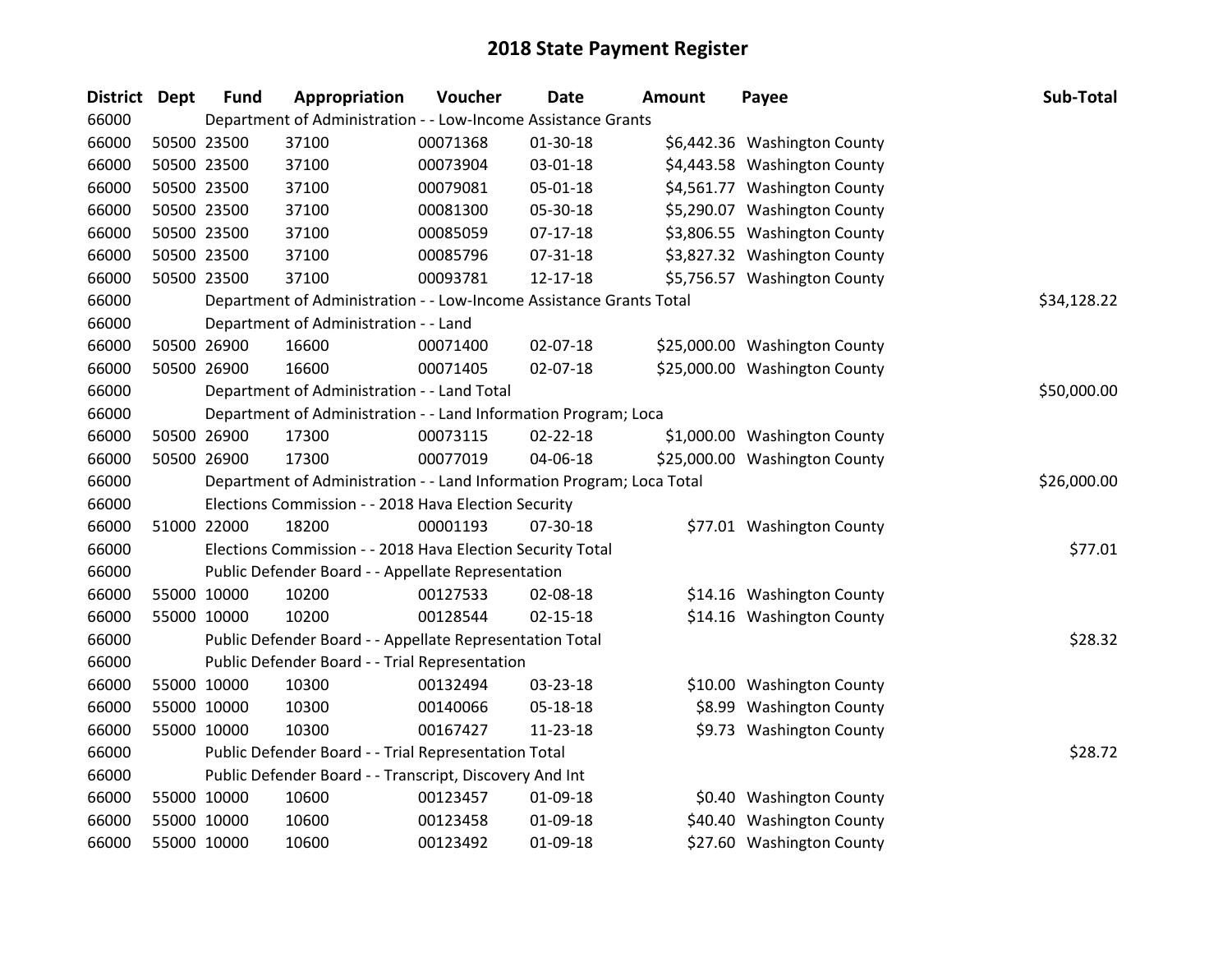| <b>District Dept</b> | <b>Fund</b> | Appropriation | Voucher  | <b>Date</b>    | <b>Amount</b> | Payee                        | Sub-Total |
|----------------------|-------------|---------------|----------|----------------|---------------|------------------------------|-----------|
| 66000                | 55000 10000 | 10600         | 00123998 | $01 - 16 - 18$ |               | \$44.40 Washington County    |           |
| 66000                | 55000 10000 | 10600         | 00126260 | 01-30-18       |               | \$6.00 Washington County     |           |
| 66000                | 55000 10000 | 10600         | 00127112 | 02-05-18       |               | \$19.40 Washington County    |           |
| 66000                | 55000 10000 | 10600         | 00128222 | $02 - 13 - 18$ |               | \$118.20 Washington County   |           |
| 66000                | 55000 10000 | 10600         | 00128223 | 02-13-18       |               | \$2,621.27 Washington County |           |
| 66000                | 55000 10000 | 10600         | 00129522 | $02 - 21 - 18$ |               | \$12.20 Washington County    |           |
| 66000                | 55000 10000 | 10600         | 00131630 | 03-07-18       |               | \$21.70 Washington County    |           |
| 66000                | 55000 10000 | 10600         | 00134024 | 03-26-18       |               | \$20.80 Washington County    |           |
| 66000                | 55000 10000 | 10600         | 00135312 | 04-04-18       |               | \$27.20 Washington County    |           |
| 66000                | 55000 10000 | 10600         | 00135339 | 04-04-18       |               | \$99.20 Washington County    |           |
| 66000                | 55000 10000 | 10600         | 00135372 | 04-04-18       |               | \$5.60 Washington County     |           |
| 66000                | 55000 10000 | 10600         | 00135571 | 04-04-18       |               | \$35.00 Washington County    |           |
| 66000                | 55000 10000 | 10600         | 00136710 | $04 - 11 - 18$ |               | \$6.60 Washington County     |           |
| 66000                | 55000 10000 | 10600         | 00136750 | $04 - 11 - 18$ |               | \$86.60 Washington County    |           |
| 66000                | 55000 10000 | 10600         | 00138195 | 04-23-18       |               | \$11.20 Washington County    |           |
| 66000                | 55000 10000 | 10600         | 00138196 | 04-23-18       |               | \$3,063.55 Washington County |           |
| 66000                | 55000 10000 | 10600         | 00138197 | 04-23-18       |               | \$5.80 Washington County     |           |
| 66000                | 55000 10000 | 10600         | 00141081 | 05-08-18       |               | \$46.80 Washington County    |           |
| 66000                | 55000 10000 | 10600         | 00142424 | 05-18-18       |               | \$10.40 Washington County    |           |
| 66000                | 55000 10000 | 10600         | 00143546 | 05-23-18       |               | \$28.80 Washington County    |           |
| 66000                | 55000 10000 | 10600         | 00143584 | 05-23-18       |               | \$6.20 Washington County     |           |
| 66000                | 55000 10000 | 10600         | 00143585 | 05-23-18       |               | \$55.40 Washington County    |           |
| 66000                | 55000 10000 | 10600         | 00144624 | 06-01-18       |               | \$56.80 Washington County    |           |
| 66000                | 55000 10000 | 10600         | 00150640 | 07-09-18       |               | \$67.80 Washington County    |           |
| 66000                | 55000 10000 | 10600         | 00150690 | $07-10-18$     |               | \$99.00 Washington County    |           |
| 66000                | 55000 10000 | 10600         | 00151480 | $07-17-18$     |               | \$4.40 Washington County     |           |
| 66000                | 55000 10000 | 10600         | 00152586 | $07-19-18$     |               | \$12.60 Washington County    |           |
| 66000                | 55000 10000 | 10600         | 00152587 | 07-19-18       |               | \$17.00 Washington County    |           |
| 66000                | 55000 10000 | 10600         | 00157487 | $08 - 21 - 18$ |               | \$3,313.68 Washington County |           |
| 66000                | 55000 10000 | 10600         | 00157488 | 08-21-18       |               | \$42.00 Washington County    |           |
| 66000                | 55000 10000 | 10600         | 00159524 | 09-04-18       |               | \$95.20 Washington County    |           |
| 66000                | 55000 10000 | 10600         | 00159563 | 09-04-18       |               | \$15.60 Washington County    |           |
| 66000                | 55000 10000 | 10600         | 00159564 | 09-04-18       |               | \$46.60 Washington County    |           |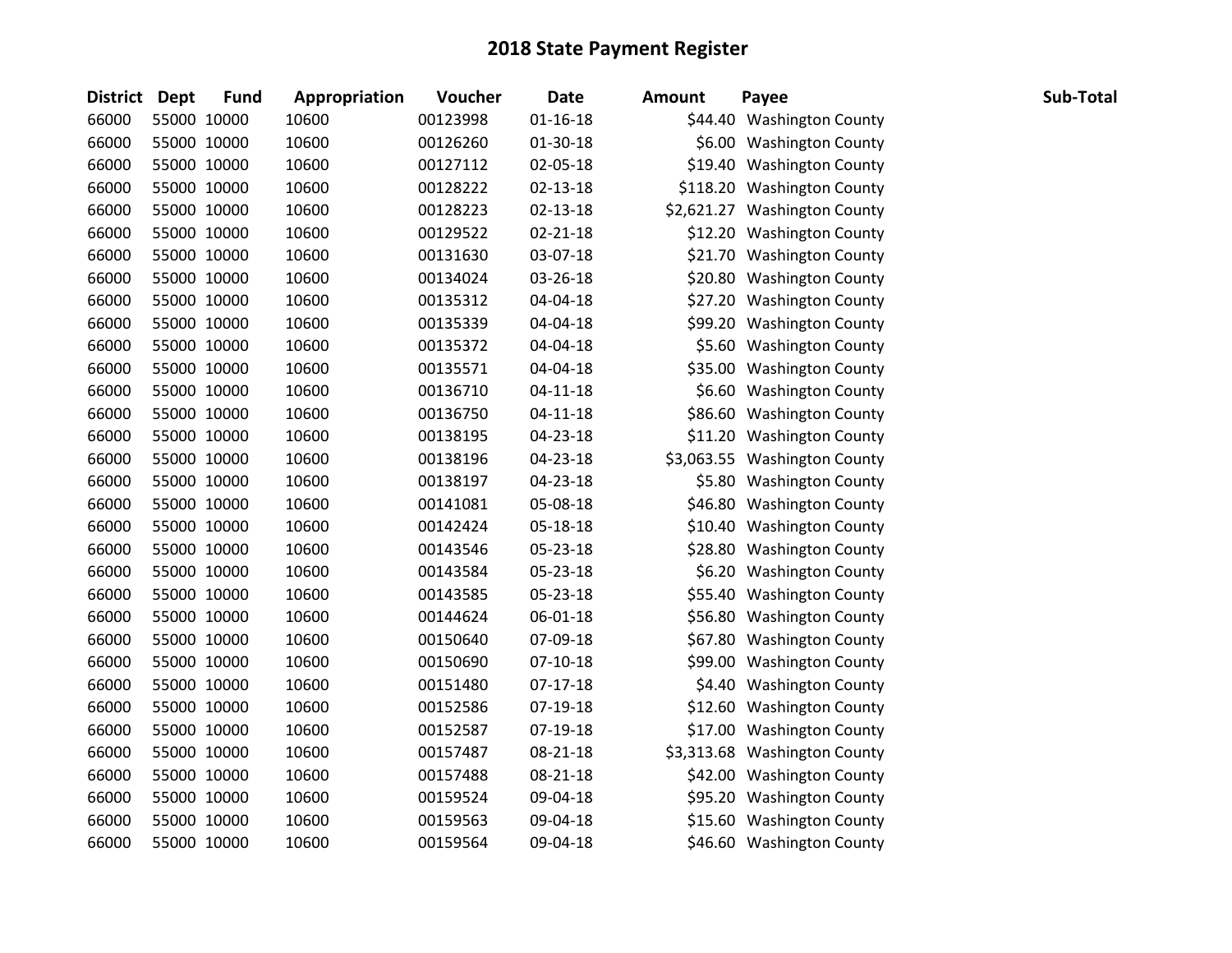| <b>District</b> | Dept        | <b>Fund</b> | Appropriation                                                 | Voucher  | <b>Date</b>    | <b>Amount</b> | Payee                        | Sub-Total   |
|-----------------|-------------|-------------|---------------------------------------------------------------|----------|----------------|---------------|------------------------------|-------------|
| 66000           | 55000 10000 |             | 10600                                                         | 00162909 | 09-26-18       |               | \$11.40 Washington County    |             |
| 66000           | 55000 10000 |             | 10600                                                         | 00163668 | 10-05-18       |               | \$1.40 Washington County     |             |
| 66000           | 55000 10000 |             | 10600                                                         | 00164762 | $10 - 15 - 18$ |               | \$628.20 Washington County   |             |
| 66000           | 55000 10000 |             | 10600                                                         | 00167478 | 11-07-18       |               | \$495.00 Washington County   |             |
| 66000           | 55000 10000 |             | 10600                                                         | 00167479 | 11-07-18       |               | \$0.60 Washington County     |             |
| 66000           | 55000 10000 |             | 10600                                                         | 00167516 | 11-07-18       |               | \$38.40 Washington County    |             |
| 66000           | 55000 10000 |             | 10600                                                         | 00168492 | 11-16-18       |               | \$3,608.94 Washington County |             |
| 66000           | 55000 10000 |             | 10600                                                         | 00168493 | $11 - 16 - 18$ |               | \$30.40 Washington County    |             |
| 66000           | 55000 10000 |             | 10600                                                         | 00168527 | 11-16-18       |               | \$77.60 Washington County    |             |
| 66000           | 55000 10000 |             | 10600                                                         | 00171554 | 12-06-18       |               | \$57.00 Washington County    |             |
| 66000           | 55000 10000 |             | 10600                                                         | 00171555 | 12-06-18       |               | \$6.80 Washington County     |             |
| 66000           | 55000 10000 |             | 10600                                                         | 00171582 | 12-06-18       |               | \$32.40 Washington County    |             |
| 66000           | 55000 10000 |             | 10600                                                         | 00171619 | 12-06-18       |               | \$77.80 Washington County    |             |
| 66000           |             |             | Public Defender Board - - Transcript, Discovery And Int Total |          |                |               |                              | \$15,257.34 |
| 66000           |             |             | Department of Revenue - - General Program Operations          |          |                |               |                              |             |
| 66000           | 56600 10000 |             | 10100                                                         | 00080857 | 01-03-18       |               | \$210.50 Washington County   |             |
| 66000           | 56600 10000 |             | 10100                                                         | 00081796 | 01-09-18       |               | \$210.50 Washington County   |             |
| 66000           | 56600 10000 |             | 10100                                                         | 00082422 | $01 - 17 - 18$ |               | \$92.50 Washington County    |             |
| 66000           | 56600 10000 |             | 10100                                                         | 00082897 | $01 - 24 - 18$ |               | \$100.00 Washington County   |             |
| 66000           | 56600 10000 |             | 10100                                                         | 00087868 | 03-01-18       |               | \$92.50 Washington County    |             |
| 66000           | 56600 10000 |             | 10100                                                         | 00087869 | 03-01-18       |               | \$210.50 Washington County   |             |
| 66000           | 56600 10000 |             | 10100                                                         | 00087870 | 03-01-18       |               | \$210.50 Washington County   |             |
| 66000           | 56600 10000 |             | 10100                                                         | 00087871 | 03-01-18       |               | \$92.50 Washington County    |             |
| 66000           | 56600 10000 |             | 10100                                                         | 00087872 | 03-01-18       |               | \$210.50 Washington County   |             |
| 66000           | 56600 10000 |             | 10100                                                         | 00087873 | 03-01-18       |               | \$210.50 Washington County   |             |
| 66000           | 56600 10000 |             | 10100                                                         | 00090338 | 03-16-18       |               | \$215.00 Washington County   |             |
| 66000           | 56600 10000 |             | 10100                                                         | 00091944 | 04-06-18       |               | \$145.00 Washington County   |             |
| 66000           | 56600 10000 |             | 10100                                                         | 00094097 | $04 - 12 - 18$ |               | \$210.50 Washington County   |             |
| 66000           | 56600 10000 |             | 10100                                                         | 00097487 | 05-18-18       |               | \$315.00 Washington County   |             |
| 66000           | 56600 10000 |             | 10100                                                         | 00102733 | 06-21-18       |               | \$210.50 Washington County   |             |
| 66000           | 56600 10000 |             | 10100                                                         | 00102852 | 06-22-18       |               | \$250.00 Washington County   |             |
| 66000           | 56600 10000 |             | 10100                                                         | 00104549 | 07-09-18       |               | \$210.50 Washington County   |             |
| 66000           |             | 56600 10000 | 10100                                                         | 00104551 | 07-09-18       |               | \$210.50 Washington County   |             |

|        | .                        |
|--------|--------------------------|
| 11.40  | <b>Washington County</b> |
| \$1.40 | <b>Washington County</b> |
| 28.20  | <b>Washington County</b> |
| 95.00  | <b>Washington County</b> |
| \$0.60 | <b>Washington County</b> |
| 38.40  | <b>Washington County</b> |
| 08.94  | <b>Washington County</b> |
| 30.40  | <b>Washington County</b> |
| 77.60  | <b>Washington County</b> |
| 57.00  | <b>Washington County</b> |
| \$6.80 | <b>Washington County</b> |
| 32.40  | <b>Washington County</b> |
| 77.80  | <b>Washington County</b> |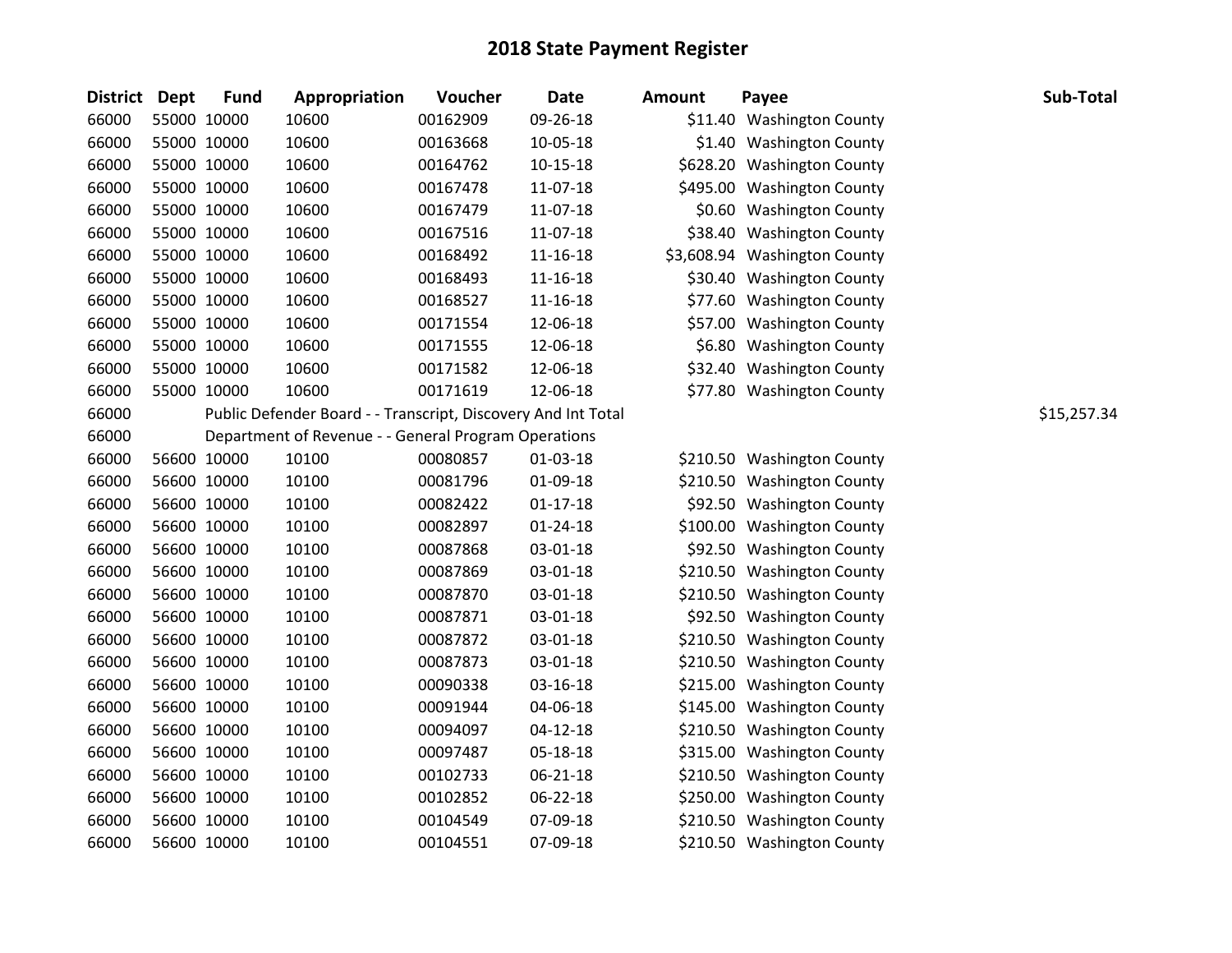| <b>District</b> | <b>Dept</b> | <b>Fund</b> | Appropriation                                                    | Voucher  | <b>Date</b>    | <b>Amount</b> | Payee                          | Sub-Total    |
|-----------------|-------------|-------------|------------------------------------------------------------------|----------|----------------|---------------|--------------------------------|--------------|
| 66000           |             | 56600 10000 | 10100                                                            | 00104872 | $07-10-18$     |               | \$210.50 Washington County     |              |
| 66000           |             | 56600 10000 | 10100                                                            | 00106458 | $07-19-18$     |               | \$205.00 Washington County     |              |
| 66000           |             | 56600 10000 | 10100                                                            | 00111889 | $10-12-18$     |               | \$421.00 Washington County     |              |
| 66000           |             | 56600 10000 | 10100                                                            | 00112784 | 10-18-18       |               | \$235.00 Washington County     |              |
| 66000           |             | 56600 10000 | 10100                                                            | 00112785 | 10-18-18       |               | \$155.00 Washington County     |              |
| 66000           |             | 56600 10000 | 10100                                                            | 00112787 | 10-18-18       |               | \$240.00 Washington County     |              |
| 66000           |             | 56600 10000 | 10100                                                            | 00116639 | 12-21-18       |               | \$210.50 Washington County     |              |
| 66000           |             | 56600 10000 | 10100                                                            | 00116640 | 12-21-18       |               | \$210.50 Washington County     |              |
| 66000           |             | 56600 10000 | 10100                                                            | 00116641 | 12-21-18       |               | \$210.50 Washington County     |              |
| 66000           |             | 56600 10000 | 10100                                                            | 00117650 | 12-28-18       |               | \$210.50 Washington County     |              |
| 66000           |             |             | Department of Revenue - - General Program Operations Total       |          |                |               |                                | \$5,716.00   |
| 66000           |             |             | Circuit Courts - - Circuit Court Costs                           |          |                |               |                                |              |
| 66000           |             | 62500 10000 | 10500                                                            | 00000532 | 01-09-18       |               | \$184,540.00 Washington County |              |
| 66000           |             | 62500 10000 | 10500                                                            | 00000890 | 07-31-18       |               | \$2,240.18 Washington County   |              |
| 66000           |             | 62500 10000 | 10500                                                            | 00001006 | 08-24-18       |               | \$265,435.64 Washington County |              |
| 66000           |             |             | Circuit Courts - - Circuit Court Costs Total                     |          |                |               |                                | \$452,215.82 |
| 66000           |             |             | Circuit Courts - - Court Interpreters                            |          |                |               |                                |              |
| 66000           |             | 62500 10000 | 12100                                                            | 00000547 | $01 - 11 - 18$ |               | \$944.64 Washington County     |              |
| 66000           |             | 62500 10000 | 12100                                                            | 00000576 | 02-08-18       |               | \$3,348.62 Washington County   |              |
| 66000           |             | 62500 10000 | 12100                                                            | 00001082 | 10-19-18       |               | \$3,102.21 Washington County   |              |
| 66000           |             |             | Circuit Courts - - Court Interpreters Total                      |          |                |               |                                | \$7,395.47   |
| 66000           |             |             | Supreme Court - - Office Of Lawyer Regulation                    |          |                |               |                                |              |
| 66000           |             | 68000 10000 | 33300                                                            | 00000770 | $02 - 02 - 18$ |               | \$41.25 Washington County      |              |
| 66000           |             | 68000 10000 | 33300                                                            | 00001984 | 05-08-18       |               | \$30.00 Washington County      |              |
| 66000           |             |             | Supreme Court - - Office Of Lawyer Regulation Total              |          |                |               |                                | \$71.25      |
| 66000           |             |             | Shared Revenue and Tax Relief - - County And Municipal Aid       |          |                |               |                                |              |
| 66000           |             | 83500 10000 | 10500                                                            | 00034367 | 07-23-18       |               | \$54,203.39 Washington County  |              |
| 66000           |             | 83500 10000 | 10500                                                            | 00037255 | 11-19-18       |               | \$307,152.54 Washington County |              |
| 66000           |             |             | Shared Revenue and Tax Relief - - County And Municipal Aid Total |          |                |               |                                | \$361,355.93 |
| 66000           |             |             | Shared Revenue and Tax Relief - - Exempt Computer Aid            |          |                |               |                                |              |
| 66000           |             | 83500 10000 | 10900                                                            | 00029935 | $07 - 23 - 18$ |               | \$107,932.62 Washington County |              |
| 66000           |             |             | Shared Revenue and Tax Relief - - Exempt Computer Aid Total      |          |                |               |                                | \$107,932.62 |
| 66000           |             |             | Shared Revenue and Tax Relief - - Utility Aid                    |          |                |               |                                |              |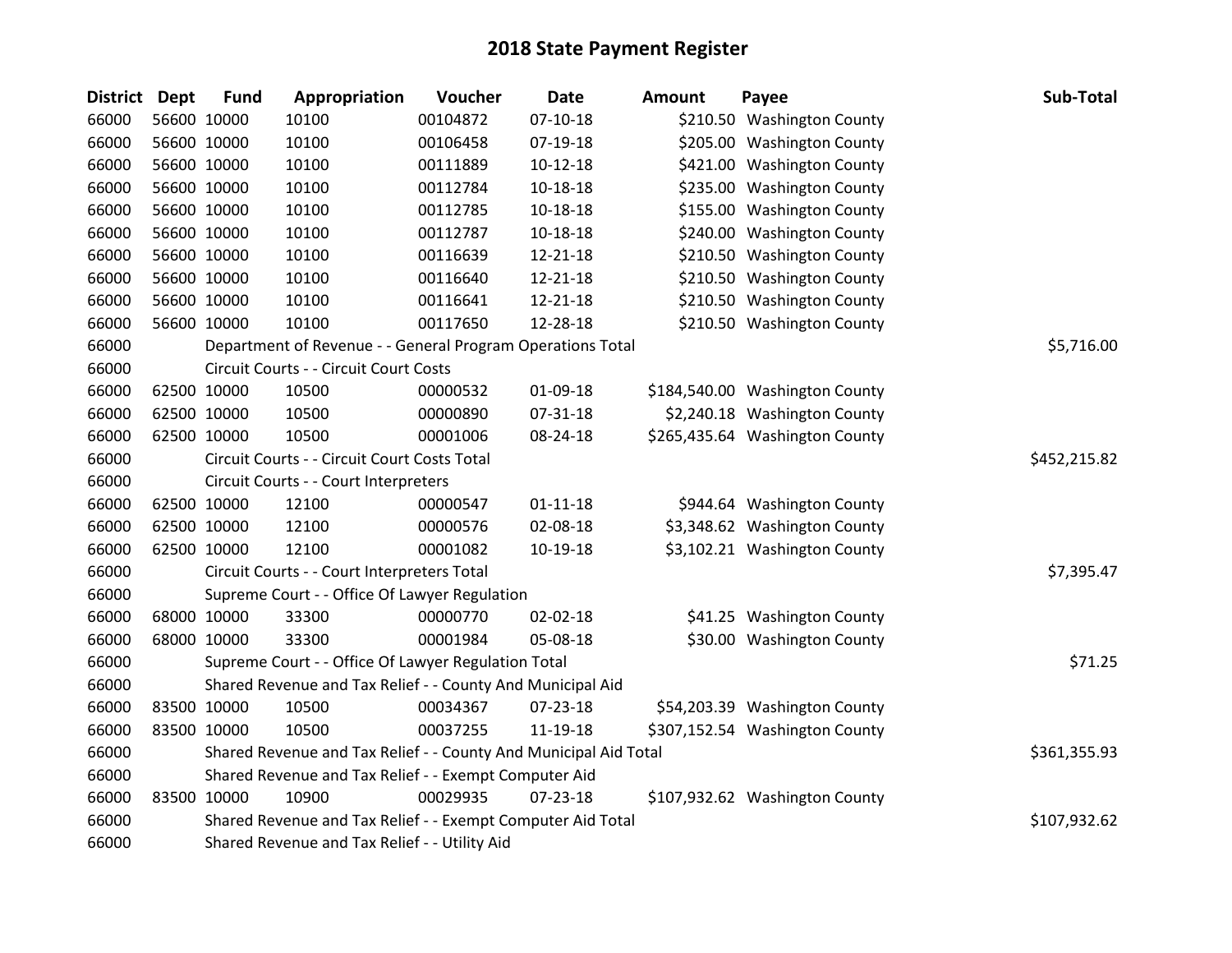| District    | Dept        | Fund | Appropriation                                                         | <b>Voucher</b> | <b>Date</b>    | Amount         | Payee                             | Sub-Total       |
|-------------|-------------|------|-----------------------------------------------------------------------|----------------|----------------|----------------|-----------------------------------|-----------------|
| 66000       | 83500 10000 |      | 11000                                                                 | 00034367       | 07-23-18       |                | \$65,304.29 Washington County     |                 |
| 66000       | 83500 10000 |      | 11000                                                                 | 00037255       | 11-19-18       |                | \$386,467.39 Washington County    |                 |
| 66000       |             |      | Shared Revenue and Tax Relief - - Utility Aid Total                   |                |                |                |                                   | \$451,771.68    |
| 66000       |             |      | Shared Revenue and Tax Relief - - School Lvy Tx/First Dollar Cr       |                |                |                |                                   |                 |
| 66000       | 83500 10000 |      | 30200                                                                 | 00029699       | $07 - 23 - 18$ | \$2,303,091.17 | <b>Washington County</b>          |                 |
| 66000       | 83500 10000 |      | 30200                                                                 | 00029848       | $07 - 23 - 18$ |                | \$19,110,181.11 Washington County |                 |
| 66000       |             |      | Shared Revenue and Tax Relief - - School Lvy Tx/First Dollar Cr Total |                |                |                |                                   | \$21,413,272.28 |
| 66000       |             |      | Shared Revenue and Tax Relief - - Lottery & Gaming Credit             |                |                |                |                                   |                 |
| 66000       | 83500 52100 |      | 36300                                                                 | 00027214       | 03-26-18       | \$3,304,041.32 | <b>Washington County</b>          |                 |
| 66000       |             |      | Shared Revenue and Tax Relief - - Lottery & Gaming Credit Total       |                |                |                |                                   | \$3,304,041.32  |
| 66000 Total |             |      |                                                                       |                |                |                |                                   | \$43,287,396.79 |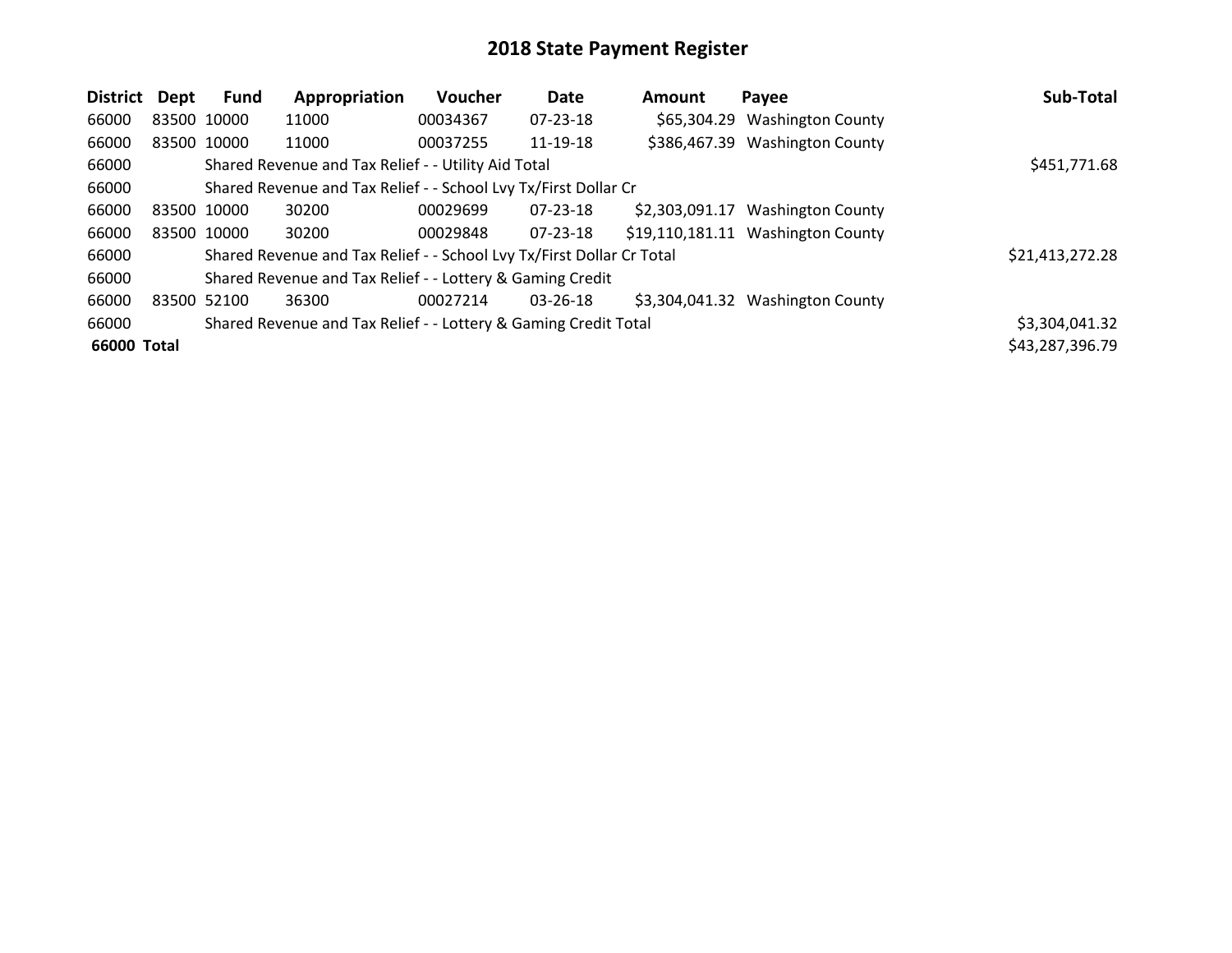| District Dept |             | <b>Fund</b> | Appropriation                                                      | Voucher  | Date           | Amount | Payee                       | Sub-Total    |
|---------------|-------------|-------------|--------------------------------------------------------------------|----------|----------------|--------|-----------------------------|--------------|
| 66002         |             |             | Dept of Safety & Prof Services - - Fire Dues Distribution          |          |                |        |                             |              |
| 66002         | 16500 10000 |             | 22500                                                              | 00024426 | $07 - 23 - 18$ |        | \$13,046.66 Town Of Addison |              |
| 66002         |             |             | Dept of Safety & Prof Services - - Fire Dues Distribution Total    |          |                |        |                             | \$13,046.66  |
| 66002         |             |             | Dept of Natural Resources - - Aids In Lieu Of Taxes - Gener        |          |                |        |                             |              |
| 66002         |             | 37000 10000 | 50300                                                              | 00212420 | 02-05-18       |        | \$3,326.55 Town Of Addison  |              |
| 66002         |             | 37000 10000 | 50300                                                              | 00229168 | $04 - 20 - 18$ |        | \$467.55 Town Of Addison    |              |
| 66002         |             |             | Dept of Natural Resources - - Aids In Lieu Of Taxes - Gener Total  |          |                |        |                             | \$3,794.10   |
| 66002         |             |             | Dept of Natural Resources - - Resaids - Cnty Forst, Cl & Mfl       |          |                |        |                             |              |
| 66002         |             | 37000 21200 | 57100                                                              | 00248290 | 06-28-18       |        | \$39.10 Town Of Addison     |              |
| 66002         |             |             | Dept of Natural Resources - - Resaids - Cnty Forst, CI & Mfl Total |          |                |        |                             | \$39.10      |
| 66002         |             |             | Dept of Natural Resources - - Aids In Lieu Of Taxes - Sum S        |          |                |        |                             |              |
| 66002         |             | 37000 21200 | 57900                                                              | 00229167 | $04 - 20 - 18$ |        | \$711.54 Town Of Addison    |              |
| 66002         |             |             | Dept of Natural Resources - - Aids In Lieu Of Taxes - Sum S Total  |          |                |        |                             | \$711.54     |
| 66002         |             |             | Dept of Natural Resources - - Fin Asst For Responsible Units       |          |                |        |                             |              |
| 66002         |             | 37000 27400 | 67000                                                              | 00235254 | 05-11-18       |        | \$7,626.70 Town Of Addison  |              |
| 66002         |             |             | Dept of Natural Resources - - Fin Asst For Responsible Units Total |          |                |        |                             | \$7,626.70   |
| 66002         |             |             | WI Dept of Transportation - - Trns Aids To Mnc.-Sf                 |          |                |        |                             |              |
| 66002         |             | 39500 21100 | 19100                                                              | 00205366 | $01 - 02 - 18$ |        | \$38,552.48 Town Of Addison |              |
| 66002         |             | 39500 21100 | 19100                                                              | 00235874 | 04-02-18       |        | \$38,552.48 Town Of Addison |              |
| 66002         |             | 39500 21100 | 19100                                                              | 00269573 | 07-02-18       |        | \$38,552.48 Town Of Addison |              |
| 66002         |             | 39500 21100 | 19100                                                              | 00303625 | 10-01-18       |        | \$38,552.51 Town Of Addison |              |
| 66002         |             |             | WI Dept of Transportation - - Trns Aids To Mnc.-Sf Total           |          |                |        |                             | \$154,209.95 |
| 66002         |             |             | Shared Revenue and Tax Relief - - County And Municipal Aid         |          |                |        |                             |              |
| 66002         | 83500 10000 |             | 10500                                                              | 00034348 | 07-23-18       |        | \$6,495.71 Town Of Addison  |              |
| 66002         | 83500 10000 |             | 10500                                                              | 00037235 | 11-19-18       |        | \$36,809.00 Town Of Addison |              |
| 66002         |             |             | Shared Revenue and Tax Relief - - County And Municipal Aid Total   |          |                |        |                             | \$43,304.71  |
| 66002         |             |             | Shared Revenue and Tax Relief - - Exempt Computer Aid              |          |                |        |                             |              |
| 66002         | 83500 10000 |             | 10900                                                              | 00031503 | $07 - 23 - 18$ |        | \$1,034.99 Town Of Addison  |              |
| 66002         |             |             | Shared Revenue and Tax Relief - - Exempt Computer Aid Total        |          |                |        |                             | \$1,034.99   |
| 66002         |             |             | Shared Revenue and Tax Relief - - Utility Aid                      |          |                |        |                             |              |
| 66002         | 83500 10000 |             | 11000                                                              | 00034348 | 07-23-18       |        | \$26.73 Town Of Addison     |              |
| 66002         | 83500 10000 |             | 11000                                                              | 00037235 | 11-19-18       |        | \$149.73 Town Of Addison    |              |
| 66002         |             |             | Shared Revenue and Tax Relief - - Utility Aid Total                |          |                |        |                             | \$176.46     |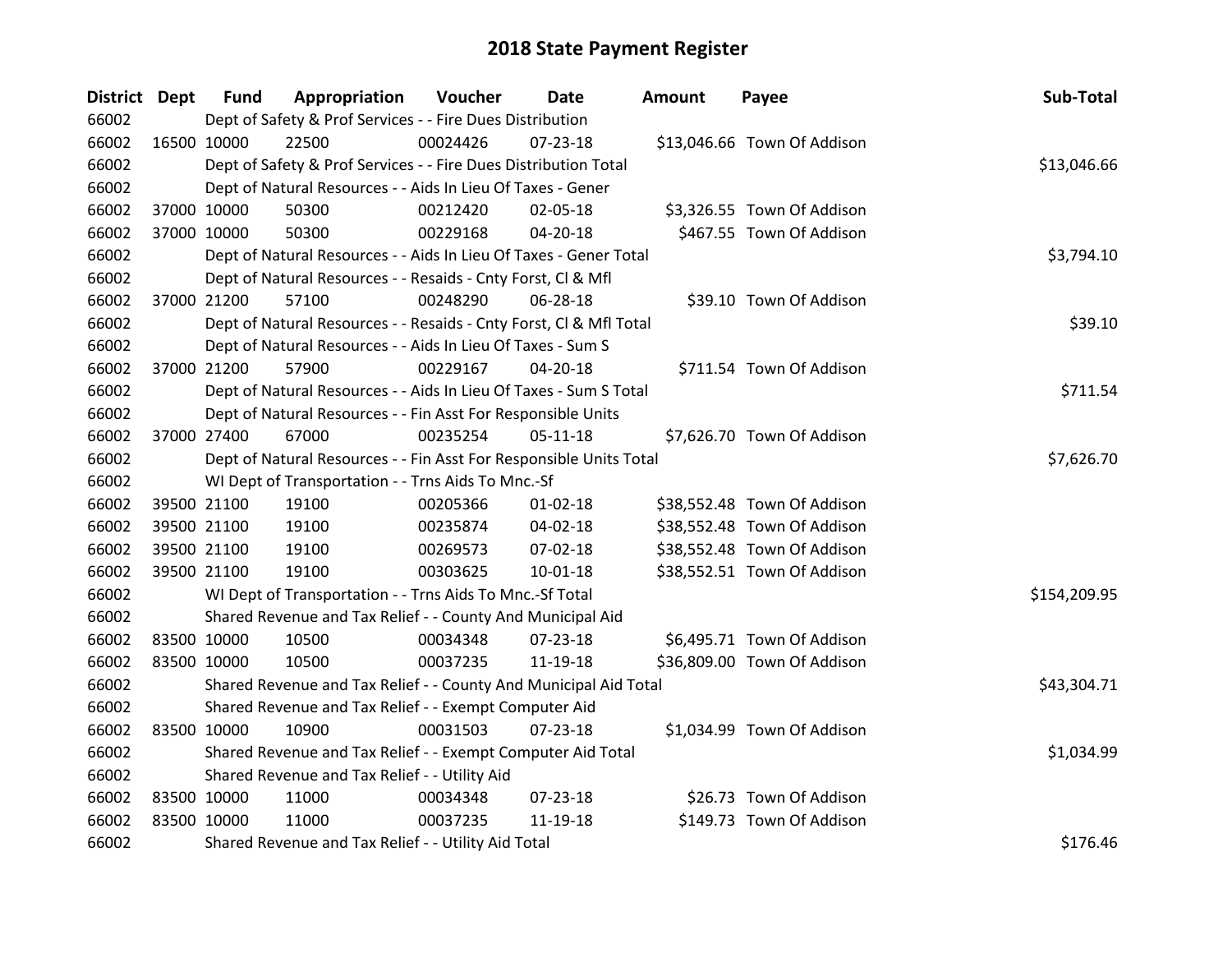|             | District Dept Fund Appropriation | Voucher | <b>Date</b> | Amount | Payee | Sub-Total    |
|-------------|----------------------------------|---------|-------------|--------|-------|--------------|
| 66002 Total |                                  |         |             |        |       | \$223,944.21 |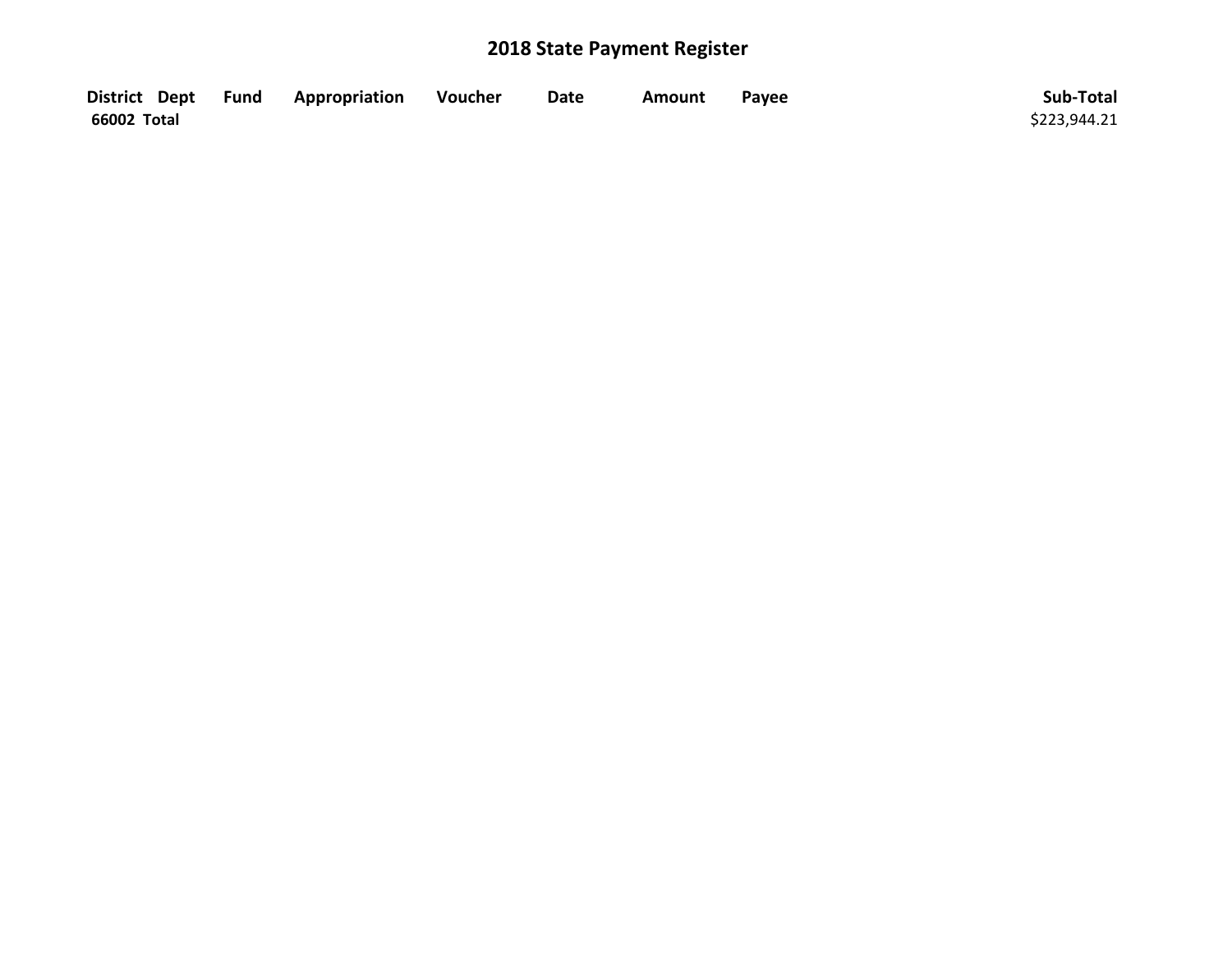| District Dept |             | <b>Fund</b> | Appropriation                                                      | Voucher  | <b>Date</b>    | <b>Amount</b> | Payee                      | Sub-Total    |
|---------------|-------------|-------------|--------------------------------------------------------------------|----------|----------------|---------------|----------------------------|--------------|
| 66004         |             |             | Dept of Safety & Prof Services - - Fire Dues Distribution          |          |                |               |                            |              |
| 66004         |             | 16500 10000 | 22500                                                              | 00022680 | $07 - 25 - 18$ |               | \$11,893.70 Town Of Barton |              |
| 66004         |             |             | Dept of Safety & Prof Services - - Fire Dues Distribution Total    |          |                |               |                            | \$11,893.70  |
| 66004         |             |             | Dept of Natural Resources - - Aids In Lieu Of Taxes - Gener        |          |                |               |                            |              |
| 66004         |             | 37000 10000 | 50300                                                              | 00212478 | 02-06-18       |               | \$2,496.67 Town Of Barton  |              |
| 66004         |             | 37000 10000 | 50300                                                              | 00212479 | 02-06-18       |               | \$4,326.71 Town Of Barton  |              |
| 66004         |             | 37000 10000 | 50300                                                              | 00229464 | 04-20-18       |               | \$12.64 Town Of Barton     |              |
| 66004         |             |             | Dept of Natural Resources - - Aids In Lieu Of Taxes - Gener Total  |          |                |               |                            | \$6,836.02   |
| 66004         |             |             | Dept of Natural Resources - - Resaids - Cnty Forst, CI & Mfl       |          |                |               |                            |              |
| 66004         |             | 37000 21200 | 57100                                                              | 00248291 | 06-28-18       |               | \$70.61 Town Of Barton     |              |
| 66004         |             |             | Dept of Natural Resources - - Resaids - Cnty Forst, Cl & Mfl Total |          |                |               |                            | \$70.61      |
| 66004         |             |             | Dept of Natural Resources - - Fin Asst For Responsible Units       |          |                |               |                            |              |
| 66004         |             | 37000 27400 | 67000                                                              | 00235394 | $05-11-18$     |               | \$2,981.26 Town Of Barton  |              |
| 66004         |             |             | Dept of Natural Resources - - Fin Asst For Responsible Units Total |          |                |               |                            | \$2,981.26   |
| 66004         |             |             | WI Dept of Transportation - - Trns Aids To Mnc.-Sf                 |          |                |               |                            |              |
| 66004         |             | 39500 21100 | 19100                                                              | 00205367 | $01 - 02 - 18$ |               | \$27,634.75 Town Of Barton |              |
| 66004         |             | 39500 21100 | 19100                                                              | 00235875 | 04-02-18       |               | \$27,634.75 Town Of Barton |              |
| 66004         |             | 39500 21100 | 19100                                                              | 00269574 | 07-02-18       |               | \$27,634.75 Town Of Barton |              |
| 66004         |             | 39500 21100 | 19100                                                              | 00303626 | $10 - 01 - 18$ |               | \$27,634.78 Town Of Barton |              |
| 66004         |             |             | WI Dept of Transportation - - Trns Aids To Mnc.-Sf Total           |          |                |               |                            | \$110,539.03 |
| 66004         |             |             | Shared Revenue and Tax Relief - - County And Municipal Aid         |          |                |               |                            |              |
| 66004         |             | 83500 10000 | 10500                                                              | 00034349 | 07-23-18       |               | \$5,098.64 Town Of Barton  |              |
| 66004         |             | 83500 10000 | 10500                                                              | 00037236 | 11-19-18       |               | \$28,892.30 Town Of Barton |              |
| 66004         |             |             | Shared Revenue and Tax Relief - - County And Municipal Aid Total   |          |                |               |                            | \$33,990.94  |
| 66004         |             |             | Shared Revenue and Tax Relief - - Exempt Computer Aid              |          |                |               |                            |              |
| 66004         |             | 83500 10000 | 10900                                                              | 00031504 | $07 - 23 - 18$ |               | \$1,338.39 Town Of Barton  |              |
| 66004         |             |             | Shared Revenue and Tax Relief - - Exempt Computer Aid Total        |          |                |               |                            | \$1,338.39   |
| 66004         |             |             | Shared Revenue and Tax Relief - - Utility Aid                      |          |                |               |                            |              |
| 66004         |             | 83500 10000 | 11000                                                              | 00034349 | 07-23-18       |               | \$1,225.57 Town Of Barton  |              |
| 66004         |             | 83500 10000 | 11000                                                              | 00037236 | 11-19-18       |               | \$11,000.13 Town Of Barton |              |
| 66004         |             |             | Shared Revenue and Tax Relief - - Utility Aid Total                |          |                |               |                            | \$12,225.70  |
| 66004         |             |             | Shared Revenue and Tax Relief - - Lottery & Gaming Credit          |          |                |               |                            |              |
| 66004         | 83500 52100 |             | 36300                                                              | 00027668 | 03-26-18       |               | \$1,552.00 Town Of Barton  |              |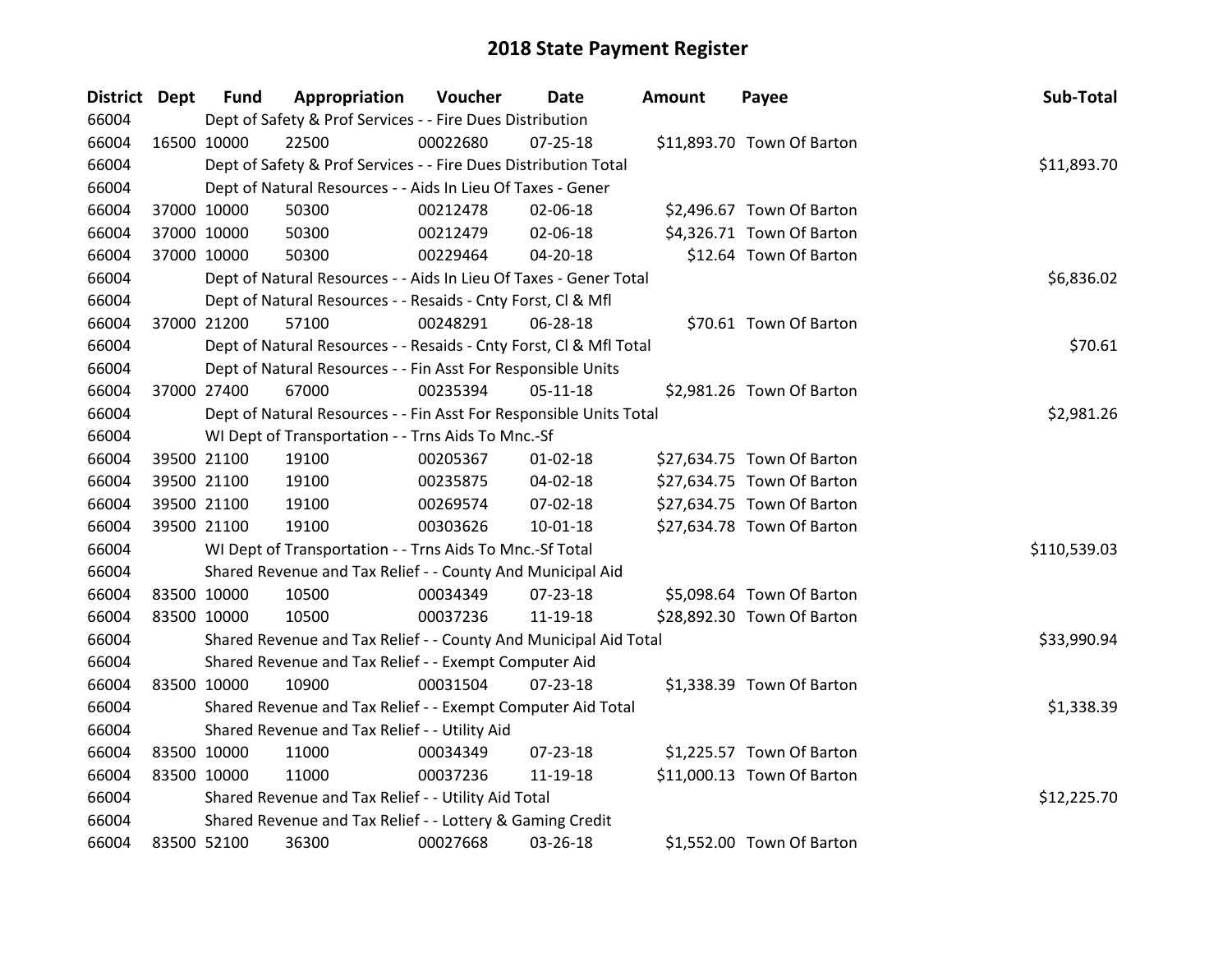| District Dept | Fund | <b>Appropriation</b>                                            | Voucher | Date | Amount | <b>Pavee</b> | Sub-Total    |
|---------------|------|-----------------------------------------------------------------|---------|------|--------|--------------|--------------|
| 66004         |      | Shared Revenue and Tax Relief - - Lottery & Gaming Credit Total |         |      |        |              | \$1,552.00   |
| 66004 Total   |      |                                                                 |         |      |        |              | \$181,427.65 |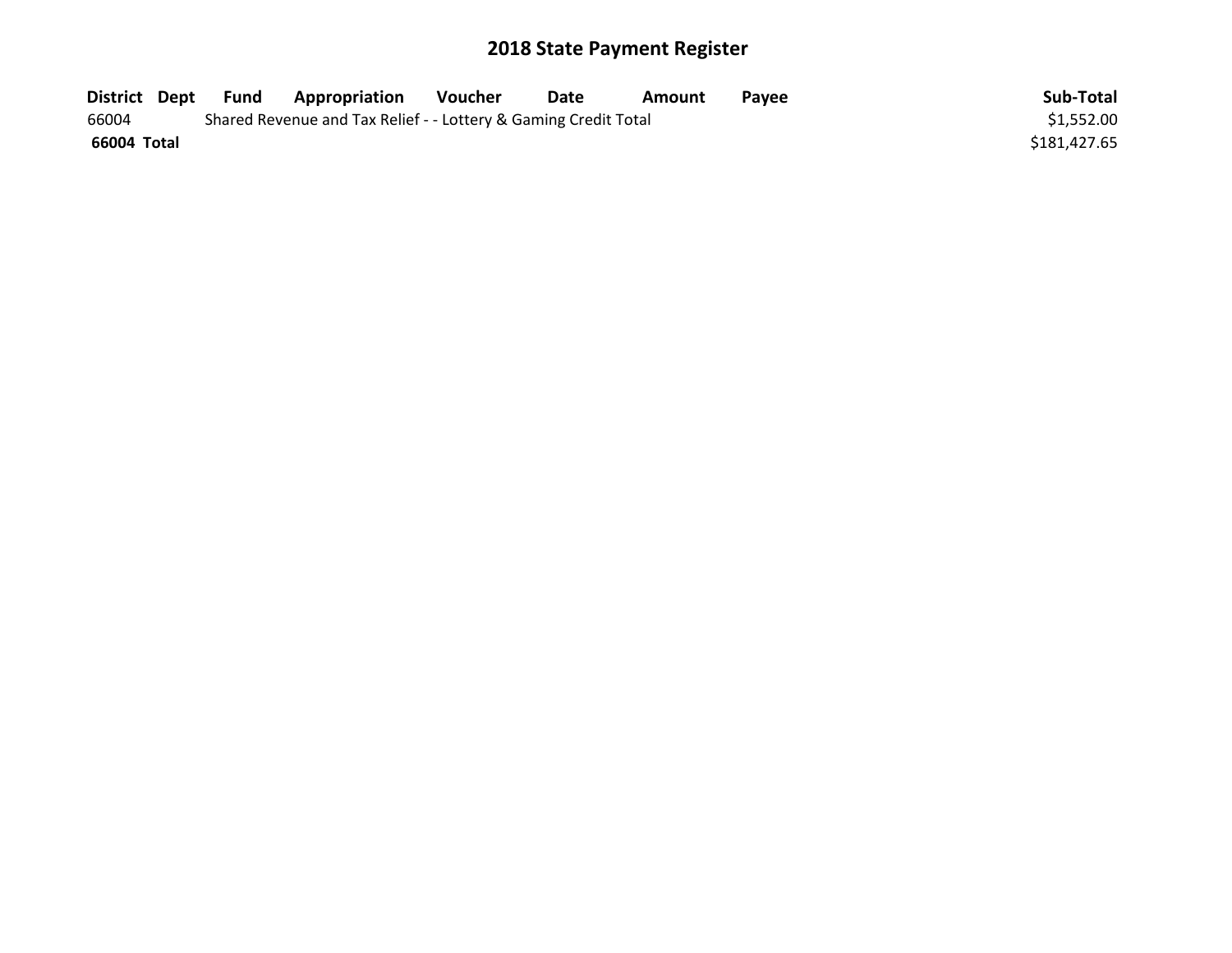| District Dept |             | <b>Fund</b> | Appropriation                                                      | Voucher  | Date           | <b>Amount</b> | Payee                    | Sub-Total    |
|---------------|-------------|-------------|--------------------------------------------------------------------|----------|----------------|---------------|--------------------------|--------------|
| 66006         |             |             | Dept of Safety & Prof Services - - Fire Dues Distribution          |          |                |               |                          |              |
| 66006         | 16500 10000 |             | 22500                                                              | 00022681 | $07 - 26 - 18$ |               | \$18,721.85 Town Of Erin |              |
| 66006         |             |             | Dept of Safety & Prof Services - - Fire Dues Distribution Total    |          |                |               |                          | \$18,721.85  |
| 66006         |             |             | Dept of Natural Resources - - Aids In Lieu Of Taxes - Gener        |          |                |               |                          |              |
| 66006         | 37000 10000 |             | 50300                                                              | 00212444 | 02-06-18       |               | \$21,781.24 Town Of Erin |              |
| 66006         | 37000 10000 |             | 50300                                                              | 00212445 | 02-06-18       |               | \$23,761.39 Town Of Erin |              |
| 66006         |             |             | Dept of Natural Resources - - Aids In Lieu Of Taxes - Gener Total  |          |                |               |                          | \$45,542.63  |
| 66006         |             |             | Dept of Natural Resources - - Resaids - Cnty Forst, Cl & Mfl       |          |                |               |                          |              |
| 66006         | 37000 21200 |             | 57100                                                              | 00248292 | 06-28-18       |               | \$273.89 Town Of Erin    |              |
| 66006         |             |             | Dept of Natural Resources - - Resaids - Cnty Forst, Cl & Mfl Total |          |                |               |                          | \$273.89     |
| 66006         |             |             | Dept of Natural Resources - - Aids In Lieu Of Taxes - Sum S        |          |                |               |                          |              |
| 66006         |             | 37000 21200 | 57900                                                              | 00229308 | 04-20-18       |               | \$3,196.99 Town Of Erin  |              |
| 66006         |             |             | Dept of Natural Resources - - Aids In Lieu Of Taxes - Sum S Total  |          |                |               |                          | \$3,196.99   |
| 66006         |             |             | Dept of Natural Resources - - Fin Asst For Responsible Units       |          |                |               |                          |              |
| 66006         | 37000 27400 |             | 67000                                                              | 00235195 | $05 - 11 - 18$ |               | \$6,777.18 Town Of Erin  |              |
| 66006         |             |             | Dept of Natural Resources - - Fin Asst For Responsible Units Total |          |                |               |                          | \$6,777.18   |
| 66006         |             |             | WI Dept of Transportation - - Trns Aids To Mnc.-Sf                 |          |                |               |                          |              |
| 66006         |             | 39500 21100 | 19100                                                              | 00205368 | $01 - 02 - 18$ |               | \$33,864.07 Town Of Erin |              |
| 66006         |             | 39500 21100 | 19100                                                              | 00235876 | 04-02-18       |               | \$33,864.07 Town Of Erin |              |
| 66006         |             | 39500 21100 | 19100                                                              | 00269575 | 07-02-18       |               | \$33,864.07 Town Of Erin |              |
| 66006         | 39500 21100 |             | 19100                                                              | 00303627 | $10 - 01 - 18$ |               | \$33,864.09 Town Of Erin |              |
| 66006         |             |             | WI Dept of Transportation - - Trns Aids To Mnc.-Sf Total           |          |                |               |                          | \$135,456.30 |
| 66006         |             |             | Department of Revenue - - Payments For Municipal Svcs              |          |                |               |                          |              |
| 66006         | 56600 10000 |             | 50100                                                              | 00026959 | $01 - 31 - 18$ |               | \$99.09 Town Of Erin     |              |
| 66006         |             |             | Department of Revenue - - Payments For Municipal Svcs Total        |          |                |               |                          | \$99.09      |
| 66006         |             |             | Shared Revenue and Tax Relief - - County And Municipal Aid         |          |                |               |                          |              |
| 66006         | 83500 10000 |             | 10500                                                              | 00034350 | 07-23-18       |               | \$6,601.61 Town Of Erin  |              |
| 66006         | 83500 10000 |             | 10500                                                              | 00037237 | 11-19-18       |               | \$37,409.15 Town Of Erin |              |
| 66006         |             |             | Shared Revenue and Tax Relief - - County And Municipal Aid Total   |          |                |               |                          | \$44,010.76  |
| 66006         |             |             | Shared Revenue and Tax Relief - - Exempt Computer Aid              |          |                |               |                          |              |
| 66006         | 83500 10000 |             | 10900                                                              | 00031505 | $07 - 23 - 18$ |               | \$127.85 Town Of Erin    |              |
| 66006         |             |             | Shared Revenue and Tax Relief - - Exempt Computer Aid Total        |          |                |               |                          | \$127.85     |
| 66006 Total   |             |             |                                                                    |          |                |               |                          | \$254,206.54 |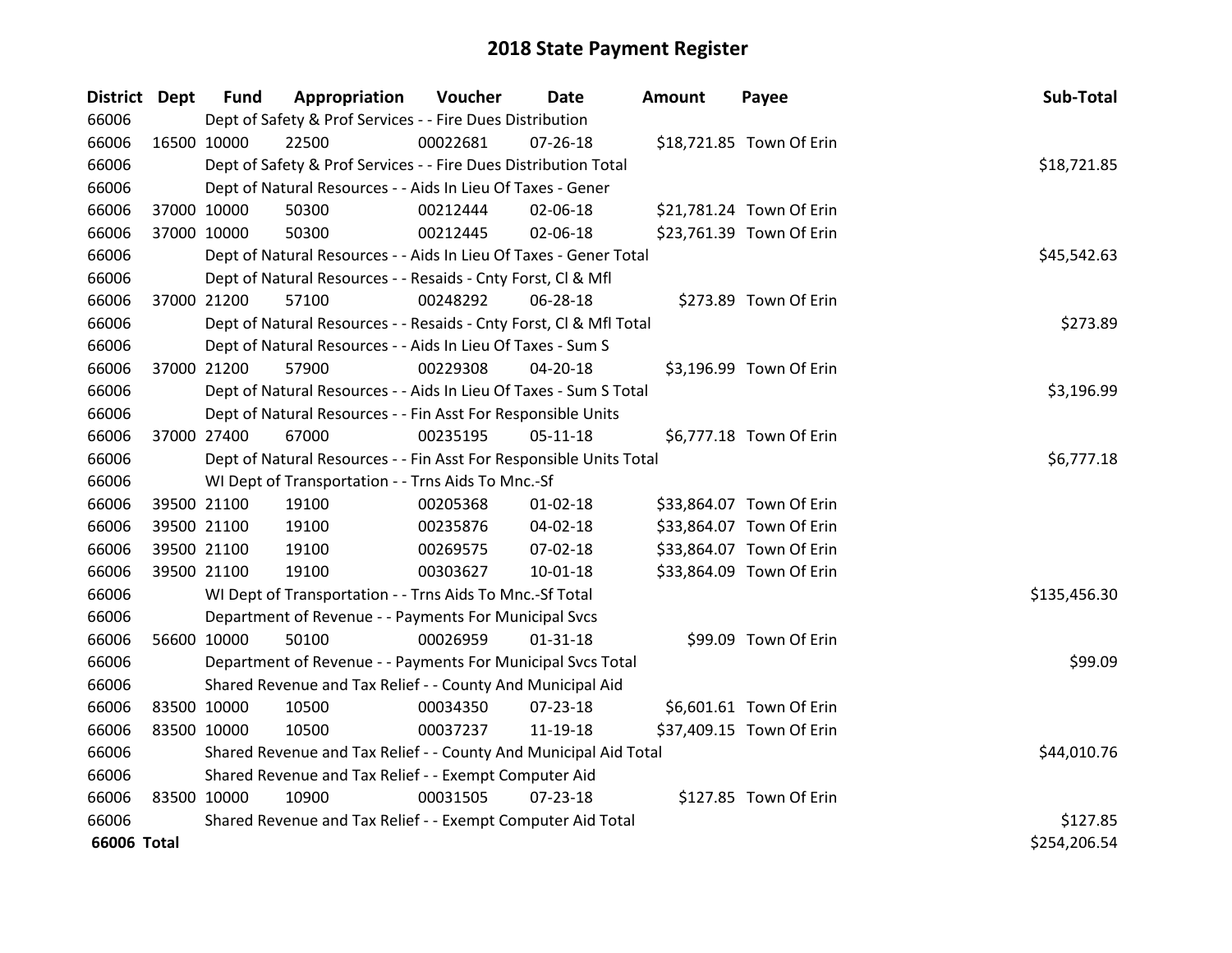| District Dept      |             | <b>Fund</b> | Appropriation                                                      | Voucher  | <b>Date</b>    | Amount | Payee                          | Sub-Total    |
|--------------------|-------------|-------------|--------------------------------------------------------------------|----------|----------------|--------|--------------------------------|--------------|
| 66008              |             |             | Dept of Safety & Prof Services - - Fire Dues Distribution          |          |                |        |                                |              |
| 66008              | 16500 10000 |             | 22500                                                              | 00022682 | 07-26-18       |        | \$15,438.81 Town Of Farmington |              |
| 66008              |             |             | Dept of Safety & Prof Services - - Fire Dues Distribution Total    |          |                |        |                                | \$15,438.81  |
| 66008              |             |             | Dept of Natural Resources - - Aids In Lieu Of Taxes - Gener        |          |                |        |                                |              |
| 66008              |             | 37000 10000 | 50300                                                              | 00212375 | 02-06-18       |        | \$6,306.93 Town Of Farmington  |              |
| 66008              |             |             | Dept of Natural Resources - - Aids In Lieu Of Taxes - Gener Total  |          | \$6,306.93     |        |                                |              |
| 66008              |             |             | Dept of Natural Resources - - Resaids - Cnty Forst, CI & Mfl       |          |                |        |                                |              |
| 66008              | 37000       | 21200       | 57100                                                              | 00248293 | 06-28-18       |        | \$76.94 Town Of Farmington     |              |
| 66008              |             |             | Dept of Natural Resources - - Resaids - Cnty Forst, CI & Mfl Total |          |                |        |                                | \$76.94      |
| 66008              |             |             | Dept of Natural Resources - - Fin Asst For Responsible Units       |          |                |        |                                |              |
| 66008              |             | 37000 27400 | 67000                                                              | 00235048 | 05-11-18       |        | \$6,308.04 Town Of Farmington  |              |
| 66008              |             |             | Dept of Natural Resources - - Fin Asst For Responsible Units Total |          | \$6,308.04     |        |                                |              |
| 66008              |             |             | WI Dept of Transportation - - Trns Aids To Mnc.-Sf                 |          |                |        |                                |              |
| 66008              |             | 39500 21100 | 19100                                                              | 00205369 | $01 - 02 - 18$ |        | \$38,892.92 Town Of Farmington |              |
| 66008              |             | 39500 21100 | 19100                                                              | 00235877 | 04-02-18       |        | \$38,892.92 Town Of Farmington |              |
| 66008              |             | 39500 21100 | 19100                                                              | 00269576 | 07-02-18       |        | \$38,892.92 Town Of Farmington |              |
| 66008              |             | 39500 21100 | 19100                                                              | 00303628 | $10 - 01 - 18$ |        | \$38,892.92 Town Of Farmington |              |
| 66008              |             |             | WI Dept of Transportation - - Trns Aids To Mnc.-Sf Total           |          |                |        |                                | \$155,571.68 |
| 66008              |             |             | Shared Revenue and Tax Relief - - County And Municipal Aid         |          |                |        |                                |              |
| 66008              | 83500 10000 |             | 10500                                                              | 00034351 | 07-23-18       |        | \$5,799.26 Town Of Farmington  |              |
| 66008              | 83500 10000 |             | 10500                                                              | 00037238 | 11-19-18       |        | \$32,862.45 Town Of Farmington |              |
| 66008              |             |             | Shared Revenue and Tax Relief - - County And Municipal Aid Total   |          |                |        |                                | \$38,661.71  |
| 66008              |             |             | Shared Revenue and Tax Relief - - Exempt Computer Aid              |          |                |        |                                |              |
| 66008              | 83500 10000 |             | 10900                                                              | 00031506 | 07-23-18       |        | \$22.32 Town Of Farmington     |              |
| 66008              |             |             | Shared Revenue and Tax Relief - - Exempt Computer Aid Total        |          |                |        |                                | \$22.32      |
| <b>66008 Total</b> |             |             |                                                                    |          |                |        |                                | \$222,386.43 |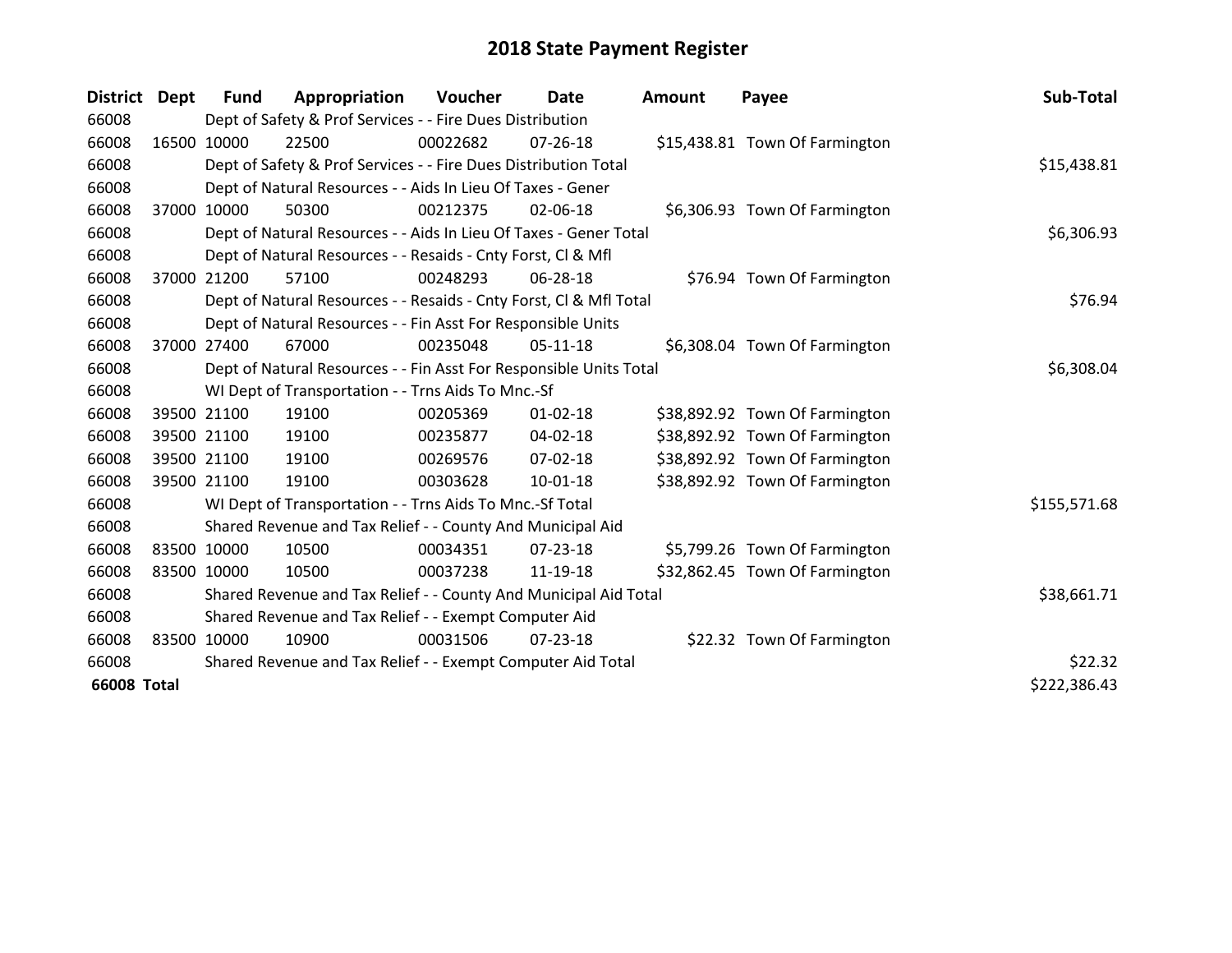| <b>District</b> | <b>Dept</b> | Fund        | Appropriation                                                      | Voucher  | Date           | <b>Amount</b> | Payee                          | Sub-Total   |
|-----------------|-------------|-------------|--------------------------------------------------------------------|----------|----------------|---------------|--------------------------------|-------------|
| 66010           |             |             | Dept of Safety & Prof Services - - Fire Dues Distribution          |          |                |               |                                |             |
| 66010           | 16500       | 10000       | 22500                                                              | 00022683 | $07 - 24 - 18$ |               | \$925.15 Town Of Germantown    |             |
| 66010           |             |             | Dept of Safety & Prof Services - - Fire Dues Distribution Total    |          |                |               |                                | \$925.15    |
| 66010           |             |             | Dept of Natural Resources - - Fin Asst For Responsible Units       |          |                |               |                                |             |
| 66010           | 37000       | 27400       | 67000                                                              | 00235439 | $05-11-18$     |               | \$393.86 Town Of Germantown    |             |
| 66010           |             |             | Dept of Natural Resources - - Fin Asst For Responsible Units Total |          |                |               |                                | \$393.86    |
| 66010           |             |             | WI Dept of Transportation - - Trns Aids To Mnc.-Sf                 |          |                |               |                                |             |
| 66010           |             | 39500 21100 | 19100                                                              | 00205370 | $01 - 02 - 18$ |               | \$2,663.73 Town Of Germantown  |             |
| 66010           |             | 39500 21100 | 19100                                                              | 00235878 | 04-02-18       |               | \$2,663.73 Town Of Germantown  |             |
| 66010           |             | 39500 21100 | 19100                                                              | 00269577 | 07-02-18       |               | \$2,663.73 Town Of Germantown  |             |
| 66010           |             | 39500 21100 | 19100                                                              | 00303629 | 10-01-18       |               | \$2,663.75 Town Of Germantown  |             |
| 66010           |             |             | WI Dept of Transportation - - Trns Aids To Mnc.-Sf Total           |          |                |               |                                | \$10,654.94 |
| 66010           |             |             | Shared Revenue and Tax Relief - - County And Municipal Aid         |          |                |               |                                |             |
| 66010           |             | 83500 10000 | 10500                                                              | 00034352 | $07 - 23 - 18$ |               | \$2,069.02 Town Of Germantown  |             |
| 66010           |             | 83500 10000 | 10500                                                              | 00037239 | 11-19-18       |               | \$11,724.47 Town Of Germantown |             |
| 66010           |             |             | Shared Revenue and Tax Relief - - County And Municipal Aid Total   |          |                |               |                                | \$13,793.49 |
| 66010           |             |             | Shared Revenue and Tax Relief - - Exempt Computer Aid              |          |                |               |                                |             |
| 66010           |             | 83500 10000 | 10900                                                              | 00031507 | $07 - 23 - 18$ |               | \$103.50 Town Of Germantown    |             |
| 66010           |             |             | Shared Revenue and Tax Relief - - Exempt Computer Aid Total        |          |                |               |                                | \$103.50    |
| 66010 Total     |             |             |                                                                    |          |                |               |                                | \$25,870.94 |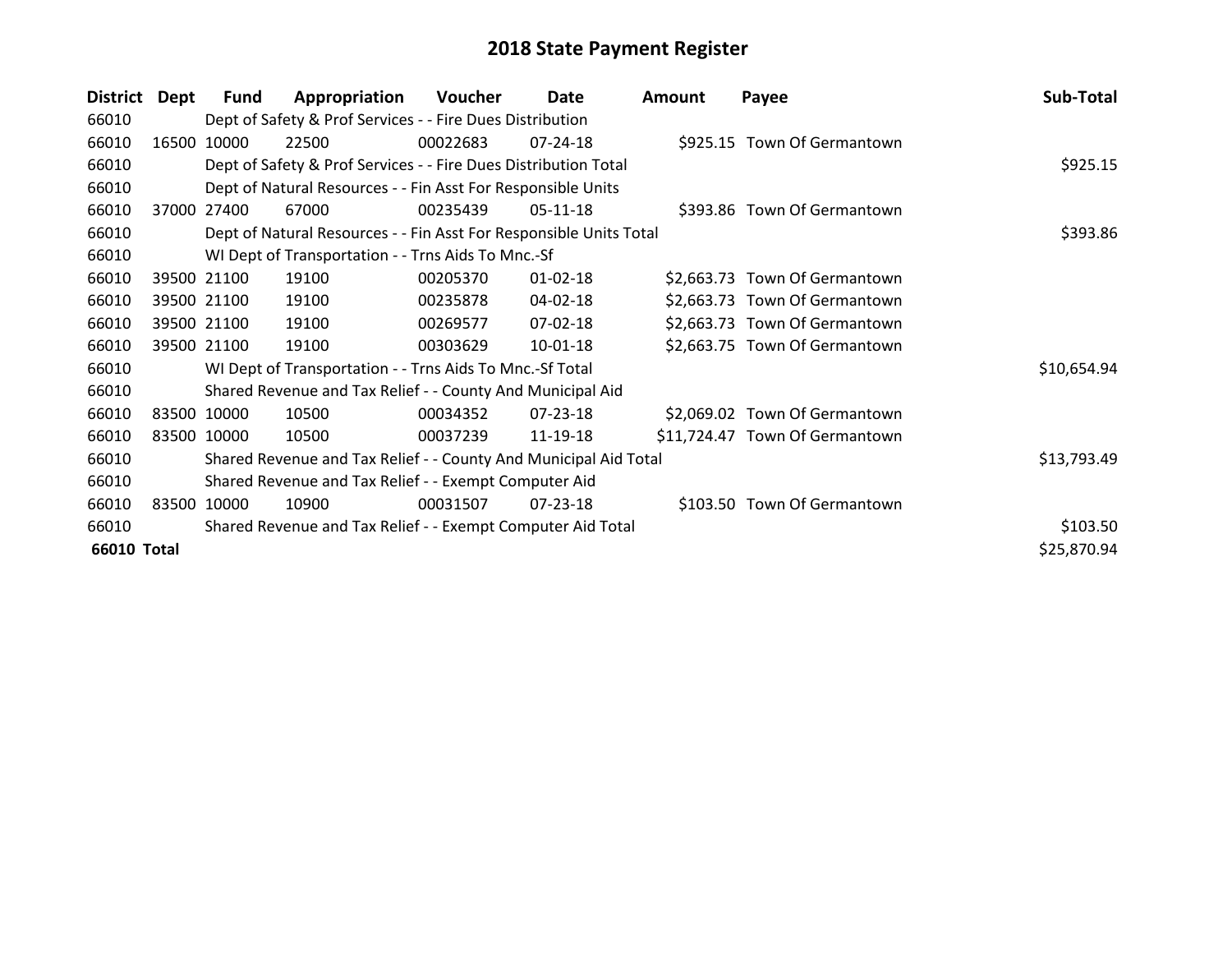| District Dept |             | <b>Fund</b> | Appropriation                                                      | <b>Voucher</b> | Date           | <b>Amount</b> | Payee                        | Sub-Total    |
|---------------|-------------|-------------|--------------------------------------------------------------------|----------------|----------------|---------------|------------------------------|--------------|
| 66012         |             |             | Dept of Safety & Prof Services - - Fire Dues Distribution          |                |                |               |                              |              |
| 66012         | 16500 10000 |             | 22500                                                              | 00022684       | $07 - 25 - 18$ |               | \$13,462.68 Town Of Hartford |              |
| 66012         |             |             | Dept of Safety & Prof Services - - Fire Dues Distribution Total    |                |                |               |                              | \$13,462.68  |
| 66012         |             |             | Dept of Natural Resources - - Aids In Lieu Of Taxes - Gener        |                |                |               |                              |              |
| 66012         |             | 37000 10000 | 50300                                                              | 00212438       | 02-06-18       |               | \$139.34 Town Of Hartford    |              |
| 66012         |             | 37000 10000 | 50300                                                              | 00212439       | 02-06-18       |               | \$8,625.56 Town Of Hartford  |              |
| 66012         |             | 37000 10000 | 50300                                                              | 00229277       | 04-20-18       |               | \$545.52 Town Of Hartford    |              |
| 66012         |             |             | Dept of Natural Resources - - Aids In Lieu Of Taxes - Gener Total  |                |                |               |                              | \$9,310.42   |
| 66012         |             |             | Dept of Natural Resources - - Gpo -Federal Funds                   |                |                |               |                              |              |
| 66012         |             | 37000 21200 | 38100                                                              | 00222214       | 03-23-18       |               | \$5,243.34 Town Of Hartford  |              |
| 66012         |             |             | Dept of Natural Resources - - Gpo -Federal Funds Total             |                |                |               |                              | \$5,243.34   |
| 66012         |             |             | Dept of Natural Resources - - Enf A - Boating Enforcement          |                |                |               |                              |              |
| 66012         |             | 37000 21200 | 55000                                                              | 00222214       | 03-23-18       |               | \$11,504.29 Town Of Hartford |              |
| 66012         |             |             | Dept of Natural Resources - - Enf A - Boating Enforcement Total    |                |                |               |                              | \$11,504.29  |
| 66012         |             |             | Dept of Natural Resources - - Resaids - Cnty Forst, CI & Mfl       |                |                |               |                              |              |
| 66012         |             | 37000 21200 | 57100                                                              | 00248294       | 06-28-18       |               | \$26.98 Town Of Hartford     |              |
| 66012         |             |             | Dept of Natural Resources - - Resaids - Cnty Forst, CI & Mfl Total |                |                |               |                              | \$26.98      |
| 66012         |             |             | Dept of Natural Resources - - Aids In Lieu Of Taxes - Sum S        |                |                |               |                              |              |
| 66012         |             | 37000 21200 | 57900                                                              | 00229276       | $04 - 20 - 18$ |               | \$105.97 Town Of Hartford    |              |
| 66012         |             |             | Dept of Natural Resources - - Aids In Lieu Of Taxes - Sum S Total  |                |                |               |                              | \$105.97     |
| 66012         |             |             | Dept of Natural Resources - - Fin Asst For Responsible Units       |                |                |               |                              |              |
| 66012         |             | 37000 27400 | 67000                                                              | 00235263       | $05-11-18$     |               | \$4,447.33 Town Of Hartford  |              |
| 66012         |             |             | Dept of Natural Resources - - Fin Asst For Responsible Units Total |                |                |               |                              | \$4,447.33   |
| 66012         |             |             | WI Dept of Transportation - - Trns Aids To Mnc.-Sf                 |                |                |               |                              |              |
| 66012         |             | 39500 21100 | 19100                                                              | 00205371       | $01 - 02 - 18$ |               | \$29,080.10 Town Of Hartford |              |
| 66012         |             | 39500 21100 | 19100                                                              | 00235879       | 04-02-18       |               | \$29,080.10 Town Of Hartford |              |
| 66012         |             | 39500 21100 | 19100                                                              | 00269578       | 07-02-18       |               | \$29,080.10 Town Of Hartford |              |
| 66012         |             | 39500 21100 | 19100                                                              | 00303630       | $10-01-18$     |               | \$29,080.11 Town Of Hartford |              |
| 66012         |             |             | WI Dept of Transportation - - Trns Aids To Mnc.-Sf Total           |                |                |               |                              | \$116,320.41 |
| 66012         |             |             | WI Dept of Transportation - - Loc Rd Imp Prg St Fd                 |                |                |               |                              |              |
| 66012         |             | 39500 21100 | 27800                                                              | 00305573       | $10 - 02 - 18$ |               | \$16,043.89 Town Of Hartford |              |
| 66012         |             |             | WI Dept of Transportation - - Loc Rd Imp Prg St Fd Total           |                |                |               |                              | \$16,043.89  |
| 66012         |             |             | Department of Justice - - Law Enforcement Train, Local             |                |                |               |                              |              |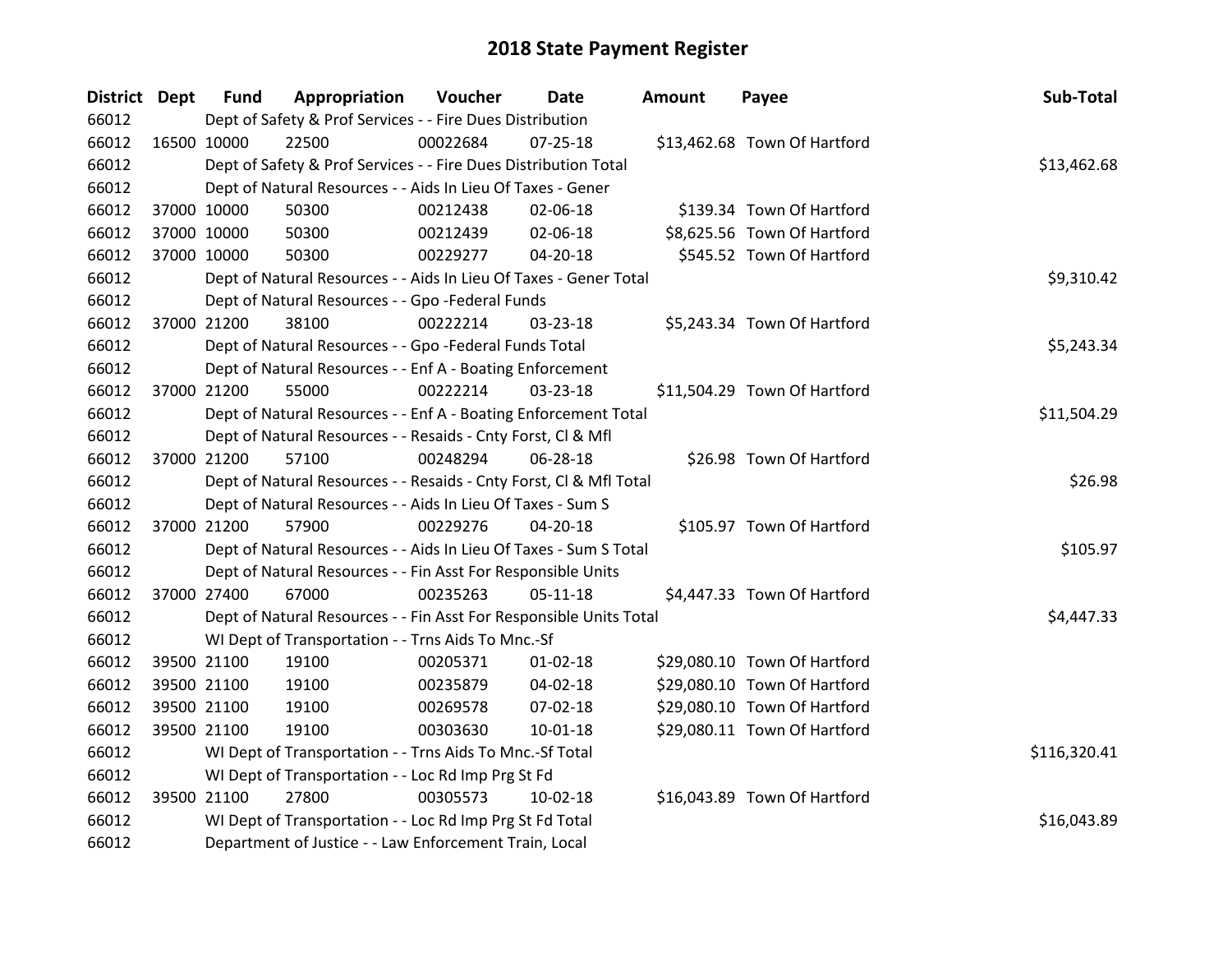| <b>District</b>    | <b>Dept</b> | <b>Fund</b> | Appropriation                                                    | Voucher  | Date           | <b>Amount</b> | Payee                        | Sub-Total    |
|--------------------|-------------|-------------|------------------------------------------------------------------|----------|----------------|---------------|------------------------------|--------------|
| 66012              |             | 45500 10000 | 23100                                                            | 00053167 | 10-11-18       |               | \$640.00 Town Of Hartford    |              |
| 66012              |             |             | Department of Justice - - Law Enforcement Train, Local Total     |          |                |               |                              | \$640.00     |
| 66012              |             |             | Department of Revenue - - Payments For Municipal Svcs            |          |                |               |                              |              |
| 66012              |             | 56600 10000 | 50100                                                            | 00026960 | 01-31-18       |               | \$325.84 Town Of Hartford    |              |
| 66012              |             |             | Department of Revenue - - Payments For Municipal Svcs Total      |          |                |               |                              | \$325.84     |
| 66012              |             |             | Shared Revenue and Tax Relief - - County And Municipal Aid       |          |                |               |                              |              |
| 66012              |             | 83500 10000 | 10500                                                            | 00034353 | 07-23-18       |               | \$5,382.83 Town Of Hartford  |              |
| 66012              |             | 83500 10000 | 10500                                                            | 00037240 | 11-19-18       |               | \$39,563.72 Town Of Hartford |              |
| 66012              |             |             | Shared Revenue and Tax Relief - - County And Municipal Aid Total |          | \$44,946.55    |               |                              |              |
| 66012              |             |             | Shared Revenue and Tax Relief - - Exempt Computer Aid            |          |                |               |                              |              |
| 66012              |             | 83500 10000 | 10900                                                            | 00031508 | $07 - 23 - 18$ |               | \$249.62 Town Of Hartford    |              |
| 66012              |             |             | Shared Revenue and Tax Relief - - Exempt Computer Aid Total      |          |                |               |                              | \$249.62     |
| 66012              |             |             | Shared Revenue and Tax Relief - - Utility Aid                    |          |                |               |                              |              |
| 66012              |             | 83500 10000 | 11000                                                            | 00034353 | $07 - 23 - 18$ |               | \$1,761.46 Town Of Hartford  |              |
| 66012              |             | 83500 10000 | 11000                                                            | 00037240 | 11-19-18       |               | \$10,698.83 Town Of Hartford |              |
| 66012              |             |             | Shared Revenue and Tax Relief - - Utility Aid Total              |          |                |               |                              | \$12,460.29  |
| 66012              |             |             | Shared Revenue and Tax Relief - - Lottery & Gaming Credit        |          |                |               |                              |              |
| 66012              |             | 83500 52100 | 36300                                                            | 00027669 | 03-26-18       |               | \$1,629.72 Town Of Hartford  |              |
| 66012              |             |             | Shared Revenue and Tax Relief - - Lottery & Gaming Credit Total  |          |                |               |                              | \$1,629.72   |
| <b>66012 Total</b> |             |             |                                                                  |          |                |               |                              | \$236,717.33 |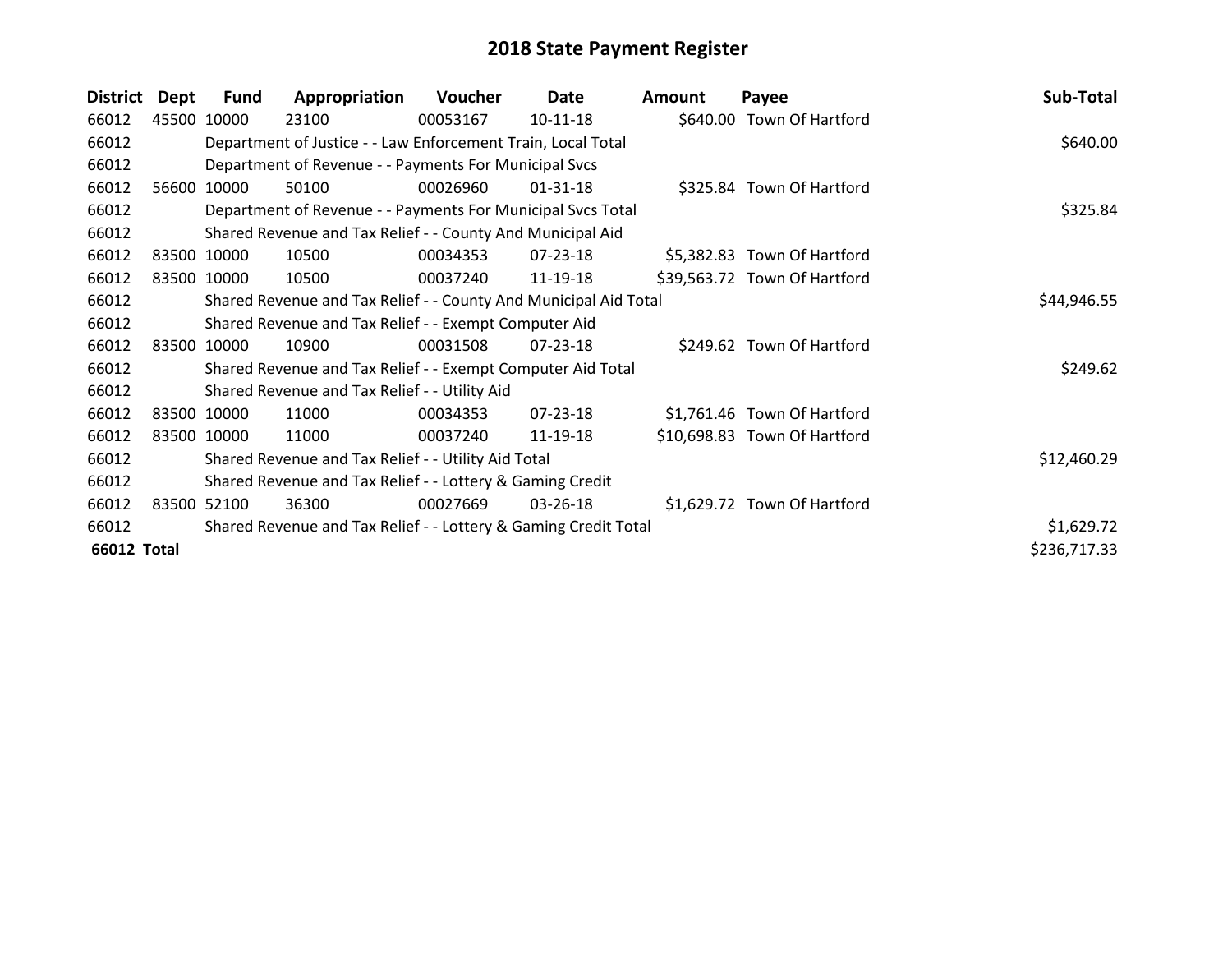| District Dept |             | <b>Fund</b> | Appropriation                                                      | Voucher  | Date           | <b>Amount</b> | Payee                       | Sub-Total    |
|---------------|-------------|-------------|--------------------------------------------------------------------|----------|----------------|---------------|-----------------------------|--------------|
| 66014         |             |             | Dept of Safety & Prof Services - - Fire Dues Distribution          |          |                |               |                             |              |
| 66014         | 16500 10000 |             | 22500                                                              | 00022685 | $07 - 26 - 18$ |               | \$20,536.45 Town Of Jackson |              |
| 66014         |             |             | Dept of Safety & Prof Services - - Fire Dues Distribution Total    |          |                |               |                             | \$20,536.45  |
| 66014         |             |             | Dept of Natural Resources - - Aids In Lieu Of Taxes - Gener        |          |                |               |                             |              |
| 66014         | 37000 10000 |             | 50300                                                              | 00212635 | 02-06-18       |               | \$3,339.81 Town Of Jackson  |              |
| 66014         | 37000 10000 |             | 50300                                                              | 00212636 | 02-06-18       |               | \$24,593.22 Town Of Jackson |              |
| 66014         | 37000 10000 |             | 50300                                                              | 00230409 | $04 - 20 - 18$ |               | \$605.18 Town Of Jackson    |              |
| 66014         |             |             | Dept of Natural Resources - - Aids In Lieu Of Taxes - Gener Total  |          |                |               |                             | \$28,538.21  |
| 66014         |             |             | Dept of Natural Resources - - Resaids - Cnty Forst, Cl & Mfl       |          |                |               |                             |              |
| 66014         | 37000 21200 |             | 57100                                                              | 00248295 | 06-28-18       |               | \$43.62 Town Of Jackson     |              |
| 66014         |             |             | Dept of Natural Resources - - Resaids - Cnty Forst, Cl & Mfl Total |          |                |               |                             | \$43.62      |
| 66014         |             |             | Dept of Natural Resources - - Aids In Lieu Of Taxes - Sum S        |          |                |               |                             |              |
| 66014         | 37000 21200 |             | 57900                                                              | 00230410 | 04-20-18       |               | \$1,166.44 Town Of Jackson  |              |
| 66014         |             |             | Dept of Natural Resources - - Aids In Lieu Of Taxes - Sum S Total  |          |                |               |                             | \$1,166.44   |
| 66014         |             |             | Dept of Natural Resources - - Petrostorage Envr Remd Awards        |          |                |               |                             |              |
| 66014         | 37000 27200 |             | 66700                                                              | 00205533 | 01-08-18       |               | \$804.25 Town Of Jackson    |              |
| 66014         | 37000 27200 |             | 66700                                                              | 00234335 | 05-09-18       |               | \$293.16 Town Of Jackson    |              |
| 66014         | 37000 27200 |             | 66700                                                              | 00272926 | 10-19-18       |               | \$4,734.29 Town Of Jackson  |              |
| 66014         | 37000 27200 |             | 66700                                                              | 00286269 | 12-19-18       |               | \$146.58 Town Of Jackson    |              |
| 66014         |             |             | Dept of Natural Resources - - Petrostorage Envr Remd Awards Total  |          |                |               |                             | \$5,978.28   |
| 66014         |             |             | Dept of Natural Resources - - Fin Asst For Responsible Units       |          |                |               |                             |              |
| 66014         | 37000 27400 |             | 67000                                                              | 00235699 | $05-11-18$     |               | \$7,634.63 Town Of Jackson  |              |
| 66014         |             |             | Dept of Natural Resources - - Fin Asst For Responsible Units Total |          |                |               |                             | \$7,634.63   |
| 66014         |             |             | WI Dept of Transportation - - Trns Aids To Mnc.-Sf                 |          |                |               |                             |              |
| 66014         | 39500 21100 |             | 19100                                                              | 00205372 | $01 - 02 - 18$ |               | \$35,554.29 Town Of Jackson |              |
| 66014         |             | 39500 21100 | 19100                                                              | 00235880 | 04-02-18       |               | \$35,554.29 Town Of Jackson |              |
| 66014         | 39500 21100 |             | 19100                                                              | 00269579 | 07-02-18       |               | \$35,554.29 Town Of Jackson |              |
| 66014         | 39500 21100 |             | 19100                                                              | 00303631 | $10 - 01 - 18$ |               | \$35,554.30 Town Of Jackson |              |
| 66014         |             |             | WI Dept of Transportation - - Trns Aids To Mnc.-Sf Total           |          |                |               |                             | \$142,217.17 |
| 66014         |             |             | Public Defender Board - - Transcript, Discovery And Int            |          |                |               |                             |              |
| 66014         | 55000 10000 |             | 10600                                                              | 00123473 | 01-09-18       |               | \$25.00 Town Of Jackson     |              |
| 66014         | 55000 10000 |             | 10600                                                              | 00131607 | 03-07-18       |               | \$5.00 Town Of Jackson      |              |
| 66014         | 55000 10000 |             | 10600                                                              | 00136695 | $04 - 11 - 18$ |               | \$15.00 Town Of Jackson     |              |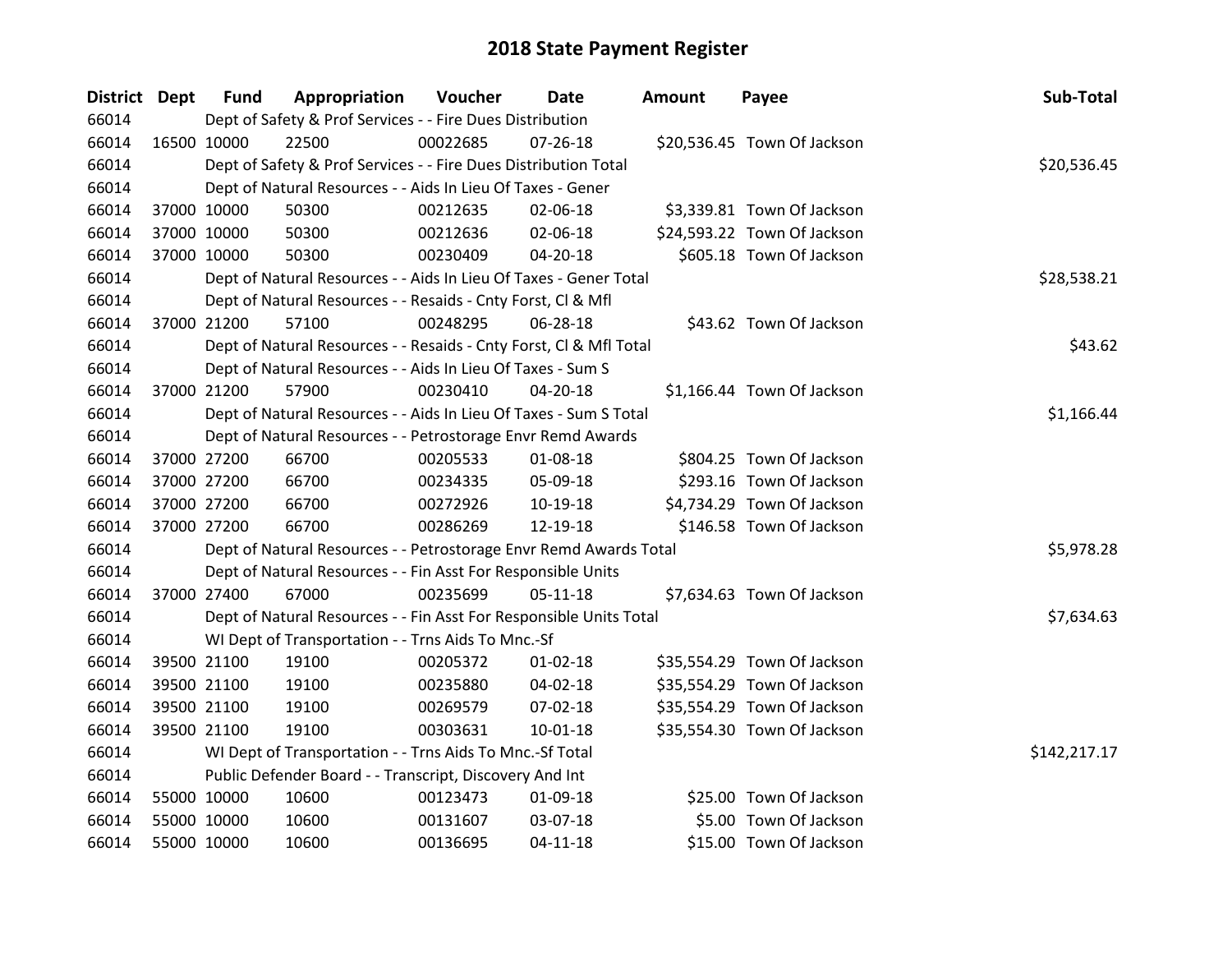| <b>District</b> | Dept | <b>Fund</b> | Appropriation                                                    | <b>Voucher</b> | Date           | Amount | Payee                       | Sub-Total    |
|-----------------|------|-------------|------------------------------------------------------------------|----------------|----------------|--------|-----------------------------|--------------|
| 66014           |      | 55000 10000 | 10600                                                            | 00150620       | 07-09-18       |        | \$20.00 Town Of Jackson     |              |
| 66014           |      | 55000 10000 | 10600                                                            | 00154422       | 07-31-18       |        | \$5.00 Town Of Jackson      |              |
| 66014           |      | 55000 10000 | 10600                                                            | 00162899       | 09-26-18       |        | \$10.00 Town Of Jackson     |              |
| 66014           |      | 55000 10000 | 10600                                                            | 00167450       | 11-07-18       |        | \$30.00 Town Of Jackson     |              |
| 66014           |      | 55000 10000 | 10600                                                            | 00168471       | 11-16-18       |        | \$5.00 Town Of Jackson      |              |
| 66014           |      | 55000 10000 | 10600                                                            | 00171535       | 12-06-18       |        | \$35.00 Town Of Jackson     |              |
| 66014           |      | 55000 10000 | 10600                                                            | 00171574       | 12-06-18       |        | \$10.00 Town Of Jackson     |              |
| 66014           |      | 55000 10000 | 10600                                                            | 00171605       | 12-06-18       |        | \$5.00 Town Of Jackson      |              |
| 66014           |      |             | Public Defender Board - - Transcript, Discovery And Int Total    |                | \$165.00       |        |                             |              |
| 66014           |      |             | Shared Revenue and Tax Relief - - County And Municipal Aid       |                |                |        |                             |              |
| 66014           |      | 83500 10000 | 10500                                                            | 00034354       | $07 - 23 - 18$ |        | \$6,826.50 Town Of Jackson  |              |
| 66014           |      | 83500 10000 | 10500                                                            | 00037241       | 11-19-18       |        | \$38,683.50 Town Of Jackson |              |
| 66014           |      |             | Shared Revenue and Tax Relief - - County And Municipal Aid Total |                |                |        |                             | \$45,510.00  |
| 66014           |      |             | Shared Revenue and Tax Relief - - Exempt Computer Aid            |                |                |        |                             |              |
| 66014           |      | 83500 10000 | 10900                                                            | 00031509       | $07 - 23 - 18$ |        | \$461.69 Town Of Jackson    |              |
| 66014           |      |             | Shared Revenue and Tax Relief - - Exempt Computer Aid Total      |                |                |        |                             | \$461.69     |
| 66014           |      |             | Shared Revenue and Tax Relief - - Utility Aid                    |                |                |        |                             |              |
| 66014           |      | 83500 10000 | 11000                                                            | 00034354       | 07-23-18       |        | \$1,190.99 Town Of Jackson  |              |
| 66014           |      | 83500 10000 | 11000                                                            | 00037241       | 11-19-18       |        | \$6,824.98 Town Of Jackson  |              |
| 66014           |      |             | Shared Revenue and Tax Relief - - Utility Aid Total              |                |                |        |                             | \$8,015.97   |
| 66014 Total     |      |             |                                                                  |                |                |        |                             | \$260,267.46 |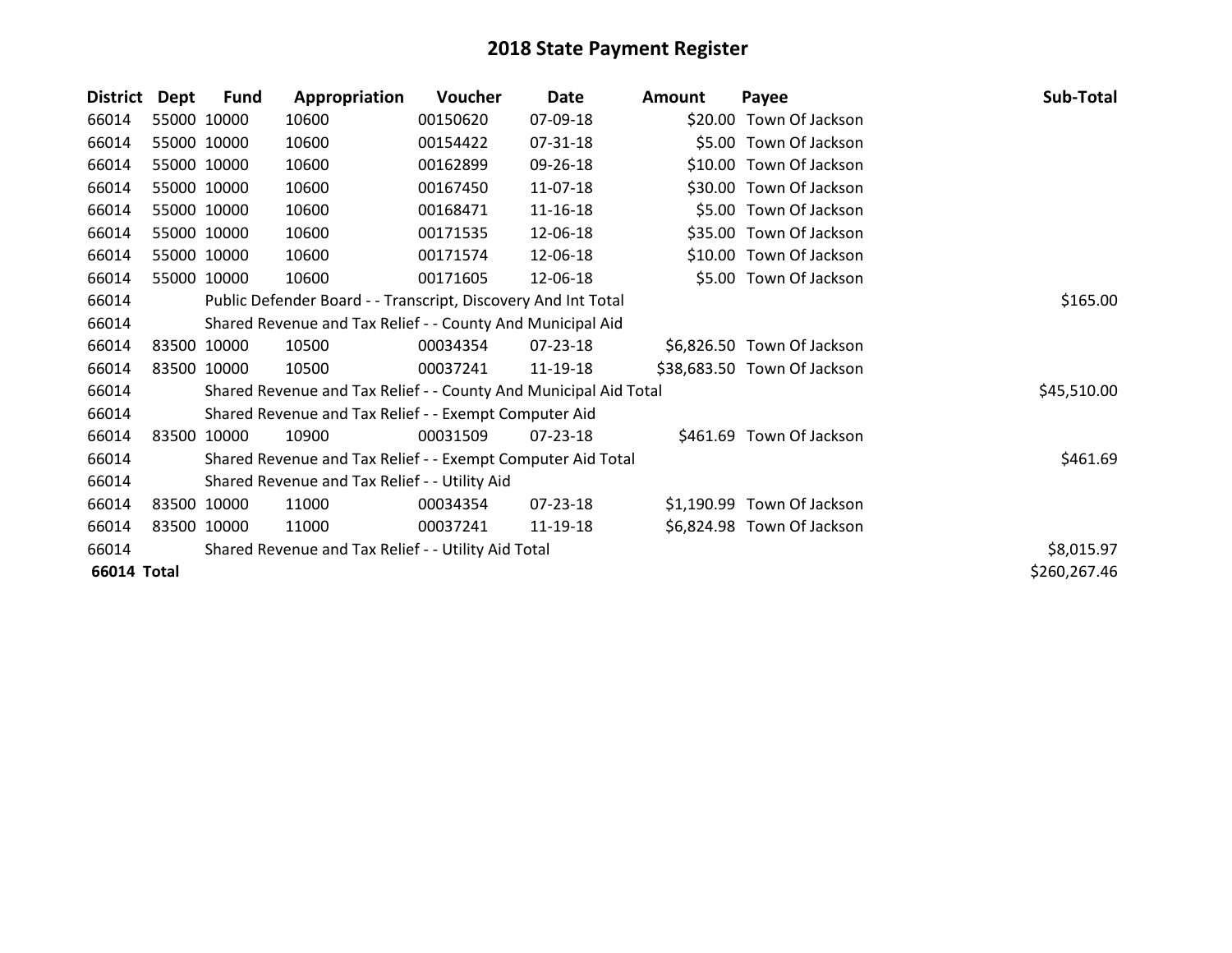| District Dept |             | <b>Fund</b> | Appropriation                                                      | Voucher  | <b>Date</b>    | Amount | Payee                        | Sub-Total   |
|---------------|-------------|-------------|--------------------------------------------------------------------|----------|----------------|--------|------------------------------|-------------|
| 66016         |             |             | Dept of Safety & Prof Services - - Fire Dues Distribution          |          |                |        |                              |             |
| 66016         |             | 16500 10000 | 22500                                                              | 00022686 | $07 - 24 - 18$ |        | \$4,627.59 Town Of Kewaskum  |             |
| 66016         |             |             | Dept of Safety & Prof Services - - Fire Dues Distribution Total    |          |                |        |                              | \$4,627.59  |
| 66016         |             |             | Dept of Natural Resources - - Aids In Lieu Of Taxes - Gener        |          |                |        |                              |             |
| 66016         |             | 37000 10000 | 50300                                                              | 00212422 | 02-06-18       |        | \$3,391.87 Town Of Kewaskum  |             |
| 66016         |             | 37000 10000 | 50300                                                              | 00212423 | 02-06-18       |        | \$22,611.87 Town Of Kewaskum |             |
| 66016         |             |             | Dept of Natural Resources - - Aids In Lieu Of Taxes - Gener Total  |          |                |        |                              | \$26,003.74 |
| 66016         |             |             | Dept of Natural Resources - - Resaids - Cnty Forst, Cl & Mfl       |          |                |        |                              |             |
| 66016         |             | 37000 21200 | 57100                                                              | 00248296 | 06-28-18       |        | \$47.60 Town Of Kewaskum     |             |
| 66016         |             |             | Dept of Natural Resources - - Resaids - Cnty Forst, CI & Mfl Total |          |                |        |                              | \$47.60     |
| 66016         |             |             | Dept of Natural Resources - - Aids In Lieu Of Taxes - Sum S        |          |                |        |                              |             |
| 66016         |             | 37000 21200 | 57900                                                              | 00229184 | 04-20-18       |        | \$2,541.12 Town Of Kewaskum  |             |
| 66016         |             |             | Dept of Natural Resources - - Aids In Lieu Of Taxes - Sum S Total  |          |                |        |                              | \$2,541.12  |
| 66016         |             |             | Dept of Natural Resources - - Fin Asst For Responsible Units       |          |                |        |                              |             |
| 66016         |             | 37000 27400 | 67000                                                              | 00235150 | $05-11-18$     |        | \$6,765.44 Town Of Kewaskum  |             |
| 66016         |             |             | Dept of Natural Resources - - Fin Asst For Responsible Units Total |          |                |        |                              | \$6,765.44  |
| 66016         |             |             | WI Dept of Transportation - - Trns Aids To Mnc.-Sf                 |          |                |        |                              |             |
| 66016         |             | 39500 21100 | 19100                                                              | 00205373 | $01 - 02 - 18$ |        | \$22,725.36 Town Of Kewaskum |             |
| 66016         |             | 39500 21100 | 19100                                                              | 00235881 | 04-02-18       |        | \$22,725.36 Town Of Kewaskum |             |
| 66016         |             | 39500 21100 | 19100                                                              | 00269580 | 07-02-18       |        | \$22,725.36 Town Of Kewaskum |             |
| 66016         |             | 39500 21100 | 19100                                                              | 00303632 | $10 - 01 - 18$ |        | \$22,725.37 Town Of Kewaskum |             |
| 66016         |             |             | WI Dept of Transportation - - Trns Aids To Mnc.-Sf Total           |          |                |        |                              | \$90,901.45 |
| 66016         |             |             | WI Dept of Transportation - - Loc Rd Imp Prg St Fd                 |          |                |        |                              |             |
| 66016         |             | 39500 21100 | 27800                                                              | 00296996 | 09-17-18       |        | \$16,043.89 Town Of Kewaskum |             |
| 66016         |             |             | WI Dept of Transportation - - Loc Rd Imp Prg St Fd Total           |          |                |        |                              | \$16,043.89 |
| 66016         |             |             | Department of Revenue - - Payments For Municipal Svcs              |          |                |        |                              |             |
| 66016         |             | 56600 10000 | 50100                                                              | 00026961 | $01 - 31 - 18$ |        | \$61.15 Town Of Kewaskum     |             |
| 66016         |             |             | Department of Revenue - - Payments For Municipal Svcs Total        |          |                |        |                              | \$61.15     |
| 66016         |             |             | Shared Revenue and Tax Relief - - County And Municipal Aid         |          |                |        |                              |             |
| 66016         | 83500 10000 |             | 10500                                                              | 00034355 | 07-23-18       |        | \$3,598.57 Town Of Kewaskum  |             |
| 66016         | 83500 10000 |             | 10500                                                              | 00037242 | 11-19-18       |        | \$20,391.87 Town Of Kewaskum |             |
| 66016         |             |             | Shared Revenue and Tax Relief - - County And Municipal Aid Total   |          |                |        |                              | \$23,990.44 |
| 66016         |             |             | Shared Revenue and Tax Relief - - Exempt Computer Aid              |          |                |        |                              |             |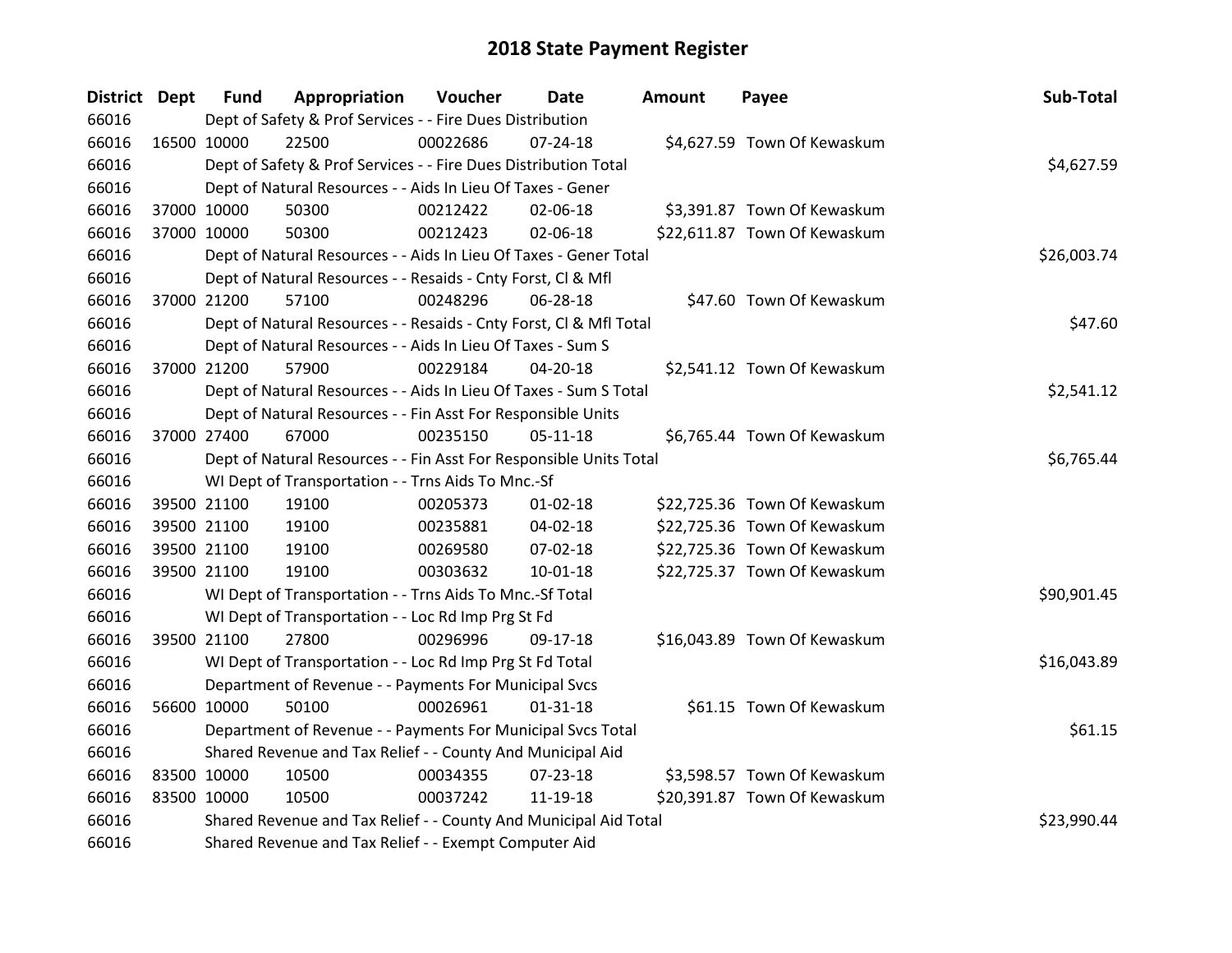| District Dept | <b>Fund</b> | Appropriation                                               | <b>Voucher</b> | Date     | Amount | <b>Pavee</b>              | Sub-Total    |
|---------------|-------------|-------------------------------------------------------------|----------------|----------|--------|---------------------------|--------------|
| 66016         | 83500 10000 | 10900                                                       | 00031510       | 07-23-18 |        | \$239.47 Town Of Kewaskum |              |
| 66016         |             | Shared Revenue and Tax Relief - - Exempt Computer Aid Total |                |          |        |                           | \$239.47     |
| 66016 Total   |             |                                                             |                |          |        |                           | \$171.221.89 |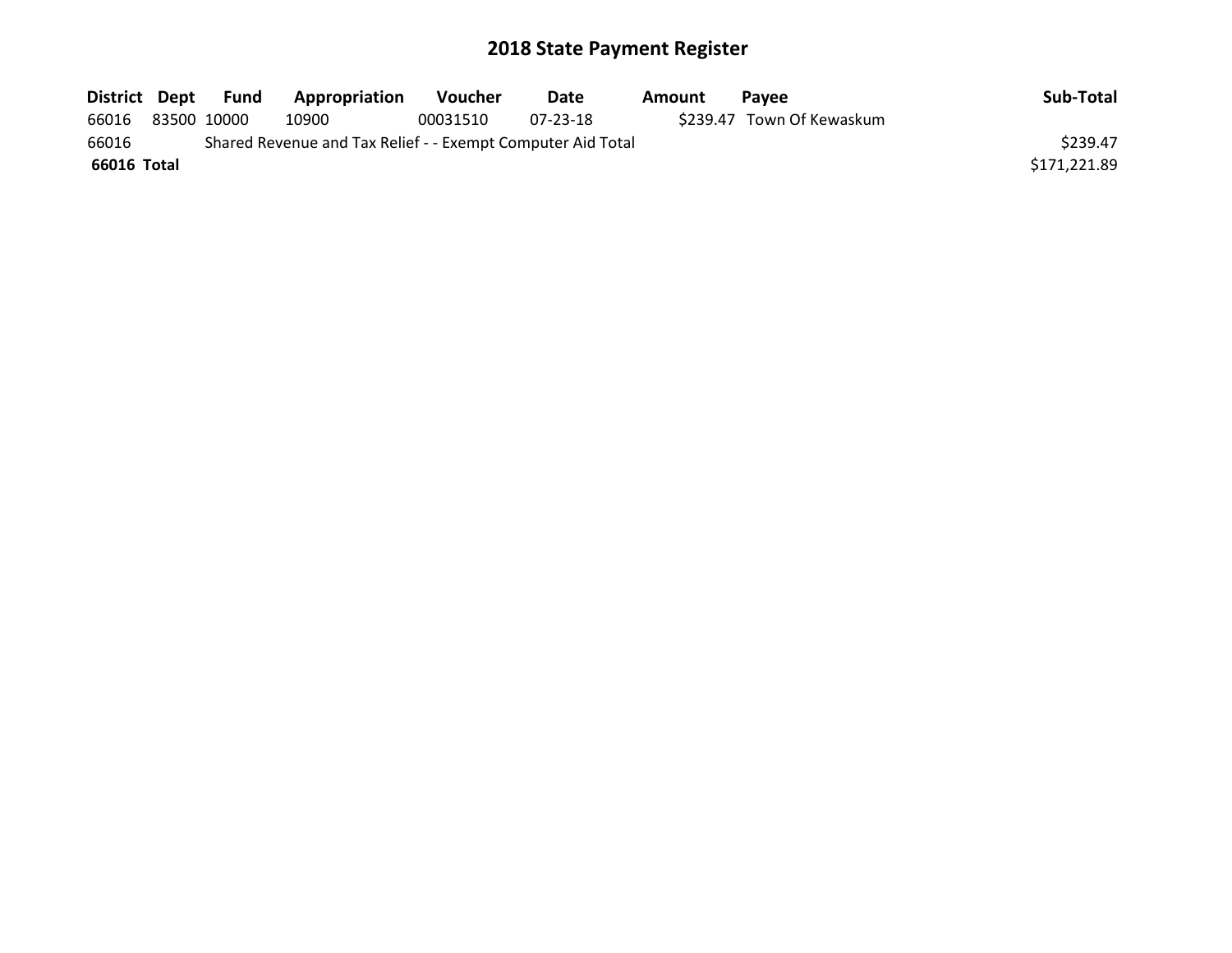| District Dept |             | <b>Fund</b> | Appropriation                                                      | Voucher    | Date           | <b>Amount</b> | Payee                    | Sub-Total    |
|---------------|-------------|-------------|--------------------------------------------------------------------|------------|----------------|---------------|--------------------------|--------------|
| 66018         |             |             | Dept of Safety & Prof Services - - Fire Dues Distribution          |            |                |               |                          |              |
| 66018         | 16500 10000 |             | 22500                                                              | 00022687   | $07 - 26 - 18$ |               | \$21,206.21 Town Of Polk |              |
| 66018         |             |             | Dept of Safety & Prof Services - - Fire Dues Distribution Total    |            |                |               |                          | \$21,206.21  |
| 66018         |             |             | Dept of Natural Resources - - Aids In Lieu Of Taxes - Gener        |            |                |               |                          |              |
| 66018         |             | 37000 10000 | 50300                                                              | 00212409   | 02-06-18       |               | \$4,189.65 Town Of Polk  |              |
| 66018         | 37000 10000 |             | 50300                                                              | 00212410   | 02-06-18       |               | \$87,767.97 Town Of Polk |              |
| 66018         |             |             | Dept of Natural Resources - - Aids In Lieu Of Taxes - Gener Total  |            |                |               |                          | \$91,957.62  |
| 66018         |             |             | Dept of Natural Resources - - Resaids - Cnty Forst, Cl & Mfl       |            |                |               |                          |              |
| 66018         |             | 37000 21200 | 57100                                                              | 00248297   | 06-28-18       |               | \$37.91 Town Of Polk     |              |
| 66018         |             |             | Dept of Natural Resources - - Resaids - Cnty Forst, CI & Mfl Total |            |                |               |                          | \$37.91      |
| 66018         |             |             | Dept of Natural Resources - - Fin Asst For Responsible Units       |            |                |               |                          |              |
| 66018         |             | 37000 27400 | 67000                                                              | 00235217   | 05-11-18       |               | \$3,999.58 Town Of Polk  |              |
| 66018         |             |             | Dept of Natural Resources - - Fin Asst For Responsible Units Total |            |                |               |                          | \$3,999.58   |
| 66018         |             |             | Dept of Natural Resources - - Recycling Consolidation Grants       |            |                |               |                          |              |
| 66018         |             | 37000 27400 | 67300                                                              | 00235217   | $05 - 11 - 18$ |               | \$1,033.06 Town Of Polk  |              |
| 66018         |             |             | Dept of Natural Resources - - Recycling Consolidation Grants Total | \$1,033.06 |                |               |                          |              |
| 66018         |             |             | WI Dept of Transportation - - Trns Aids To Mnc.-Sf                 |            |                |               |                          |              |
| 66018         | 39500 21100 |             | 19100                                                              | 00205374   | $01 - 02 - 18$ |               | \$34,610.63 Town Of Polk |              |
| 66018         | 39500 21100 |             | 19100                                                              | 00235882   | 04-02-18       |               | \$34,610.63 Town Of Polk |              |
| 66018         | 39500 21100 |             | 19100                                                              | 00269581   | 07-02-18       |               | \$34,610.63 Town Of Polk |              |
| 66018         |             | 39500 21100 | 19100                                                              | 00303633   | 10-01-18       |               | \$34,610.66 Town Of Polk |              |
| 66018         |             |             | WI Dept of Transportation - - Trns Aids To Mnc.-Sf Total           |            |                |               |                          | \$138,442.55 |
| 66018         |             |             | Shared Revenue and Tax Relief - - County And Municipal Aid         |            |                |               |                          |              |
| 66018         | 83500 10000 |             | 10500                                                              | 00034356   | 07-23-18       |               | \$7,584.22 Town Of Polk  |              |
| 66018         |             | 83500 10000 | 10500                                                              | 00037243   | 11-19-18       |               | \$42,977.24 Town Of Polk |              |
| 66018         |             |             | Shared Revenue and Tax Relief - - County And Municipal Aid Total   |            |                |               |                          | \$50,561.46  |
| 66018         |             |             | Shared Revenue and Tax Relief - - Exempt Computer Aid              |            |                |               |                          |              |
| 66018         | 83500 10000 |             | 10900                                                              | 00031511   | 07-23-18       |               | \$398.78 Town Of Polk    |              |
| 66018         |             |             | Shared Revenue and Tax Relief - - Exempt Computer Aid Total        |            |                |               |                          | \$398.78     |
| 66018         |             |             | Shared Revenue and Tax Relief - - Utility Aid                      |            |                |               |                          |              |
| 66018         | 83500 10000 |             | 11000                                                              | 00034356   | 07-23-18       |               | \$1,499.76 Town Of Polk  |              |
| 66018         | 83500 10000 |             | 11000                                                              | 00037243   | 11-19-18       |               | \$9,993.92 Town Of Polk  |              |
| 66018         |             |             | Shared Revenue and Tax Relief - - Utility Aid Total                |            |                |               |                          | \$11,493.68  |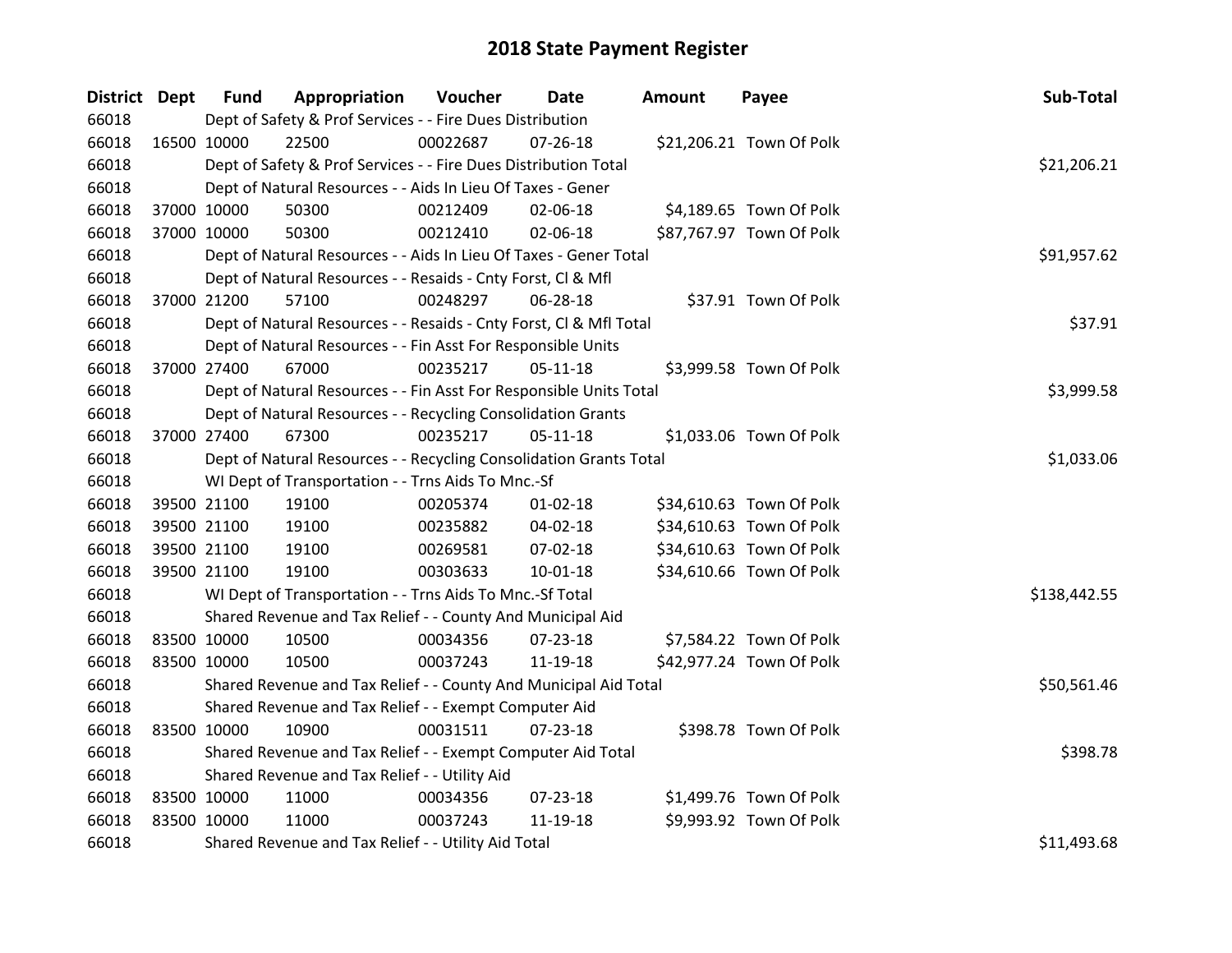|             | District Dept Fund Appropriation | Voucher | <b>Date</b> | Amount | Payee | Sub-Total    |
|-------------|----------------------------------|---------|-------------|--------|-------|--------------|
| 66018 Total |                                  |         |             |        |       | \$319,130.85 |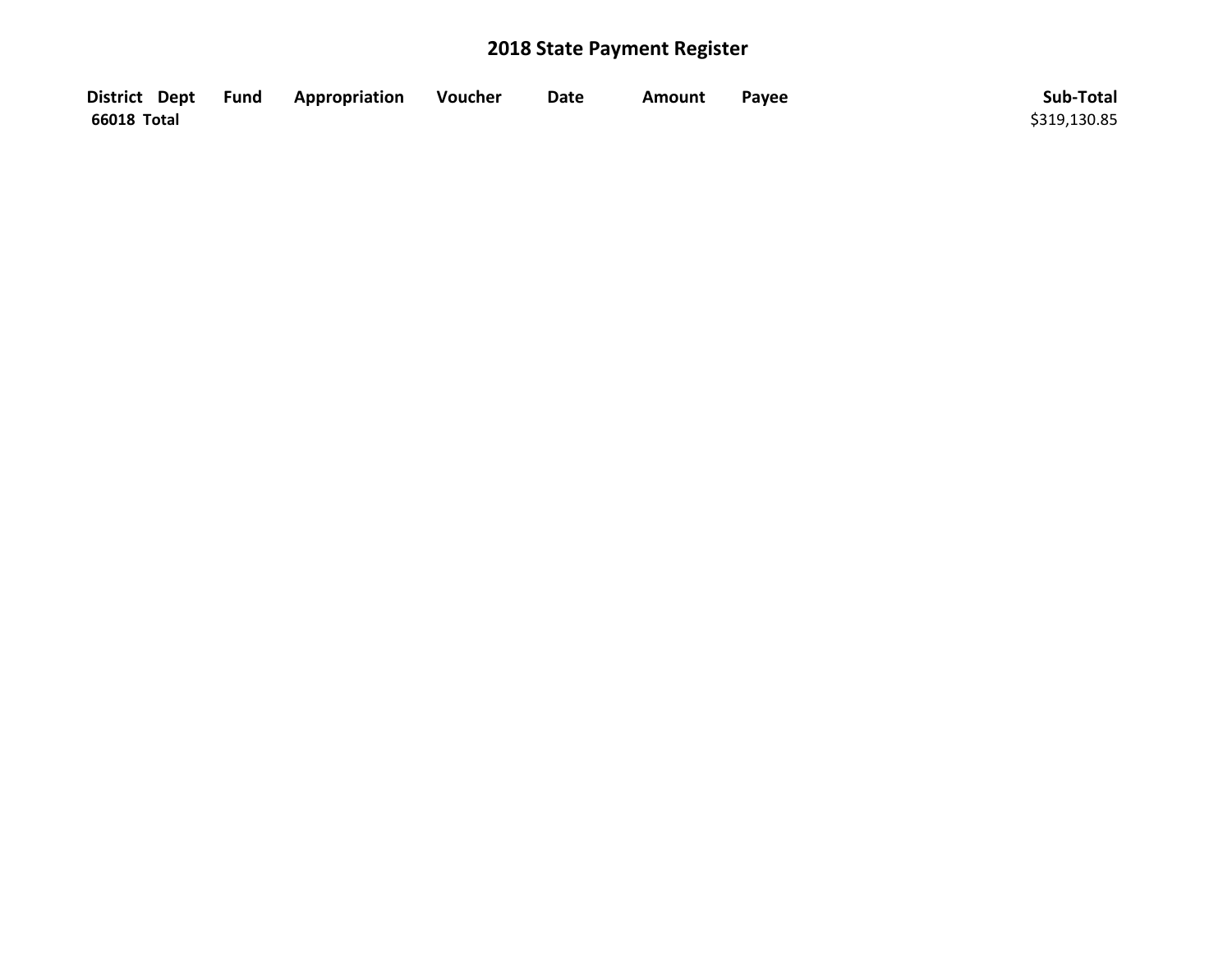| <b>District Dept</b> |             | <b>Fund</b> | Appropriation                                                      | Voucher      | Date           | <b>Amount</b> | Payee                       | Sub-Total    |
|----------------------|-------------|-------------|--------------------------------------------------------------------|--------------|----------------|---------------|-----------------------------|--------------|
| 66022                |             |             | Dept of Safety & Prof Services - - Fire Dues Distribution          |              |                |               |                             |              |
| 66022                | 16500 10000 |             | 22500                                                              | 00022688     | $07 - 26 - 18$ |               | \$18,419.90 Town Of Trenton |              |
| 66022                |             |             | Dept of Safety & Prof Services - - Fire Dues Distribution Total    |              |                |               |                             | \$18,419.90  |
| 66022                |             |             | Dept of Natural Resources - - Resaids - Cnty Forst, CI & Mfl       |              |                |               |                             |              |
| 66022                |             | 37000 21200 | 57100                                                              | 00248298     | 06-28-18       |               | \$92.50 Town Of Trenton     |              |
| 66022                |             |             | Dept of Natural Resources - - Resaids - Cnty Forst, Cl & Mfl Total |              |                |               |                             | \$92.50      |
| 66022                |             |             | Dept of Natural Resources - - Fin Asst For Responsible Units       |              |                |               |                             |              |
| 66022                |             | 37000 27400 | 67000                                                              | 00235639     | $05-11-18$     |               | \$15,631.42 Town Of Trenton |              |
| 66022                |             |             | Dept of Natural Resources - - Fin Asst For Responsible Units Total |              |                |               |                             | \$15,631.42  |
| 66022                |             |             | WI Dept of Transportation - - Trns Aids To Mnc.-Sf                 |              |                |               |                             |              |
| 66022                |             | 39500 21100 | 19100                                                              | 00205375     | $01 - 02 - 18$ |               | \$39,663.37 Town Of Trenton |              |
| 66022                |             | 39500 21100 | 19100                                                              | 00235883     | 04-02-18       |               | \$39,663.37 Town Of Trenton |              |
| 66022                |             | 39500 21100 | 19100                                                              | 00269582     | 07-02-18       |               | \$39,663.37 Town Of Trenton |              |
| 66022                |             | 39500 21100 | 19100                                                              | 00303634     | $10-01-18$     |               | \$39,663.38 Town Of Trenton |              |
| 66022                |             |             | WI Dept of Transportation - - Trns Aids To Mnc.-Sf Total           | \$158,653.49 |                |               |                             |              |
| 66022                |             |             | Department of Justice - - Law Enforcement Train, Local             |              |                |               |                             |              |
| 66022                | 45500 10000 |             | 23100                                                              | 00053775     | $10-25-18$     |               | \$320.00 Town Of Trenton    |              |
| 66022                |             |             | Department of Justice - - Law Enforcement Train, Local Total       |              |                |               |                             | \$320.00     |
| 66022                |             |             | Shared Revenue and Tax Relief - - County And Municipal Aid         |              |                |               |                             |              |
| 66022                | 83500 10000 |             | 10500                                                              | 00034357     | 07-23-18       |               | \$8,565.22 Town Of Trenton  |              |
| 66022                | 83500 10000 |             | 10500                                                              | 00037244     | 11-19-18       |               | \$48,536.23 Town Of Trenton |              |
| 66022                |             |             | Shared Revenue and Tax Relief - - County And Municipal Aid Total   |              |                |               |                             | \$57,101.45  |
| 66022                |             |             | Shared Revenue and Tax Relief - - Exempt Computer Aid              |              |                |               |                             |              |
| 66022                | 83500 10000 |             | 10900                                                              | 00031512     | $07 - 23 - 18$ |               | \$51.75 Town Of Trenton     |              |
| 66022                |             |             | Shared Revenue and Tax Relief - - Exempt Computer Aid Total        |              |                |               |                             | \$51.75      |
| 66022                |             |             | Shared Revenue and Tax Relief - - Utility Aid                      |              |                |               |                             |              |
| 66022                | 83500 10000 |             | 11000                                                              | 00034357     | 07-23-18       |               | \$302.05 Town Of Trenton    |              |
| 66022                | 83500 10000 |             | 11000                                                              | 00037244     | 11-19-18       |               | \$4,615.93 Town Of Trenton  |              |
| 66022                |             |             | Shared Revenue and Tax Relief - - Utility Aid Total                |              |                |               |                             | \$4,917.98   |
| <b>66022 Total</b>   |             |             |                                                                    |              |                |               |                             | \$255,188.49 |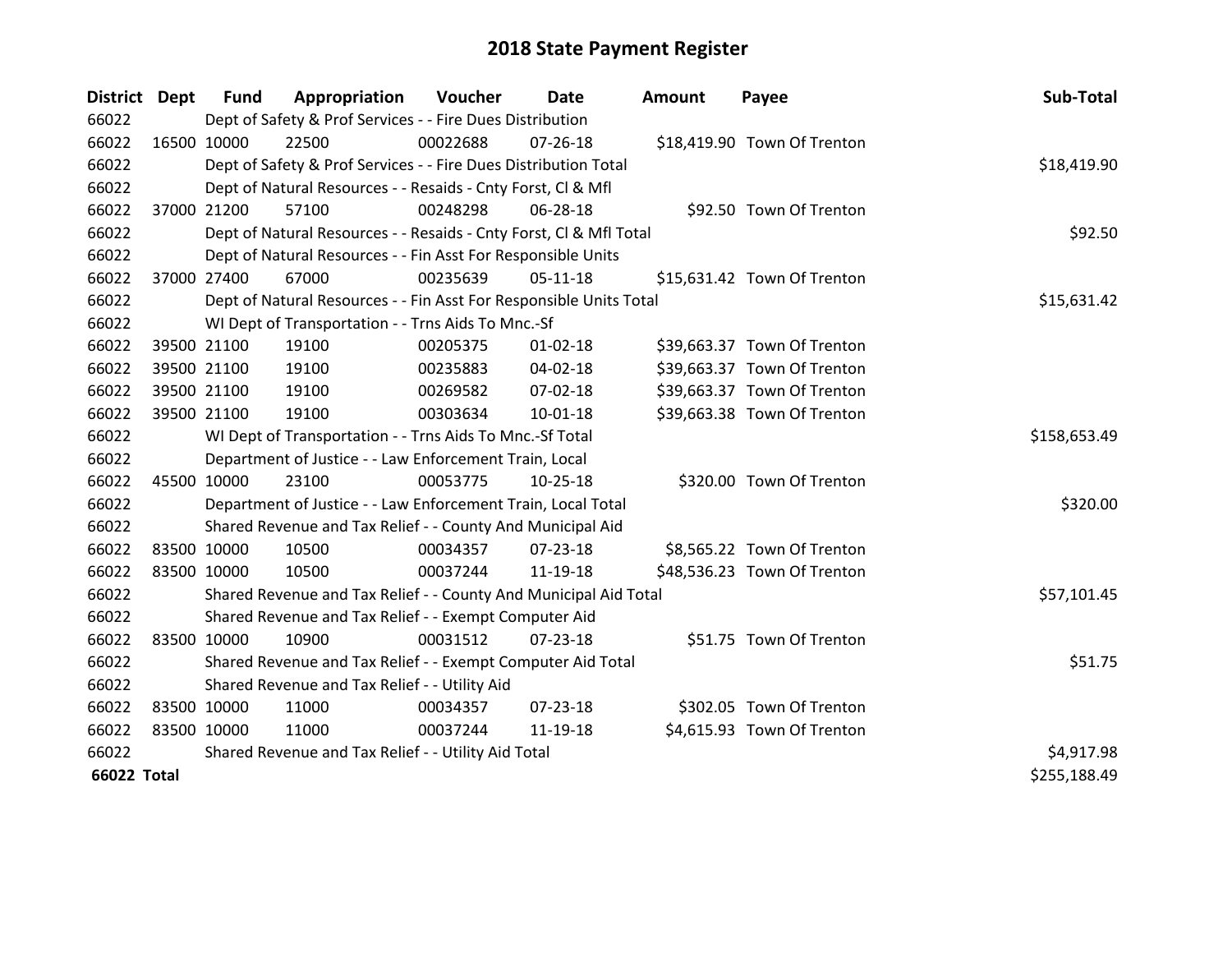| District Dept |             | <b>Fund</b> | Appropriation                                                      | Voucher    | Date           | <b>Amount</b> | Payee                     | Sub-Total    |
|---------------|-------------|-------------|--------------------------------------------------------------------|------------|----------------|---------------|---------------------------|--------------|
| 66024         |             |             | Dept of Safety & Prof Services - - Fire Dues Distribution          |            |                |               |                           |              |
| 66024         | 16500 10000 |             | 22500                                                              | 00022689   | $07 - 25 - 18$ |               | \$9,146.67 Town Of Wayne  |              |
| 66024         |             |             | Dept of Safety & Prof Services - - Fire Dues Distribution Total    |            |                |               |                           | \$9,146.67   |
| 66024         |             |             | Dept of Natural Resources - - Aids In Lieu Of Taxes - Gener        |            |                |               |                           |              |
| 66024         |             | 37000 10000 | 50300                                                              | 00212656   | 02-06-18       |               | \$1,766.02 Town Of Wayne  |              |
| 66024         |             | 37000 10000 | 50300                                                              | 00230546   | 04-20-18       |               | \$1,455.59 Town Of Wayne  |              |
| 66024         |             |             | Dept of Natural Resources - - Aids In Lieu Of Taxes - Gener Total  | \$3,221.61 |                |               |                           |              |
| 66024         |             |             | Dept of Natural Resources - - Resaids - Cnty Forst, CI & Mfl       |            |                |               |                           |              |
| 66024         |             | 37000 21200 | 57100                                                              | 00248299   | 06-28-18       |               | \$125.62 Town Of Wayne    |              |
| 66024         |             |             | Dept of Natural Resources - - Resaids - Cnty Forst, Cl & Mfl Total |            |                |               |                           | \$125.62     |
| 66024         |             |             | Dept of Natural Resources - - Aids In Lieu Of Taxes - Sum S        |            |                |               |                           |              |
| 66024         |             | 37000 21200 | 57900                                                              | 00230545   | 04-20-18       |               | \$782.30 Town Of Wayne    |              |
| 66024         |             |             | Dept of Natural Resources - - Aids In Lieu Of Taxes - Sum S Total  | \$782.30   |                |               |                           |              |
| 66024         |             |             | Dept of Natural Resources - - Fin Asst For Responsible Units       |            |                |               |                           |              |
| 66024         |             | 37000 27400 | 67000                                                              | 00235677   | $05-11-18$     |               | \$4,935.26 Town Of Wayne  |              |
| 66024         |             |             | Dept of Natural Resources - - Fin Asst For Responsible Units Total |            |                |               |                           | \$4,935.26   |
| 66024         |             |             | WI Dept of Transportation - - Trns Aids To Mnc.-Sf                 |            |                |               |                           |              |
| 66024         |             | 39500 21100 | 19100                                                              | 00205376   | $01 - 02 - 18$ |               | \$34,240.34 Town Of Wayne |              |
| 66024         |             | 39500 21100 | 19100                                                              | 00235884   | 04-02-18       |               | \$34,240.34 Town Of Wayne |              |
| 66024         |             | 39500 21100 | 19100                                                              | 00269583   | 07-02-18       |               | \$34,240.34 Town Of Wayne |              |
| 66024         |             | 39500 21100 | 19100                                                              | 00303635   | $10 - 01 - 18$ |               | \$34,240.35 Town Of Wayne |              |
| 66024         |             |             | WI Dept of Transportation - - Trns Aids To Mnc.-Sf Total           |            |                |               |                           | \$136,961.37 |
| 66024         |             |             | Shared Revenue and Tax Relief - - Exempt Computer Aid              |            |                |               |                           |              |
| 66024         | 83500 10000 |             | 10900                                                              | 00031513   | $07 - 23 - 18$ |               | \$135.97 Town Of Wayne    |              |
| 66024         |             |             | Shared Revenue and Tax Relief - - Exempt Computer Aid Total        |            |                |               |                           | \$135.97     |
| 66024         |             |             | Shared Revenue and Tax Relief - - Utility Aid                      |            |                |               |                           |              |
| 66024         | 83500 10000 |             | 11000                                                              | 00037245   | 11-19-18       |               | \$8.68 Town Of Wayne      |              |
| 66024         |             |             | Shared Revenue and Tax Relief - - Utility Aid Total                |            |                |               |                           | \$8.68       |
| 66024 Total   |             |             |                                                                    |            |                |               |                           | \$155,317.48 |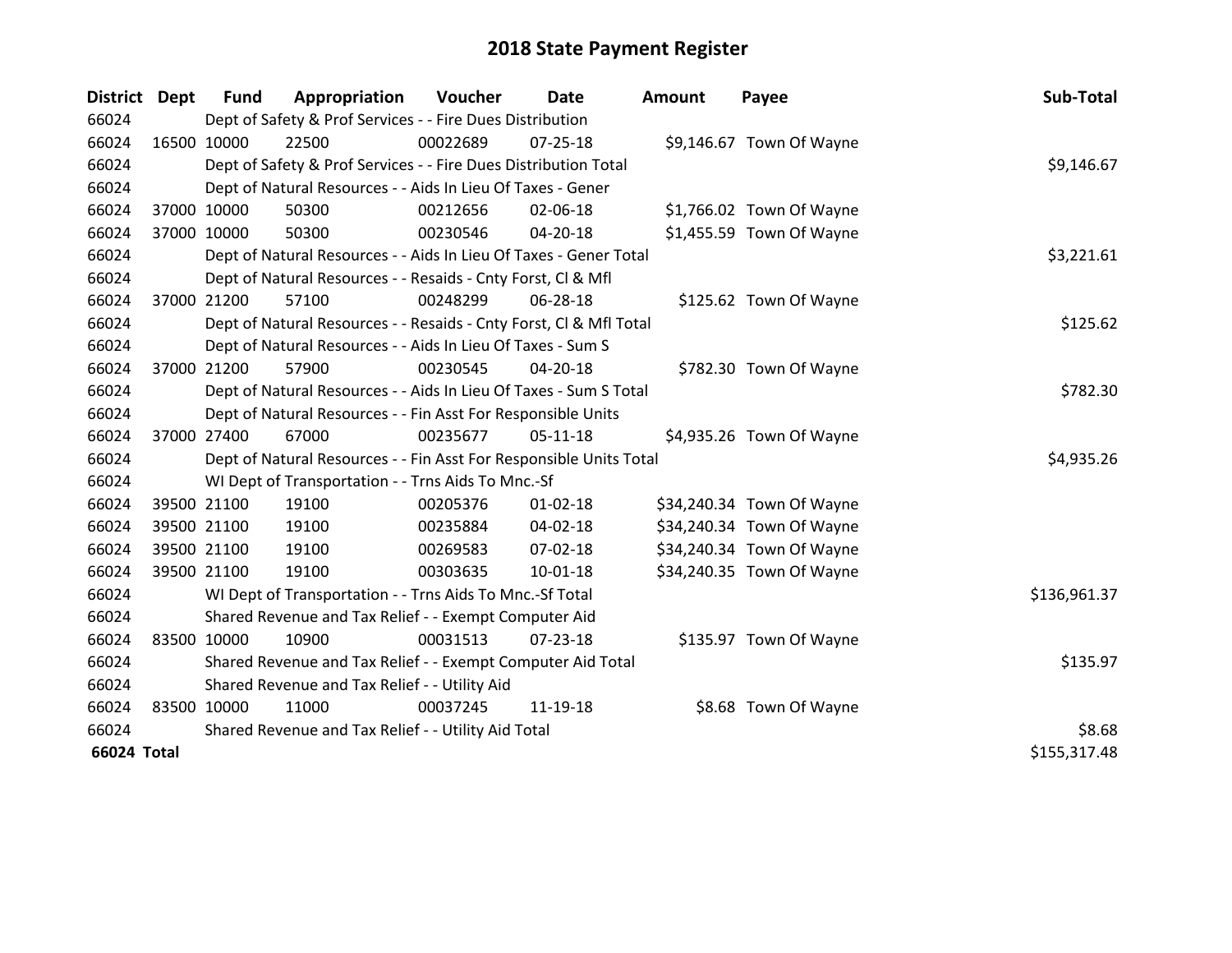| District Dept |             | <b>Fund</b> | Appropriation                                                      | Voucher     | Date           | <b>Amount</b> | Payee                         | Sub-Total    |
|---------------|-------------|-------------|--------------------------------------------------------------------|-------------|----------------|---------------|-------------------------------|--------------|
| 66026         |             |             | Dept of Safety & Prof Services - - Fire Dues Distribution          |             |                |               |                               |              |
| 66026         | 16500 10000 |             | 22500                                                              | 00022690    | $07 - 27 - 18$ |               | \$25,761.36 Town Of West Bend |              |
| 66026         |             |             | Dept of Safety & Prof Services - - Fire Dues Distribution Total    |             |                |               |                               | \$25,761.36  |
| 66026         |             |             | Dept of Natural Resources - - Aids In Lieu Of Taxes - Gener        |             |                |               |                               |              |
| 66026         |             | 37000 10000 | 50300                                                              | 00212441    | 02-06-18       |               | \$9,214.29 Town Of West Bend  |              |
| 66026         |             | 37000 10000 | 50300                                                              | 00212442    | 02-06-18       |               | \$592.47 Town Of West Bend    |              |
| 66026         |             | 37000 10000 | 50300                                                              | 00229295    | 04-20-18       |               | \$13.42 Town Of West Bend     |              |
| 66026         | 37000 10000 |             | 50300                                                              | 00229296    | $04 - 20 - 18$ |               | \$25.77 Town Of West Bend     |              |
| 66026         |             |             | Dept of Natural Resources - - Aids In Lieu Of Taxes - Gener Total  | \$9,845.95  |                |               |                               |              |
| 66026         |             |             | Dept of Natural Resources - - Resaids - Cnty Forst, Cl & Mfl       |             |                |               |                               |              |
| 66026         |             | 37000 21200 | 57100                                                              | 00248300    | 06-29-18       |               | \$97.84 Town Of West Bend     |              |
| 66026         |             |             | Dept of Natural Resources - - Resaids - Cnty Forst, CI & Mfl Total |             |                |               |                               | \$97.84      |
| 66026         |             |             | Dept of Natural Resources - - Fin Asst For Responsible Units       |             |                |               |                               |              |
| 66026         |             | 37000 27400 | 67000                                                              | 00235776    | $05 - 11 - 18$ |               | \$16,312.94 Town Of West Bend |              |
| 66026         |             |             | Dept of Natural Resources - - Fin Asst For Responsible Units Total | \$16,312.94 |                |               |                               |              |
| 66026         |             |             | WI Dept of Transportation - - Trns Aids To Mnc.-Sf                 |             |                |               |                               |              |
| 66026         |             | 39500 21100 | 19100                                                              | 00205377    | $01 - 02 - 18$ |               | \$26,822.49 Town Of West Bend |              |
| 66026         |             | 39500 21100 | 19100                                                              | 00235885    | 04-02-18       |               | \$26,822.49 Town Of West Bend |              |
| 66026         |             | 39500 21100 | 19100                                                              | 00269584    | 07-02-18       |               | \$26,822.49 Town Of West Bend |              |
| 66026         |             | 39500 21100 | 19100                                                              | 00303636    | $10 - 01 - 18$ |               | \$26,822.52 Town Of West Bend |              |
| 66026         |             |             | WI Dept of Transportation - - Trns Aids To Mnc.-Sf Total           |             |                |               |                               | \$107,289.99 |
| 66026         |             |             | Shared Revenue and Tax Relief - - County And Municipal Aid         |             |                |               |                               |              |
| 66026         |             | 83500 10000 | 10500                                                              | 00034358    | $07 - 23 - 18$ |               | \$8,992.94 Town Of West Bend  |              |
| 66026         | 83500 10000 |             | 10500                                                              | 00037246    | 11-19-18       |               | \$50,959.97 Town Of West Bend |              |
| 66026         |             |             | Shared Revenue and Tax Relief - - County And Municipal Aid Total   |             |                |               |                               | \$59,952.91  |
| 66026         |             |             | Shared Revenue and Tax Relief - - Exempt Computer Aid              |             |                |               |                               |              |
| 66026         | 83500 10000 |             | 10900                                                              | 00031514    | $07 - 23 - 18$ |               | \$300.35 Town Of West Bend    |              |
| 66026         |             |             | Shared Revenue and Tax Relief - - Exempt Computer Aid Total        |             |                |               |                               | \$300.35     |
| 66026         |             |             | Shared Revenue and Tax Relief - - Utility Aid                      |             |                |               |                               |              |
| 66026         | 83500 10000 |             | 11000                                                              | 00034358    | $07 - 23 - 18$ |               | \$738.78 Town Of West Bend    |              |
| 66026         | 83500 10000 |             | 11000                                                              | 00037246    | 11-19-18       |               | \$5,246.12 Town Of West Bend  |              |
| 66026         |             |             | Shared Revenue and Tax Relief - - Utility Aid Total                |             |                |               |                               | \$5,984.90   |
| 66026 Total   |             |             |                                                                    |             |                |               |                               | \$225,546.24 |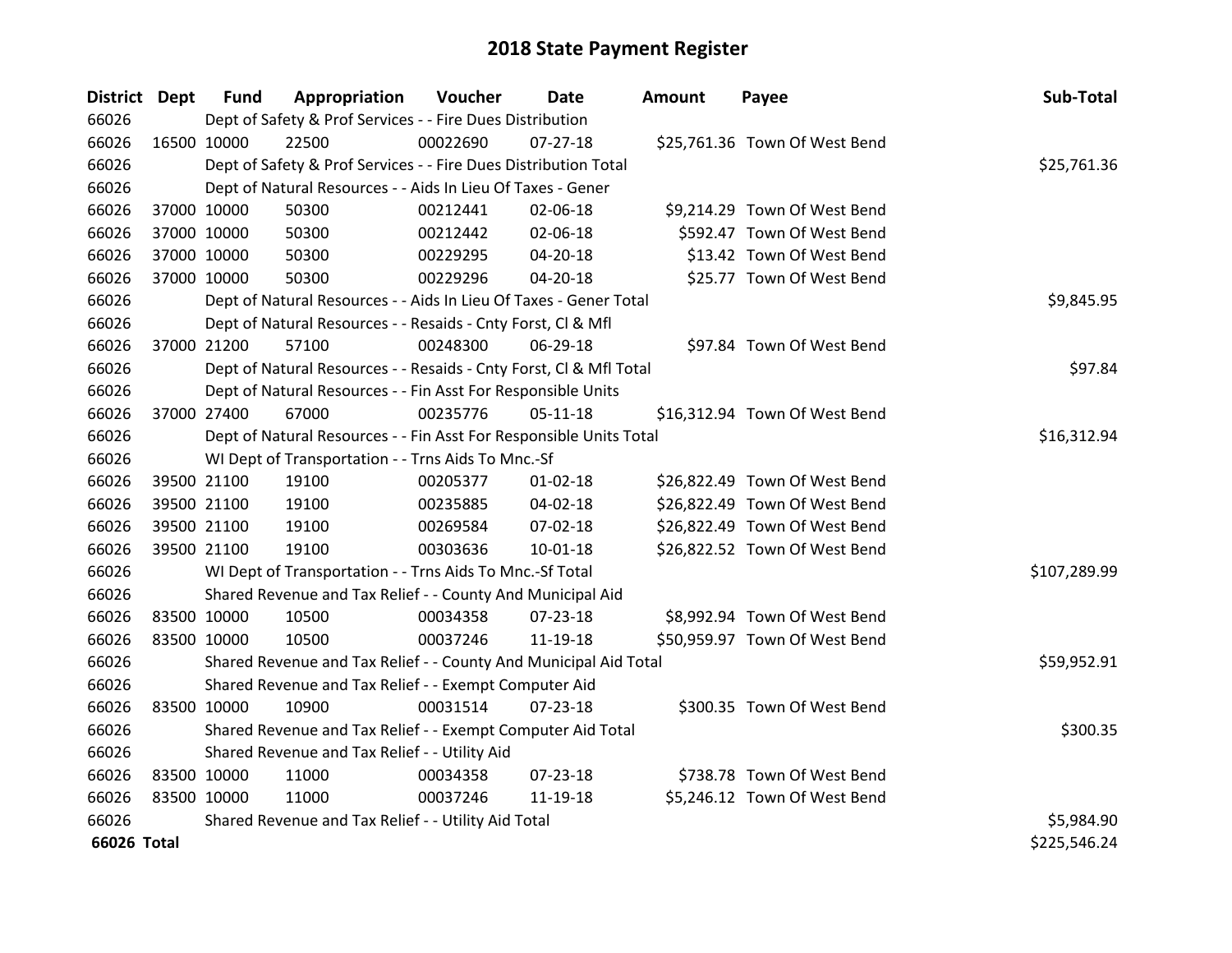| <b>District Dept</b> |             | <b>Fund</b> | Appropriation                                                                   | Voucher   | Date           | <b>Amount</b> | Payee                              | Sub-Total      |
|----------------------|-------------|-------------|---------------------------------------------------------------------------------|-----------|----------------|---------------|------------------------------------|----------------|
| 66131                |             |             | Dept of Safety & Prof Services - - Fire Dues Distribution                       |           |                |               |                                    |                |
| 66131                | 16500 10000 |             | 22500                                                                           | 00018170  | $07 - 02 - 18$ |               | \$98,530.46 Village Of Germantown  |                |
| 66131                |             |             | Dept of Safety & Prof Services - - Fire Dues Distribution Total                 |           |                |               |                                    | \$98,530.46    |
| 66131                |             |             | Dept of Natural Resources - - Resaids - Cnty Forst, Cl & Mfl                    |           |                |               |                                    |                |
| 66131                | 37000 21200 |             | 57100                                                                           | 00248301  | 06-28-18       |               | \$37.90 Village Of Germantown      |                |
| 66131                |             |             | Dept of Natural Resources - - Resaids - Cnty Forst, Cl & Mfl Total              |           |                |               |                                    | \$37.90        |
| 66131                |             |             | Dept of Natural Resources - - Fin Asst For Responsible Units                    |           |                |               |                                    |                |
| 66131                | 37000 27400 |             | 67000                                                                           | 00235696  | 05-11-18       |               | \$23,846.13 Village Of Germantown  |                |
| 66131                |             |             | Dept of Natural Resources - - Fin Asst For Responsible Units Total              |           |                |               |                                    | \$23,846.13    |
| 66131                |             |             | WI Dept of Transportation - - Conn Hwy Aids St Fds                              |           |                |               |                                    |                |
| 66131                |             | 39500 21100 | 16200                                                                           | 00205641  | $01 - 02 - 18$ |               | \$27,695.03 Village Of Germantown  |                |
| 66131                | 39500 21100 |             | 16200                                                                           | 00236149  | 04-02-18       |               | \$27,695.03 Village Of Germantown  |                |
| 66131                | 39500 21100 |             | 16200                                                                           | 00269848  | 07-02-18       |               | \$27,695.03 Village Of Germantown  |                |
| 66131                | 39500 21100 |             | 16200                                                                           | 00303900  | $10 - 01 - 18$ |               | \$27,695.03 Village Of Germantown  |                |
| 66131                |             |             | WI Dept of Transportation - - Conn Hwy Aids St Fds Total                        |           |                |               |                                    | \$110,780.12   |
| 66131                |             |             | WI Dept of Transportation - - Trns Aids To Mnc.-Sf                              |           |                |               |                                    |                |
| 66131                | 39500 21100 |             | 19100                                                                           | 00205378  | $01 - 02 - 18$ |               | \$253,813.59 Village Of Germantown |                |
| 66131                | 39500 21100 |             | 19100                                                                           | 00235886  | 04-02-18       |               | \$253,813.59 Village Of Germantown |                |
| 66131                |             | 39500 21100 | 19100                                                                           | 00269585  | 07-02-18       |               | \$253,813.59 Village Of Germantown |                |
| 66131                | 39500 21100 |             | 19100                                                                           | 00303637  | $10 - 01 - 18$ |               | \$253,813.62 Village Of Germantown |                |
| 66131                |             |             | WI Dept of Transportation - - Trns Aids To Mnc.-Sf Total                        |           |                |               |                                    | \$1,015,254.39 |
| 66131                |             |             | Department of Health Services - - Emergency Medical Services, Ai                |           |                |               |                                    |                |
| 66131                | 43500 10000 |             | 11900                                                                           | 00229344  | 08-31-18       |               | \$5,920.88 Village Of Germantown   |                |
| 66131                |             |             | Department of Health Services - - Emergency Medical Services, Ai Total          |           |                |               |                                    | \$5,920.88     |
| 66131                |             |             | Department of Health Services - - Prepaid Medical Transport Reimbursement       |           |                |               |                                    |                |
| 66131                | 43500 10000 |             | 16300                                                                           | AMBULANCE | 11-08-18       |               | \$10,636.64 Village Of Germantown  |                |
| 66131                |             |             | Department of Health Services - - Prepaid Medical Transport Reimbursement Total |           |                |               |                                    | \$10,636.64    |
| 66131                |             |             | Department of Justice - - Law Enforcement Train, Local                          |           |                |               |                                    |                |
| 66131                | 45500 10000 |             | 23100                                                                           | 00053126  | $10-11-18$     |               | \$4,320.00 Village Of Germantown   |                |
| 66131                |             |             | Department of Justice - - Law Enforcement Train, Local Total                    |           |                |               |                                    | \$4,320.00     |
| 66131                |             |             | Public Defender Board - - Transcript, Discovery And Int                         |           |                |               |                                    |                |
| 66131                | 55000 10000 |             | 10600                                                                           | 00123470  | 01-09-18       |               | \$80.00 Village Of Germantown      |                |
| 66131                | 55000 10000 |             | 10600                                                                           | 00126235  | 01-30-18       |               | \$45.00 Village Of Germantown      |                |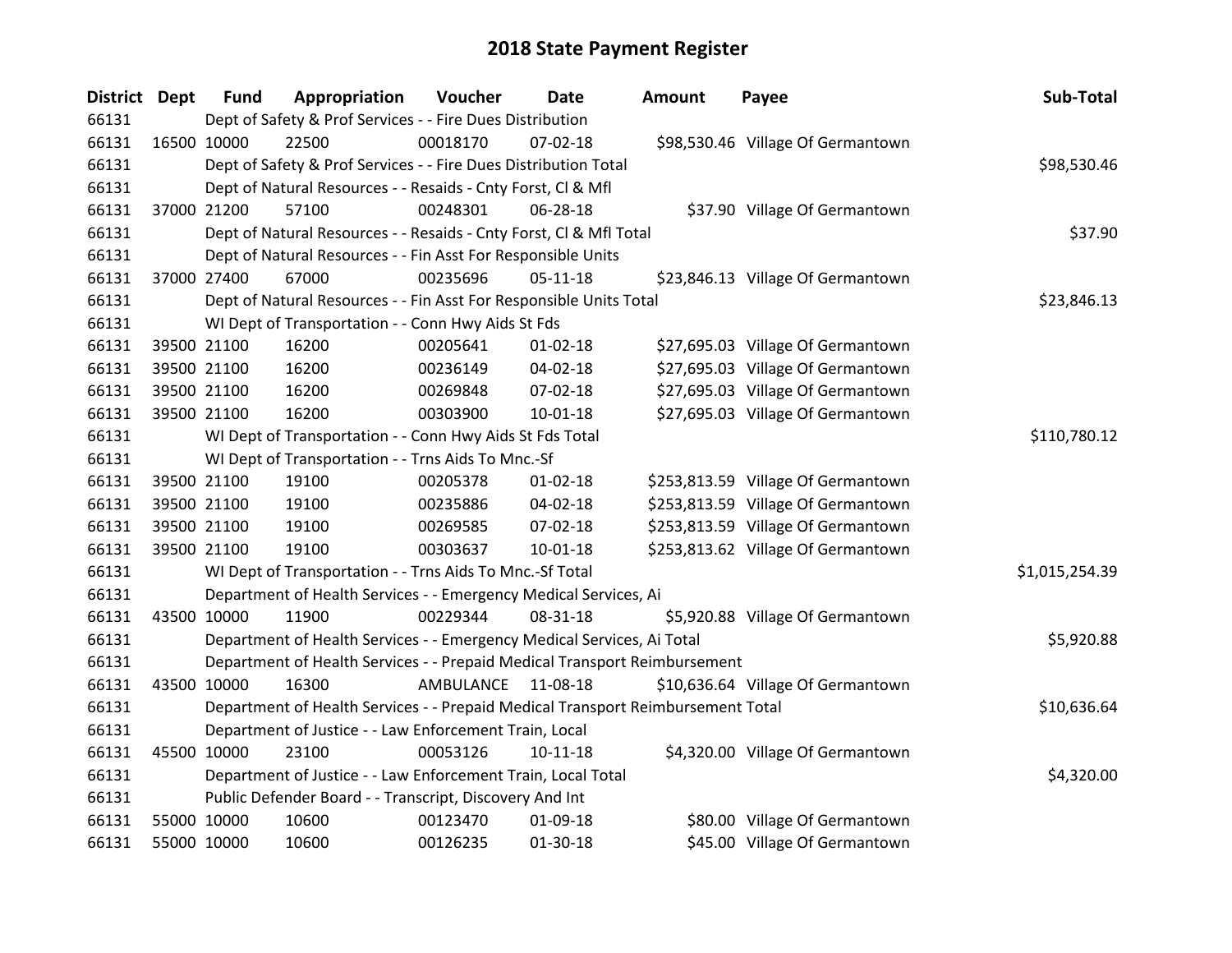| District Dept |             | <b>Fund</b> | Appropriation                                                    | Voucher  | <b>Date</b>    | <b>Amount</b> | Payee                              | Sub-Total    |
|---------------|-------------|-------------|------------------------------------------------------------------|----------|----------------|---------------|------------------------------------|--------------|
| 66131         |             | 55000 10000 | 10600                                                            | 00127078 | 02-05-18       |               | \$35.00 Village Of Germantown      |              |
| 66131         | 55000 10000 |             | 10600                                                            | 00129502 | $02 - 21 - 18$ |               | \$105.00 Village Of Germantown     |              |
| 66131         | 55000 10000 |             | 10600                                                            | 00131603 | 03-07-18       |               | \$30.00 Village Of Germantown      |              |
| 66131         | 55000 10000 |             | 10600                                                            | 00135290 | 04-04-18       |               | \$5.00 Village Of Germantown       |              |
| 66131         | 55000 10000 |             | 10600                                                            | 00135323 | 04-04-18       |               | \$80.00 Village Of Germantown      |              |
| 66131         |             | 55000 10000 | 10600                                                            | 00136746 | $04 - 11 - 18$ |               | \$42.00 Village Of Germantown      |              |
| 66131         |             | 55000 10000 | 10600                                                            | 00139643 | 04-30-18       |               | \$8.75 Village Of Germantown       |              |
| 66131         |             | 55000 10000 | 10600                                                            | 00143527 | 05-23-18       |               | \$90.00 Village Of Germantown      |              |
| 66131         |             | 55000 10000 | 10600                                                            | 00143557 | 05-23-18       |               | \$22.00 Village Of Germantown      |              |
| 66131         |             | 55000 10000 | 10600                                                            | 00147983 | 06-22-18       |               | \$10.00 Village Of Germantown      |              |
| 66131         |             | 55000 10000 | 10600                                                            | 00148012 | 06-22-18       |               | \$19.00 Village Of Germantown      |              |
| 66131         |             | 55000 10000 | 10600                                                            | 00150618 | 07-09-18       |               | \$15.00 Village Of Germantown      |              |
| 66131         |             | 55000 10000 | 10600                                                            | 00157465 | 08-21-18       |               | \$15.00 Village Of Germantown      |              |
| 66131         | 55000 10000 |             | 10600                                                            | 00159505 | 09-04-18       |               | \$15.00 Village Of Germantown      |              |
| 66131         | 55000 10000 |             | 10600                                                            | 00159541 | 09-04-18       |               | \$19.25 Village Of Germantown      |              |
| 66131         |             | 55000 10000 | 10600                                                            | 00160380 | 09-11-18       |               | \$10.00 Village Of Germantown      |              |
| 66131         |             | 55000 10000 | 10600                                                            | 00162898 | 09-26-18       |               | \$17.00 Village Of Germantown      |              |
| 66131         |             | 55000 10000 | 10600                                                            | 00163654 | 10-05-18       |               | \$5.00 Village Of Germantown       |              |
| 66131         |             | 55000 10000 | 10600                                                            | 00164742 | $10 - 15 - 18$ |               | \$49.00 Village Of Germantown      |              |
| 66131         |             | 55000 10000 | 10600                                                            | 00167447 | 11-07-18       |               | \$10.00 Village Of Germantown      |              |
| 66131         |             | 55000 10000 | 10600                                                            | 00167491 | 11-07-18       |               | \$40.00 Village Of Germantown      |              |
| 66131         |             | 55000 10000 | 10600                                                            | 00168468 | 11-16-18       |               | \$22.00 Village Of Germantown      |              |
| 66131         |             | 55000 10000 | 10600                                                            | 00168508 | 11-16-18       |               | \$67.00 Village Of Germantown      |              |
| 66131         |             | 55000 10000 | 10600                                                            | 00171531 | 12-06-18       |               | \$20.00 Village Of Germantown      |              |
| 66131         |             |             | Public Defender Board - - Transcript, Discovery And Int Total    |          |                |               |                                    | \$876.00     |
| 66131         |             |             | Shared Revenue and Tax Relief - - County And Municipal Aid       |          |                |               |                                    |              |
| 66131         |             | 83500 10000 | 10500                                                            | 00034359 | 07-23-18       |               | \$32,271.72 Village Of Germantown  |              |
| 66131         | 83500 10000 |             | 10500                                                            | 00037247 | 11-19-18       |               | \$172,236.46 Village Of Germantown |              |
| 66131         |             |             | Shared Revenue and Tax Relief - - County And Municipal Aid Total |          |                |               |                                    | \$204,508.18 |
| 66131         |             |             | Shared Revenue and Tax Relief - - Exempt Computer Aid            |          |                |               |                                    |              |
| 66131         |             | 83500 10000 | 10900                                                            | 00031515 | 07-23-18       |               | \$69,349.67 Village Of Germantown  |              |
| 66131         |             | 83500 10000 | 10900                                                            | 00032555 | 07-23-18       |               | \$124,158.65 Village Of Germantown |              |
| 66131         |             |             | Shared Revenue and Tax Relief - - Exempt Computer Aid Total      |          |                |               |                                    | \$193,508.32 |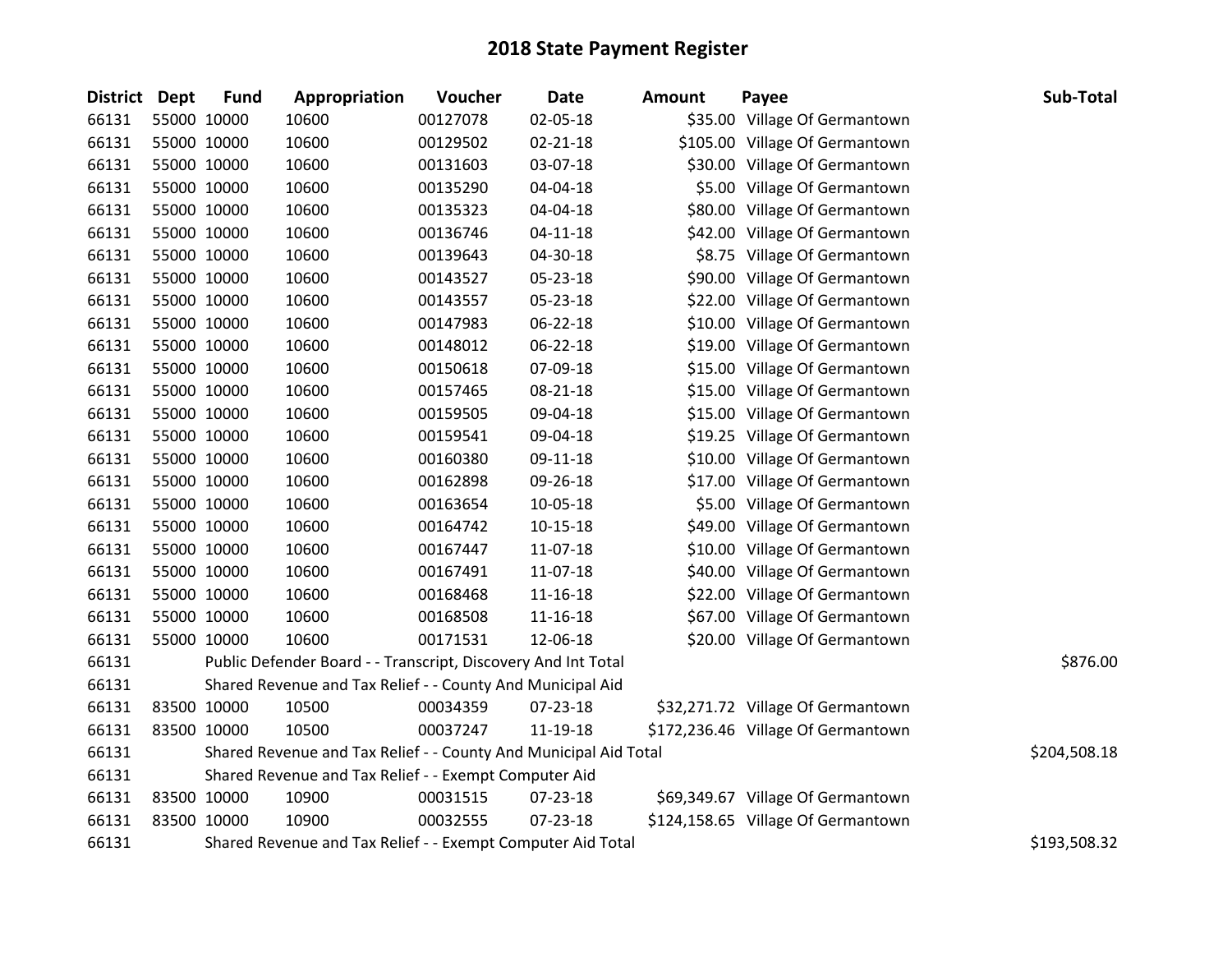| District Dept |             | <b>Fund</b>                                         | Appropriation                                                   | <b>Voucher</b> | Date           | Amount | Payee                              | Sub-Total      |
|---------------|-------------|-----------------------------------------------------|-----------------------------------------------------------------|----------------|----------------|--------|------------------------------------|----------------|
| 66131         |             |                                                     | Shared Revenue and Tax Relief - - Utility Aid                   |                |                |        |                                    |                |
| 66131         | 83500 10000 |                                                     | 11000                                                           | 00034359       | $07 - 23 - 18$ |        | \$94,079.54 Village Of Germantown  |                |
| 66131         | 83500 10000 |                                                     | 11000                                                           | 00037247       | 11-19-18       |        | \$535,218.02 Village Of Germantown |                |
| 66131         |             | Shared Revenue and Tax Relief - - Utility Aid Total | \$629,297.56                                                    |                |                |        |                                    |                |
| 66131         |             |                                                     | Shared Revenue and Tax Relief - - Lottery & Gaming Credit       |                |                |        |                                    |                |
| 66131         | 83500 52100 |                                                     | 36300                                                           | 00027670       | $03 - 26 - 18$ |        | \$14,623.20 Village Of Germantown  |                |
| 66131         |             |                                                     | Shared Revenue and Tax Relief - - Lottery & Gaming Credit Total |                |                |        |                                    | \$14,623.20    |
| 66131 Total   |             |                                                     |                                                                 |                |                |        |                                    | \$2,312,139.78 |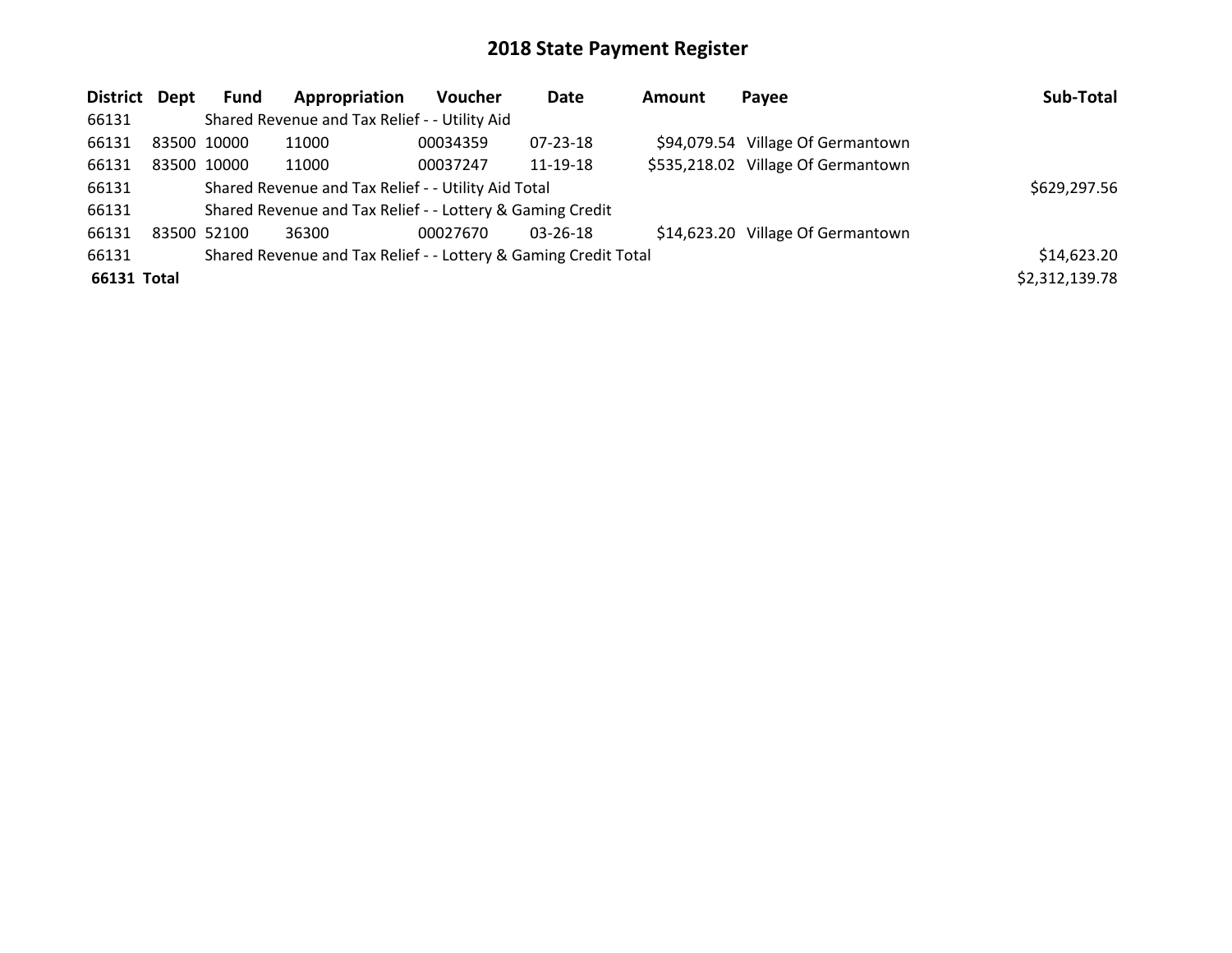| <b>District Dept</b> |             | <b>Fund</b> | Appropriation                                                                   | Voucher   | Date           | <b>Amount</b> | Payee                           | Sub-Total    |
|----------------------|-------------|-------------|---------------------------------------------------------------------------------|-----------|----------------|---------------|---------------------------------|--------------|
| 66141                |             |             | Dept of Safety & Prof Services - - Fire Dues Distribution                       |           |                |               |                                 |              |
| 66141                | 16500 10000 |             | 22500                                                                           | 00022691  | $07 - 26 - 18$ |               | \$26,607.45 Village Of Jackson  |              |
| 66141                |             |             | Dept of Safety & Prof Services - - Fire Dues Distribution Total                 |           |                |               |                                 | \$26,607.45  |
| 66141                |             |             | Dept of Natural Resources - - Aids In Lieu Of Taxes - Gener                     |           |                |               |                                 |              |
| 66141                |             | 37000 10000 | 50300                                                                           | 00212646  | 02-06-18       |               | \$1,216.06 Village Of Jackson   |              |
| 66141                |             | 37000 10000 | 50300                                                                           | 00230453  | 04-20-18       |               | \$48.53 Village Of Jackson      |              |
| 66141                |             |             | Dept of Natural Resources - - Aids In Lieu Of Taxes - Gener Total               |           |                |               |                                 | \$1,264.59   |
| 66141                |             |             | Dept of Natural Resources - - Rec & Resource Aids, Fed                          |           |                |               |                                 |              |
| 66141                |             | 37000 21200 | 58300                                                                           | 00238258  | 05-30-18       |               | \$9,790.50 Village Of Jackson   |              |
| 66141                |             |             | Dept of Natural Resources - - Rec & Resource Aids, Fed Total                    |           |                |               |                                 | \$9,790.50   |
| 66141                |             |             | Dept of Natural Resources - - Ea - Urban Nonpoint Source                        |           |                |               |                                 |              |
| 66141                |             | 37000 27400 | 65800                                                                           | 00279665  | $11 - 15 - 18$ |               | \$61,819.22 Village Of Jackson  |              |
| 66141                |             |             | Dept of Natural Resources - - Ea - Urban Nonpoint Source Total                  |           |                |               |                                 | \$61,819.22  |
| 66141                |             |             | Dept of Natural Resources - - Fin Asst For Responsible Units                    |           |                |               |                                 |              |
| 66141                |             | 37000 27400 | 67000                                                                           | 00235245  | $05-11-18$     |               | \$10,535.06 Village Of Jackson  |              |
| 66141                |             |             | Dept of Natural Resources - - Fin Asst For Responsible Units Total              |           |                |               |                                 | \$10,535.06  |
| 66141                |             |             | WI Dept of Transportation - - Trns Aids To Mnc.-Sf                              |           |                |               |                                 |              |
| 66141                | 39500 21100 |             | 19100                                                                           | 00205379  | $01 - 02 - 18$ |               | \$68,247.11 Village Of Jackson  |              |
| 66141                | 39500 21100 |             | 19100                                                                           | 00235887  | 04-02-18       |               | \$68,247.11 Village Of Jackson  |              |
| 66141                |             | 39500 21100 | 19100                                                                           | 00269586  | 07-02-18       |               | \$68,247.11 Village Of Jackson  |              |
| 66141                |             | 39500 21100 | 19100                                                                           | 00303638  | 10-01-18       |               | \$68,247.11 Village Of Jackson  |              |
| 66141                |             |             | WI Dept of Transportation - - Trns Aids To Mnc.-Sf Total                        |           |                |               |                                 | \$272,988.44 |
| 66141                |             |             | Department of Health Services - - Emergency Medical Services, Ai                |           |                |               |                                 |              |
| 66141                | 43500 10000 |             | 11900                                                                           | 00229361  | 08-31-18       |               | \$5,400.94 Village Of Jackson   |              |
| 66141                |             |             | Department of Health Services - - Emergency Medical Services, Ai Total          |           |                |               |                                 | \$5,400.94   |
| 66141                |             |             | Department of Health Services - - Prepaid Medical Transport Reimbursement       |           |                |               |                                 |              |
| 66141                | 43500 10000 |             | 16300                                                                           | AMBULANCE | 11-08-18       |               | \$6,545.63 Village Of Jackson   |              |
| 66141                |             |             | Department of Health Services - - Prepaid Medical Transport Reimbursement Total |           |                |               |                                 | \$6,545.63   |
| 66141                |             |             | Department of Justice - - Law Enforcement Train, Local                          |           |                |               |                                 |              |
| 66141                | 45500 10000 |             | 23100                                                                           | 00053332  | 10-18-18       |               | \$1,600.00 Village Of Jackson   |              |
| 66141                |             |             | Department of Justice - - Law Enforcement Train, Local Total                    |           |                |               |                                 | \$1,600.00   |
| 66141                |             |             | Shared Revenue and Tax Relief - - Expenditure Restraint Program                 |           |                |               |                                 |              |
| 66141                | 83500 10000 |             | 10100                                                                           | 00034360  | 07-23-18       |               | \$123,081.99 Village Of Jackson |              |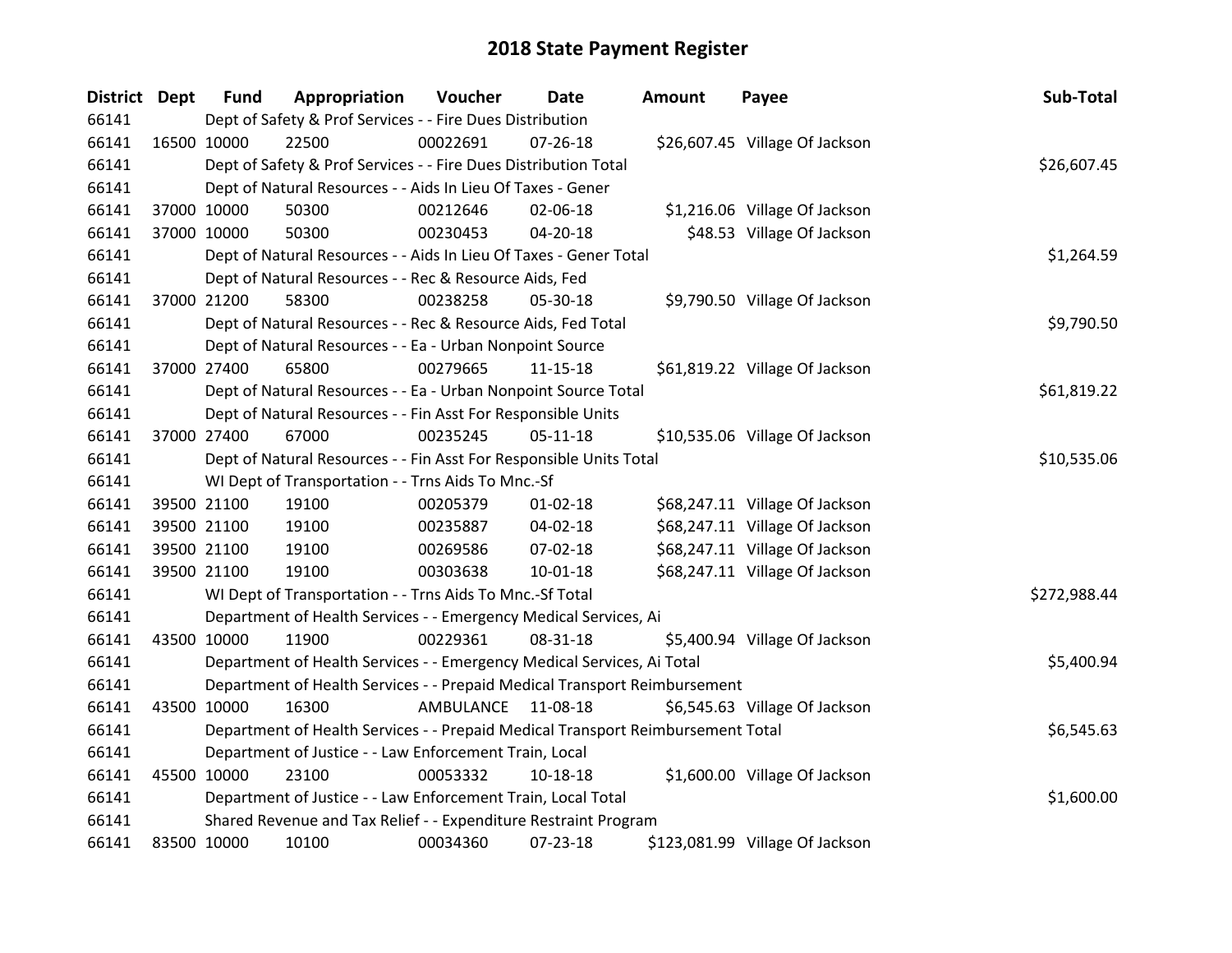| District           | Dept | <b>Fund</b> | Appropriation                                                         | <b>Voucher</b> | Date           | Amount | Payee                           | Sub-Total    |
|--------------------|------|-------------|-----------------------------------------------------------------------|----------------|----------------|--------|---------------------------------|--------------|
| 66141              |      | 83500 10000 | 10100                                                                 | 00037248       | 11-19-18       |        | \$0.04 Village Of Jackson       |              |
| 66141              |      |             | Shared Revenue and Tax Relief - - Expenditure Restraint Program Total |                |                |        |                                 | \$123,082.03 |
| 66141              |      |             | Shared Revenue and Tax Relief - - County And Municipal Aid            |                |                |        |                                 |              |
| 66141              |      | 83500 10000 | 10500                                                                 | 00034360       | 07-23-18       |        | \$31,791.37 Village Of Jackson  |              |
| 66141              |      | 83500 10000 | 10500                                                                 | 00037248       | 11-19-18       |        | \$173,605.49 Village Of Jackson |              |
| 66141              |      |             | Shared Revenue and Tax Relief - - County And Municipal Aid Total      |                |                |        |                                 | \$205,396.86 |
| 66141              |      |             | Shared Revenue and Tax Relief - - Exempt Computer Aid                 |                |                |        |                                 |              |
| 66141              |      | 83500 10000 | 10900                                                                 | 00031516       | 07-23-18       |        | \$17,392.97 Village Of Jackson  |              |
| 66141              |      | 83500 10000 | 10900                                                                 | 00032556       | 07-23-18       |        | \$7,774.72 Village Of Jackson   |              |
| 66141              |      |             | Shared Revenue and Tax Relief - - Exempt Computer Aid Total           |                |                |        |                                 | \$25,167.69  |
| 66141              |      |             | Shared Revenue and Tax Relief - - Utility Aid                         |                |                |        |                                 |              |
| 66141              |      | 83500 10000 | 11000                                                                 | 00034360       | $07 - 23 - 18$ |        | \$863.85 Village Of Jackson     |              |
| 66141              |      | 83500 10000 | 11000                                                                 | 00037248       | 11-19-18       |        | \$6,115.49 Village Of Jackson   |              |
| 66141              |      |             | Shared Revenue and Tax Relief - - Utility Aid Total                   |                |                |        |                                 | \$6,979.34   |
| 66141              |      |             | Shared Revenue and Tax Relief - - Lottery & Gaming Credit             |                |                |        |                                 |              |
| 66141              |      | 83500 52100 | 36300                                                                 | 00027671       | 03-26-18       |        | \$33,655.44 Village Of Jackson  |              |
| 66141              |      |             | Shared Revenue and Tax Relief - - Lottery & Gaming Credit Total       |                |                |        |                                 | \$33,655.44  |
| <b>66141 Total</b> |      |             |                                                                       |                |                |        |                                 | \$790,833.19 |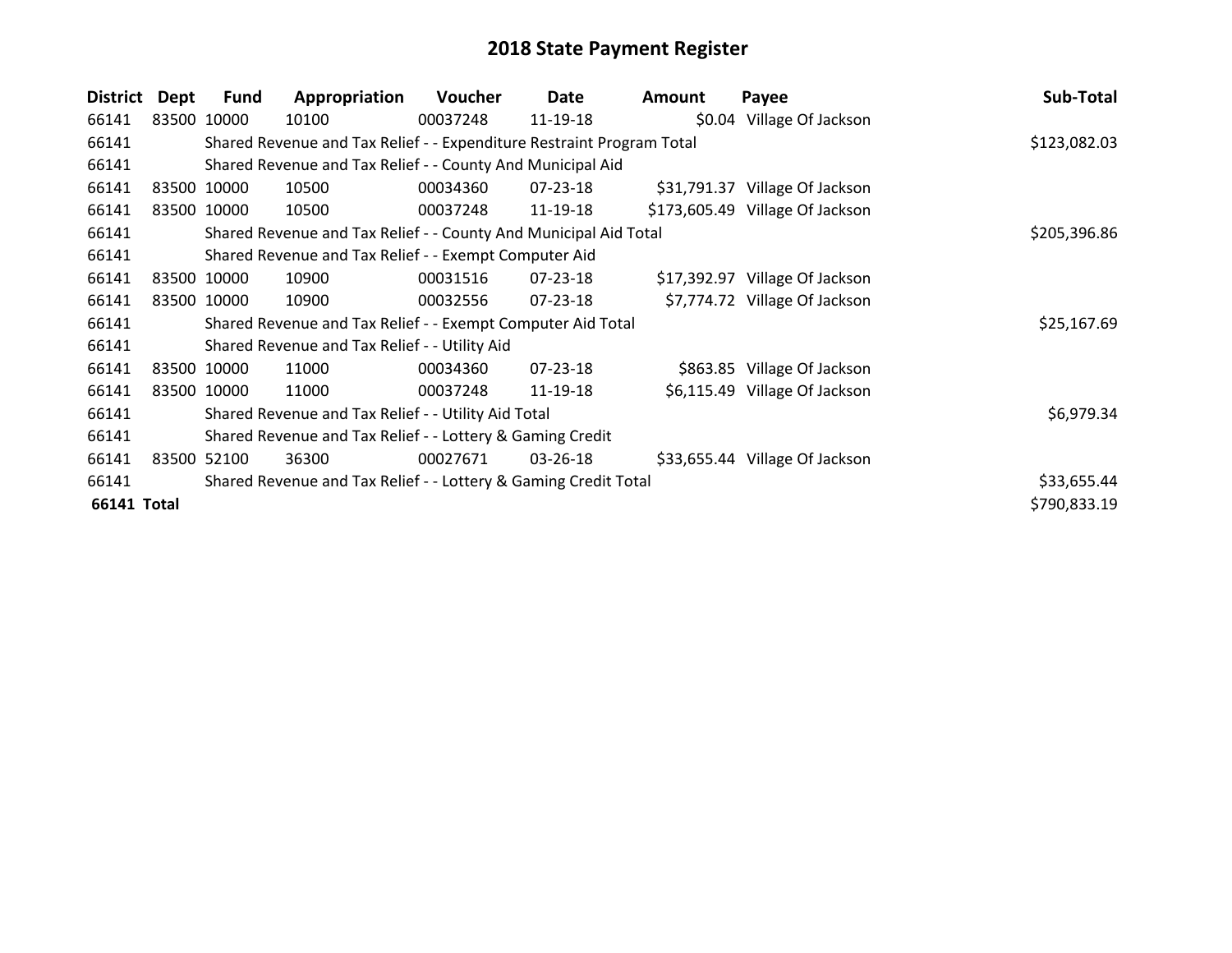| District Dept      |             | <b>Fund</b> | Appropriation                                                         | Voucher      | <b>Date</b>    | <b>Amount</b> | Payee                            | Sub-Total    |
|--------------------|-------------|-------------|-----------------------------------------------------------------------|--------------|----------------|---------------|----------------------------------|--------------|
| 66142              |             |             | Dept of Safety & Prof Services - - Fire Dues Distribution             |              |                |               |                                  |              |
| 66142              | 16500 10000 |             | 22500                                                                 | 00024447     | 07-23-18       |               | \$12,388.17 Village Of Kewaskum  |              |
| 66142              |             |             | Dept of Safety & Prof Services - - Fire Dues Distribution Total       |              |                |               |                                  | \$12,388.17  |
| 66142              |             |             | Dept of Natural Resources - - Aids In Lieu Of Taxes - Gener           |              |                |               |                                  |              |
| 66142              | 37000 10000 |             | 50300                                                                 | 00212678     | 02-05-18       |               | \$3,445.37 Village Of Kewaskum   |              |
| 66142              |             |             | Dept of Natural Resources - - Aids In Lieu Of Taxes - Gener Total     |              | \$3,445.37     |               |                                  |              |
| 66142              |             |             | Dept of Natural Resources - - Fin Asst For Responsible Units          |              |                |               |                                  |              |
| 66142              | 37000 27400 |             | 67000                                                                 | 00235631     | $05 - 11 - 18$ |               | \$9,968.45 Village Of Kewaskum   |              |
| 66142              |             |             | Dept of Natural Resources - - Fin Asst For Responsible Units Total    |              |                |               |                                  | \$9,968.45   |
| 66142              |             |             | WI Dept of Transportation - - Trns Aids To Mnc.-Sf                    |              |                |               |                                  |              |
| 66142              |             | 39500 21100 | 19100                                                                 | 00205380     | $01 - 02 - 18$ |               | \$44,584.08 Village Of Kewaskum  |              |
| 66142              |             | 39500 21100 | 19100                                                                 | 00235888     | 04-02-18       |               | \$44,584.08 Village Of Kewaskum  |              |
| 66142              |             | 39500 21100 | 19100                                                                 | 00269587     | 07-02-18       |               | \$44,584.08 Village Of Kewaskum  |              |
| 66142              | 39500 21100 |             | 19100                                                                 | 00303639     | 10-01-18       |               | \$44,584.09 Village Of Kewaskum  |              |
| 66142              |             |             | WI Dept of Transportation - - Trns Aids To Mnc.-Sf Total              | \$178,336.33 |                |               |                                  |              |
| 66142              |             |             | Shared Revenue and Tax Relief - - Expenditure Restraint Program       |              |                |               |                                  |              |
| 66142              | 83500 10000 |             | 10100                                                                 | 00034361     | $07 - 23 - 18$ |               | \$40,459.99 Village Of Kewaskum  |              |
| 66142              |             |             | Shared Revenue and Tax Relief - - Expenditure Restraint Program Total |              |                |               |                                  | \$40,459.99  |
| 66142              |             |             | Shared Revenue and Tax Relief - - County And Municipal Aid            |              |                |               |                                  |              |
| 66142              | 83500 10000 |             | 10500                                                                 | 00034361     | 07-23-18       |               | \$36,053.13 Village Of Kewaskum  |              |
| 66142              | 83500 10000 |             | 10500                                                                 | 00037249     | 11-19-18       |               | \$204,301.08 Village Of Kewaskum |              |
| 66142              |             |             | Shared Revenue and Tax Relief - - County And Municipal Aid Total      |              |                |               |                                  | \$240,354.21 |
| 66142              |             |             | Shared Revenue and Tax Relief - - Exempt Computer Aid                 |              |                |               |                                  |              |
| 66142              | 83500 10000 |             | 10900                                                                 | 00031517     | 07-23-18       |               | \$5,410.38 Village Of Kewaskum   |              |
| 66142              | 83500 10000 |             | 10900                                                                 | 00032557     | 07-23-18       |               | \$659.66 Village Of Kewaskum     |              |
| 66142              |             |             | Shared Revenue and Tax Relief - - Exempt Computer Aid Total           |              |                |               |                                  | \$6,070.04   |
| 66142              |             |             | Shared Revenue and Tax Relief - - Utility Aid                         |              |                |               |                                  |              |
| 66142              | 83500 10000 |             | 11000                                                                 | 00034361     | 07-23-18       |               | \$554.31 Village Of Kewaskum     |              |
| 66142              | 83500 10000 |             | 11000                                                                 | 00037249     | 11-19-18       |               | \$3,271.66 Village Of Kewaskum   |              |
| 66142              |             |             | Shared Revenue and Tax Relief - - Utility Aid Total                   |              |                |               |                                  | \$3,825.97   |
| <b>66142 Total</b> |             |             |                                                                       |              |                |               |                                  | \$494,848.53 |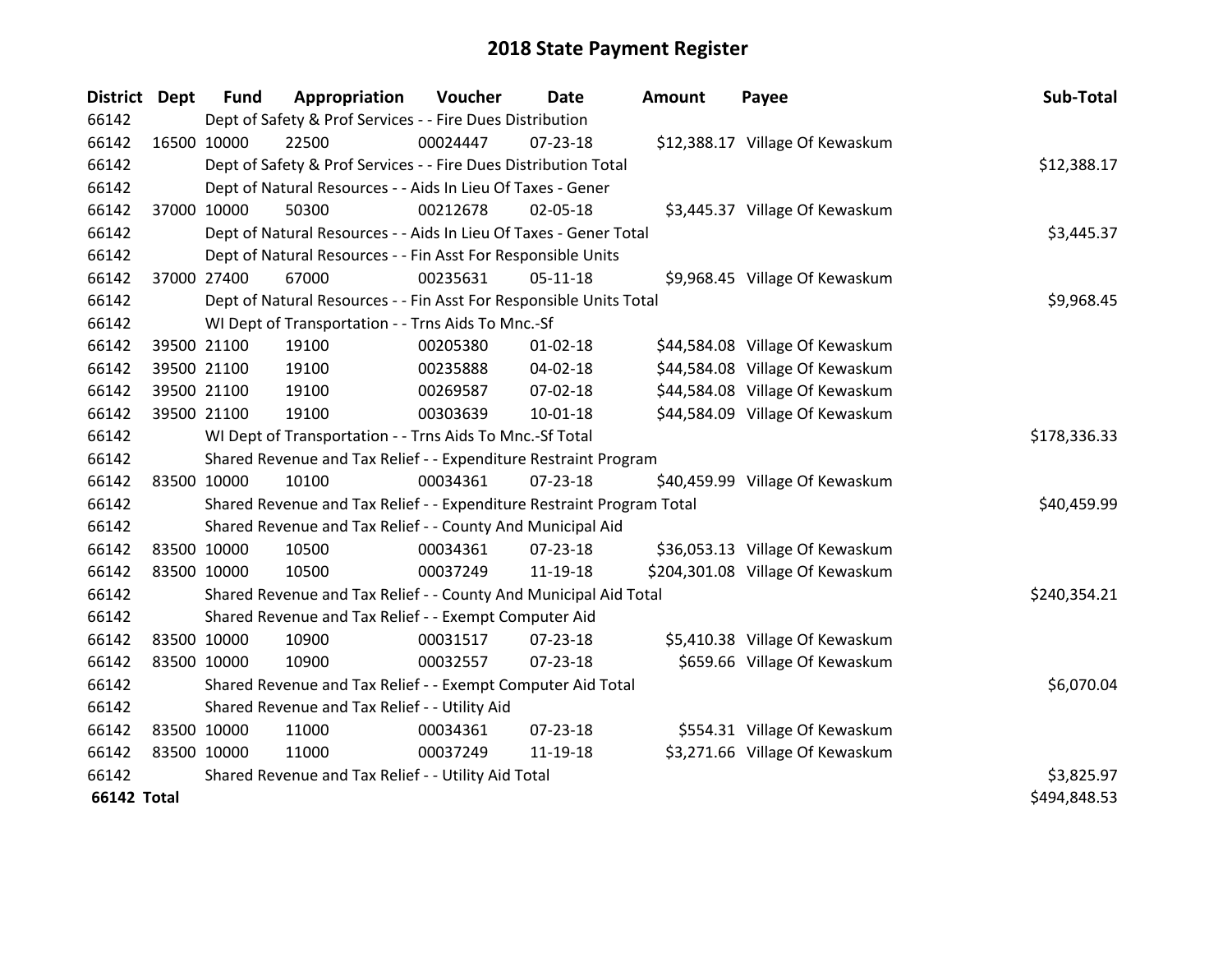| <b>District</b> | <b>Dept</b> | Fund        | Appropriation                                                      | Voucher    | Date           | <b>Amount</b> | Payee                          | Sub-Total    |
|-----------------|-------------|-------------|--------------------------------------------------------------------|------------|----------------|---------------|--------------------------------|--------------|
| 66161           |             |             | Dept of Safety & Prof Services - - Fire Dues Distribution          |            |                |               |                                |              |
| 66161           | 16500       | 10000       | 22500                                                              | 00022692   | $07 - 24 - 18$ |               | \$3,179.88 Village Of Newburg  |              |
| 66161           |             |             | Dept of Safety & Prof Services - - Fire Dues Distribution Total    |            | \$3,179.88     |               |                                |              |
| 66161           |             |             | Dept of Natural Resources - - Fin Asst For Responsible Units       |            |                |               |                                |              |
| 66161           | 37000       | 27400       | 67000                                                              | 00235421   | $05-11-18$     |               | \$3,129.45 Village Of Newburg  |              |
| 66161           |             |             | Dept of Natural Resources - - Fin Asst For Responsible Units Total | \$3,129.45 |                |               |                                |              |
| 66161           |             |             | WI Dept of Transportation - - Trns Aids To Mnc.-Sf                 |            |                |               |                                |              |
| 66161           |             | 39500 21100 | 19100                                                              | 00205381   | $01 - 02 - 18$ |               | \$17,252.95 Village Of Newburg |              |
| 66161           |             | 39500 21100 | 19100                                                              | 00235889   | 04-02-18       |               | \$17,252.95 Village Of Newburg |              |
| 66161           |             | 39500 21100 | 19100                                                              | 00269588   | $07 - 02 - 18$ |               | \$17,252.95 Village Of Newburg |              |
| 66161           |             | 39500 21100 | 19100                                                              | 00303640   | $10-01-18$     |               | \$17,252.95 Village Of Newburg |              |
| 66161           |             |             | WI Dept of Transportation - - Trns Aids To Mnc.-Sf Total           |            |                |               |                                | \$69,011.80  |
| 66161           |             |             | Shared Revenue and Tax Relief - - County And Municipal Aid         |            |                |               |                                |              |
| 66161           |             | 83500 10000 | 10500                                                              | 00034362   | 07-23-18       |               | \$12,065.21 Village Of Newburg |              |
| 66161           |             | 83500 10000 | 10500                                                              | 00037250   | 11-19-18       |               | \$68,369.52 Village Of Newburg |              |
| 66161           |             |             | Shared Revenue and Tax Relief - - County And Municipal Aid Total   |            |                |               |                                | \$80,434.73  |
| 66161           |             |             | Shared Revenue and Tax Relief - - Exempt Computer Aid              |            |                |               |                                |              |
| 66161           |             | 83500 10000 | 10900                                                              | 00031518   | 07-23-18       |               | \$723.48 Village Of Newburg    |              |
| 66161           |             |             | Shared Revenue and Tax Relief - - Exempt Computer Aid Total        | \$723.48   |                |               |                                |              |
| 66161 Total     |             |             |                                                                    |            |                |               |                                | \$156,479.34 |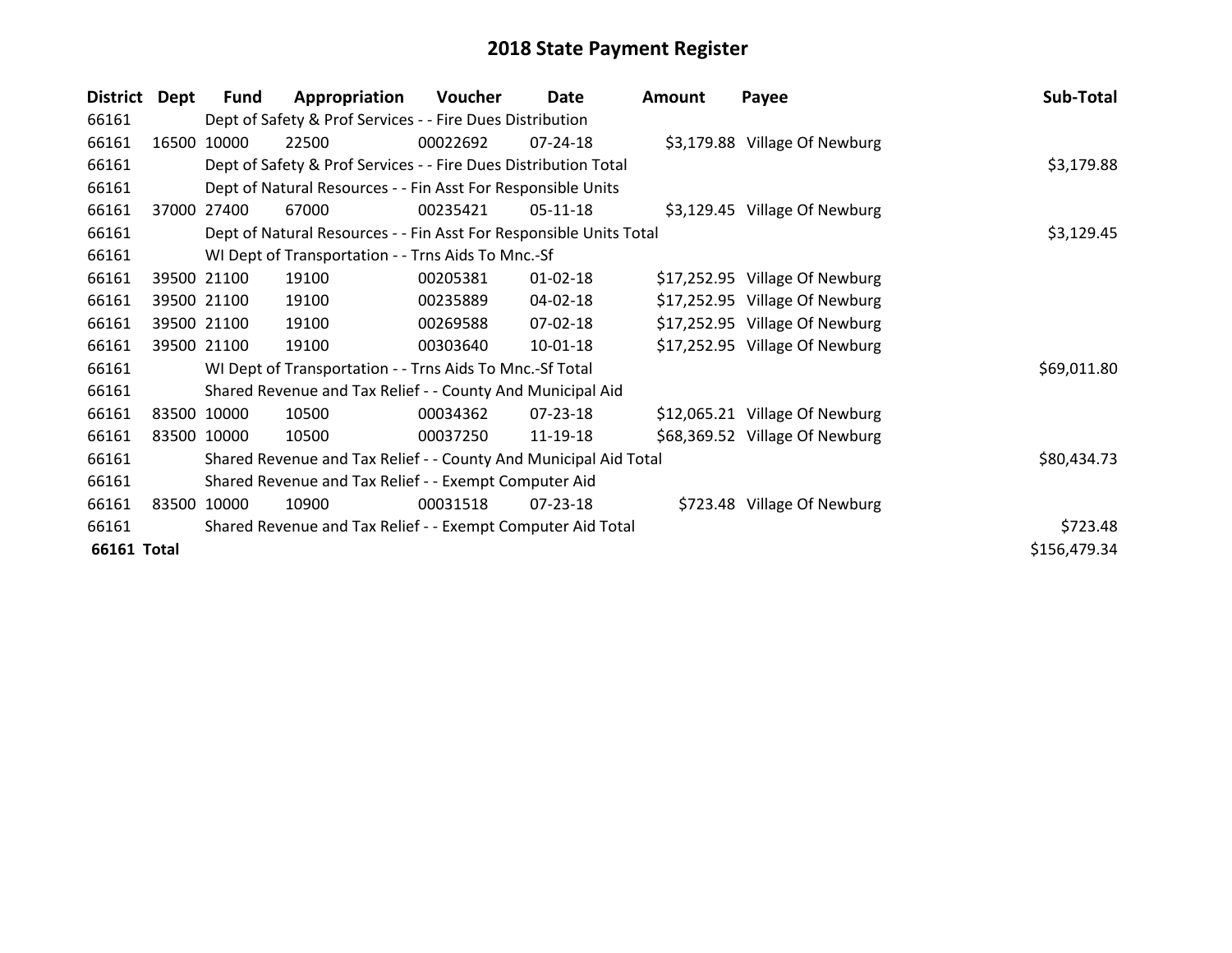| <b>District Dept</b> |             | <b>Fund</b> | Appropriation                                                      | Voucher    | Date           | Amount | Payee                             | Sub-Total    |
|----------------------|-------------|-------------|--------------------------------------------------------------------|------------|----------------|--------|-----------------------------------|--------------|
| 66166                |             |             | Dept of Safety & Prof Services - - Fire Dues Distribution          |            |                |        |                                   |              |
| 66166                | 16500 10000 |             | 22500                                                              | 00022693   | $07 - 26 - 18$ |        | \$58,262.93 Village Of Richfield  |              |
| 66166                |             |             | Dept of Safety & Prof Services - - Fire Dues Distribution Total    |            |                |        |                                   | \$58,262.93  |
| 66166                |             |             | Dept of Natural Resources - - Aids In Lieu Of Taxes - Gener        |            |                |        |                                   |              |
| 66166                | 37000 10000 |             | 50300                                                              | 00212680   | 02-06-18       |        | \$4,581.79 Village Of Richfield   |              |
| 66166                |             |             | Dept of Natural Resources - - Aids In Lieu Of Taxes - Gener Total  |            |                |        |                                   | \$4,581.79   |
| 66166                |             |             | Dept of Natural Resources - - Resaids - Cnty Forst, Cl & Mfl       |            |                |        |                                   |              |
| 66166                | 37000 21200 |             | 57100                                                              | 00248302   | 06-28-18       |        | \$94.92 Village Of Richfield      |              |
| 66166                |             |             | Dept of Natural Resources - - Resaids - Cnty Forst, CI & Mfl Total |            |                |        |                                   | \$94.92      |
| 66166                |             |             | Dept of Natural Resources - - Ea - Urban Nonpoint Source           |            |                |        |                                   |              |
| 66166                |             | 37000 27400 | 65800                                                              | 00207800   | $01 - 18 - 18$ |        | \$46,649.69 Village Of Richfield  |              |
| 66166                |             |             | Dept of Natural Resources - - Ea - Urban Nonpoint Source Total     |            |                |        |                                   | \$46,649.69  |
| 66166                |             |             | Dept of Natural Resources - - Fin Asst For Responsible Units       |            |                |        |                                   |              |
| 66166                | 37000 27400 |             | 67000                                                              | 00235012   | $05-11-18$     |        | \$8,645.82 Village Of Richfield   |              |
| 66166                |             |             | Dept of Natural Resources - - Fin Asst For Responsible Units Total | \$8,645.82 |                |        |                                   |              |
| 66166                |             |             | Dept of Natural Resources - - Recycling Consolidation Grants       |            |                |        |                                   |              |
| 66166                | 37000 27400 |             | 67300                                                              | 00235012   | $05 - 11 - 18$ |        | \$3,005.46 Village Of Richfield   |              |
| 66166                |             |             | Dept of Natural Resources - - Recycling Consolidation Grants Total |            |                |        |                                   | \$3,005.46   |
| 66166                |             |             | WI Dept of Transportation - - Trns Aids To Mnc.-Sf                 |            |                |        |                                   |              |
| 66166                |             | 39500 21100 | 19100                                                              | 00205382   | $01 - 02 - 18$ |        | \$87,389.62 Village Of Richfield  |              |
| 66166                |             | 39500 21100 | 19100                                                              | 00235890   | 04-02-18       |        | \$87,389.62 Village Of Richfield  |              |
| 66166                | 39500 21100 |             | 19100                                                              | 00269589   | 07-02-18       |        | \$87,389.62 Village Of Richfield  |              |
| 66166                | 39500 21100 |             | 19100                                                              | 00303641   | 10-01-18       |        | \$87,389.62 Village Of Richfield  |              |
| 66166                |             |             | WI Dept of Transportation - - Trns Aids To Mnc.-Sf Total           |            |                |        |                                   | \$349,558.48 |
| 66166                |             |             | Shared Revenue and Tax Relief - - County And Municipal Aid         |            |                |        |                                   |              |
| 66166                | 83500 10000 |             | 10500                                                              | 00034363   | 07-23-18       |        | \$19,364.02 Village Of Richfield  |              |
| 66166                | 83500 10000 |             | 10500                                                              | 00037251   | 11-19-18       |        | \$109,729.47 Village Of Richfield |              |
| 66166                |             |             | Shared Revenue and Tax Relief - - County And Municipal Aid Total   |            |                |        |                                   | \$129,093.49 |
| 66166                |             |             | Shared Revenue and Tax Relief - - Exempt Computer Aid              |            |                |        |                                   |              |
| 66166                | 83500 10000 |             | 10900                                                              | 00031519   | 07-23-18       |        | \$2,316.56 Village Of Richfield   |              |
| 66166                |             |             | Shared Revenue and Tax Relief - - Exempt Computer Aid Total        |            |                |        |                                   | \$2,316.56   |
| 66166                |             |             | Shared Revenue and Tax Relief - - Utility Aid                      |            |                |        |                                   |              |
| 66166                | 83500 10000 |             | 11000                                                              | 00034363   | 07-23-18       |        | \$345.71 Village Of Richfield     |              |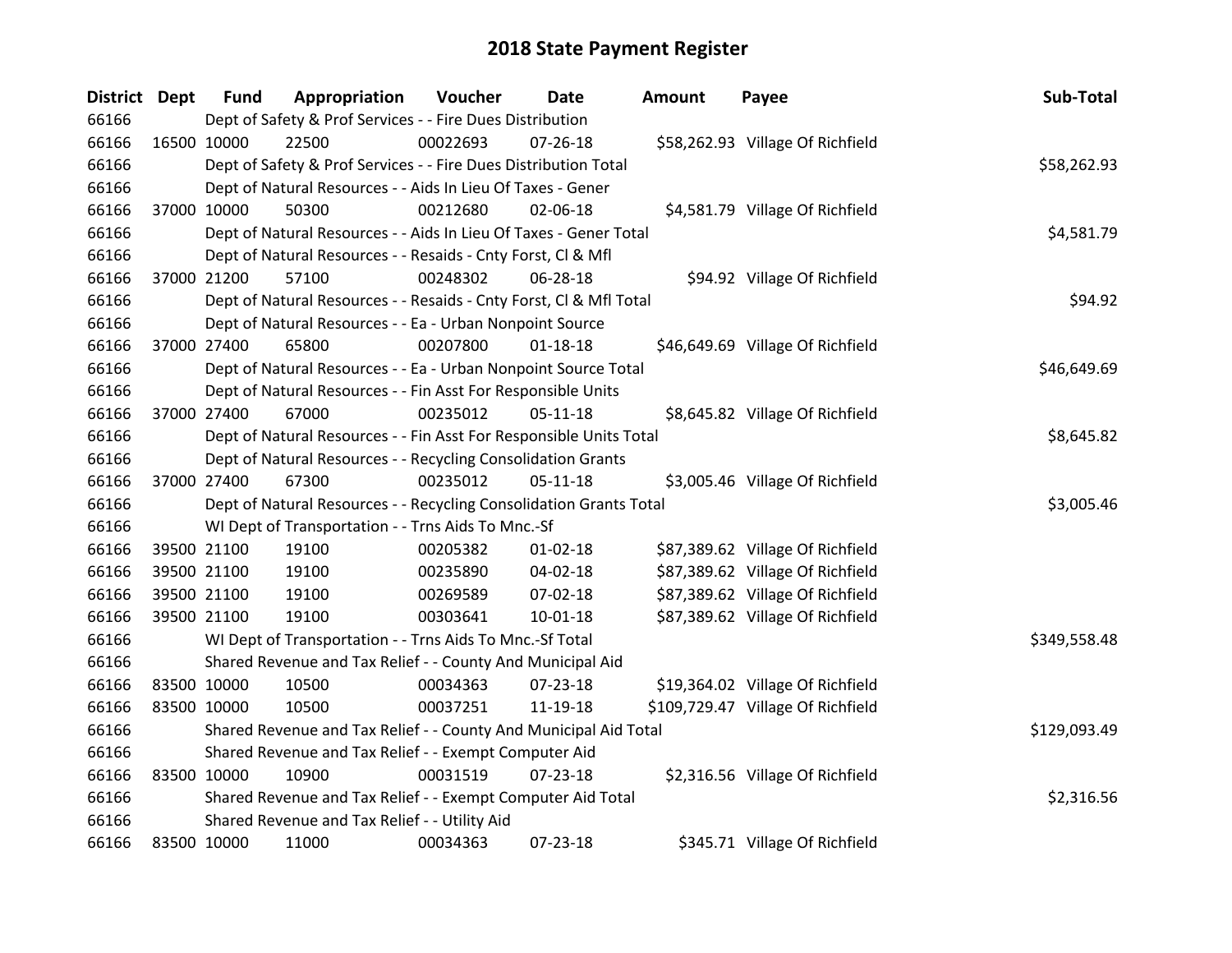| District Dept |             | Fund | Appropriation                                       | <b>Voucher</b> | Date     | Amount | <b>Pavee</b>                    | Sub-Total    |
|---------------|-------------|------|-----------------------------------------------------|----------------|----------|--------|---------------------------------|--------------|
| 66166         | 83500 10000 |      | 11000                                               | 00037251       | 11-19-18 |        | \$4,783.70 Village Of Richfield |              |
| 66166         |             |      | Shared Revenue and Tax Relief - - Utility Aid Total |                |          |        |                                 | \$5,129.41   |
| 66166 Total   |             |      |                                                     |                |          |        |                                 | \$607,338.55 |
|               |             |      |                                                     |                |          |        |                                 |              |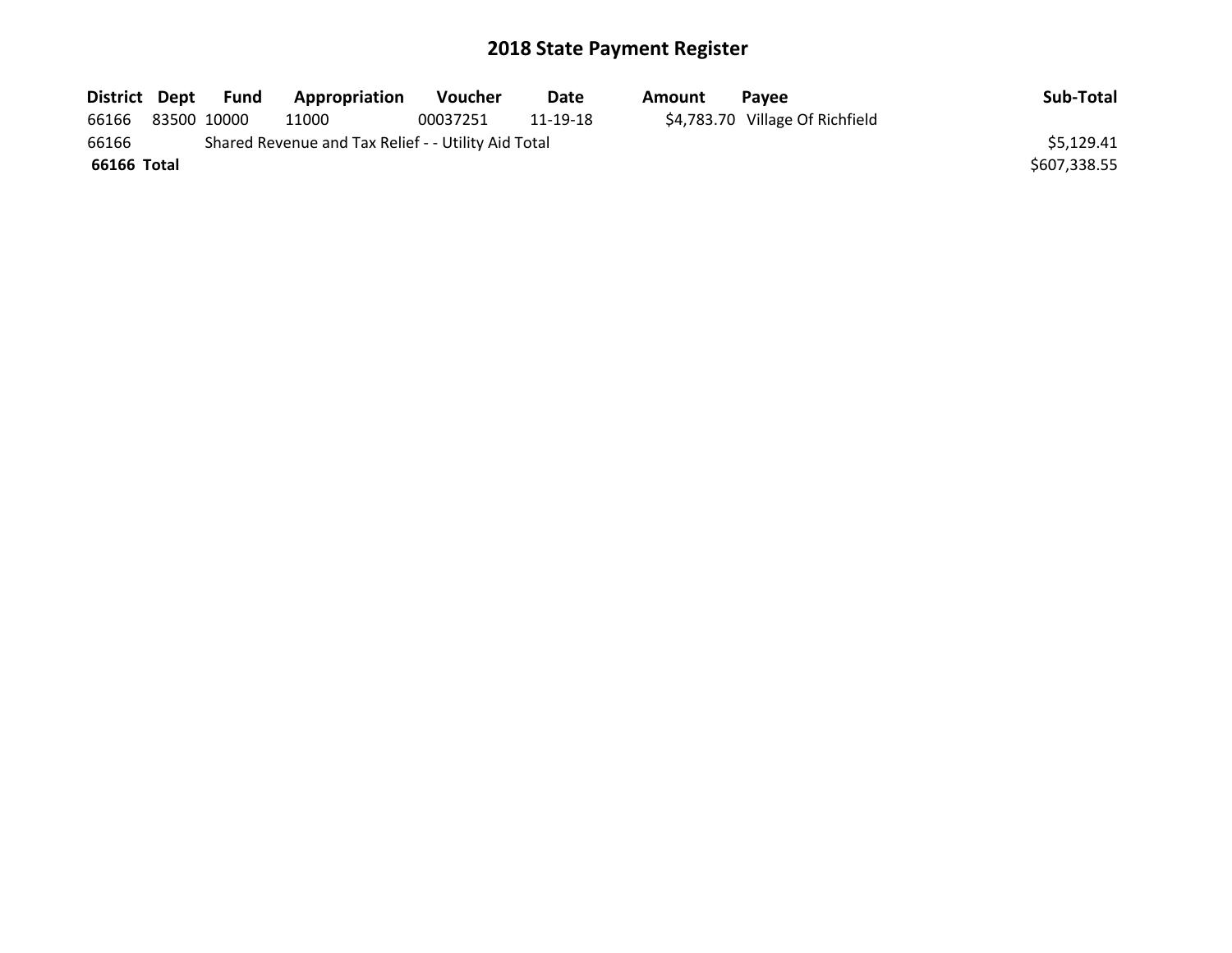| District Dept |             | <b>Fund</b> | Appropriation                                                      | Voucher     | Date           | Amount | Payee                          | Sub-Total    |
|---------------|-------------|-------------|--------------------------------------------------------------------|-------------|----------------|--------|--------------------------------|--------------|
| 66181         |             |             | Dept of Safety & Prof Services - - Fire Dues Distribution          |             |                |        |                                |              |
| 66181         | 16500 10000 |             | 22500                                                              | 00022694    | 07-26-18       |        | \$20,625.39 Village Of Slinger |              |
| 66181         |             |             | Dept of Safety & Prof Services - - Fire Dues Distribution Total    |             |                |        |                                | \$20,625.39  |
| 66181         |             |             | Dept of Natural Resources - - Resaids - Urban Forestry Grant       |             |                |        |                                |              |
| 66181         | 37000 21200 |             | 58700                                                              | 00262761    | 08-29-18       |        | \$7,237.14 Village Of Slinger  |              |
| 66181         |             |             | Dept of Natural Resources - - Resaids - Urban Forestry Grant Total |             |                |        |                                | \$7,237.14   |
| 66181         |             |             | Dept of Natural Resources - - Fin Asst For Responsible Units       |             |                |        |                                |              |
| 66181         | 37000 27400 |             | 67000                                                              | 00235306    | $05 - 11 - 18$ |        | \$12,518.61 Village Of Slinger |              |
| 66181         |             |             | Dept of Natural Resources - - Fin Asst For Responsible Units Total |             |                |        |                                | \$12,518.61  |
| 66181         |             |             | WI Dept of Transportation - - Conn Hwy Aids St Fds                 |             |                |        |                                |              |
| 66181         | 39500 21100 |             | 16200                                                              | 00205642    | $01 - 02 - 18$ |        | \$4,047.08 Village Of Slinger  |              |
| 66181         | 39500 21100 |             | 16200                                                              | 00236150    | 04-02-18       |        | \$4,047.08 Village Of Slinger  |              |
| 66181         | 39500 21100 |             | 16200                                                              | 00269849    | 07-02-18       |        | \$4,047.08 Village Of Slinger  |              |
| 66181         | 39500 21100 |             | 16200                                                              | 00303901    | 10-01-18       |        | \$4,047.08 Village Of Slinger  |              |
| 66181         |             |             | WI Dept of Transportation - - Conn Hwy Aids St Fds Total           | \$16,188.32 |                |        |                                |              |
| 66181         |             |             | WI Dept of Transportation - - Trns Aids To Mnc.-Sf                 |             |                |        |                                |              |
| 66181         | 39500 21100 |             | 19100                                                              | 00205383    | 01-02-18       |        | \$48,258.39 Village Of Slinger |              |
| 66181         | 39500 21100 |             | 19100                                                              | 00235891    | 04-02-18       |        | \$48,258.39 Village Of Slinger |              |
| 66181         | 39500 21100 |             | 19100                                                              | 00269590    | 07-02-18       |        | \$48,258.39 Village Of Slinger |              |
| 66181         | 39500 21100 |             | 19100                                                              | 00303642    | $10 - 01 - 18$ |        | \$48,258.41 Village Of Slinger |              |
| 66181         |             |             | WI Dept of Transportation - - Trns Aids To Mnc.-Sf Total           |             |                |        |                                | \$193,033.58 |
| 66181         |             |             | WI Dept of Transportation - - Hwy Mgmt & Opers Sf                  |             |                |        |                                |              |
| 66181         | 39500 21100 |             | 36500                                                              | 00207800    | 01-04-18       |        | \$130.17 Village Of Slinger    |              |
| 66181         | 39500 21100 |             | 36500                                                              | 00219374    | 02-06-18       |        | \$132.45 Village Of Slinger    |              |
| 66181         | 39500 21100 |             | 36500                                                              | 00227724    | 03-05-18       |        | \$120.98 Village Of Slinger    |              |
| 66181         |             | 39500 21100 | 36500                                                              | 00237733    | 04-03-18       |        | \$101.28 Village Of Slinger    |              |
| 66181         | 39500 21100 |             | 36500                                                              | 00246934    | 04-26-18       |        | \$104.02 Village Of Slinger    |              |
| 66181         | 39500 21100 |             | 36500                                                              | 00257559    | 05-25-18       |        | \$79.69 Village Of Slinger     |              |
| 66181         | 39500 21100 |             | 36500                                                              | 00269991    | 07-02-18       |        | \$85.14 Village Of Slinger     |              |
| 66181         | 39500 21100 |             | 36500                                                              | 00280133    | 07-27-18       |        | \$82.09 Village Of Slinger     |              |
| 66181         | 39500 21100 |             | 36500                                                              | 00292097    | 08-29-18       |        | \$89.64 Village Of Slinger     |              |
| 66181         | 39500 21100 |             | 36500                                                              | 00307443    | 10-05-18       |        | \$101.04 Village Of Slinger    |              |
| 66181         | 39500 21100 |             | 36500                                                              | 00317602    | 10-31-18       |        | \$107.78 Village Of Slinger    |              |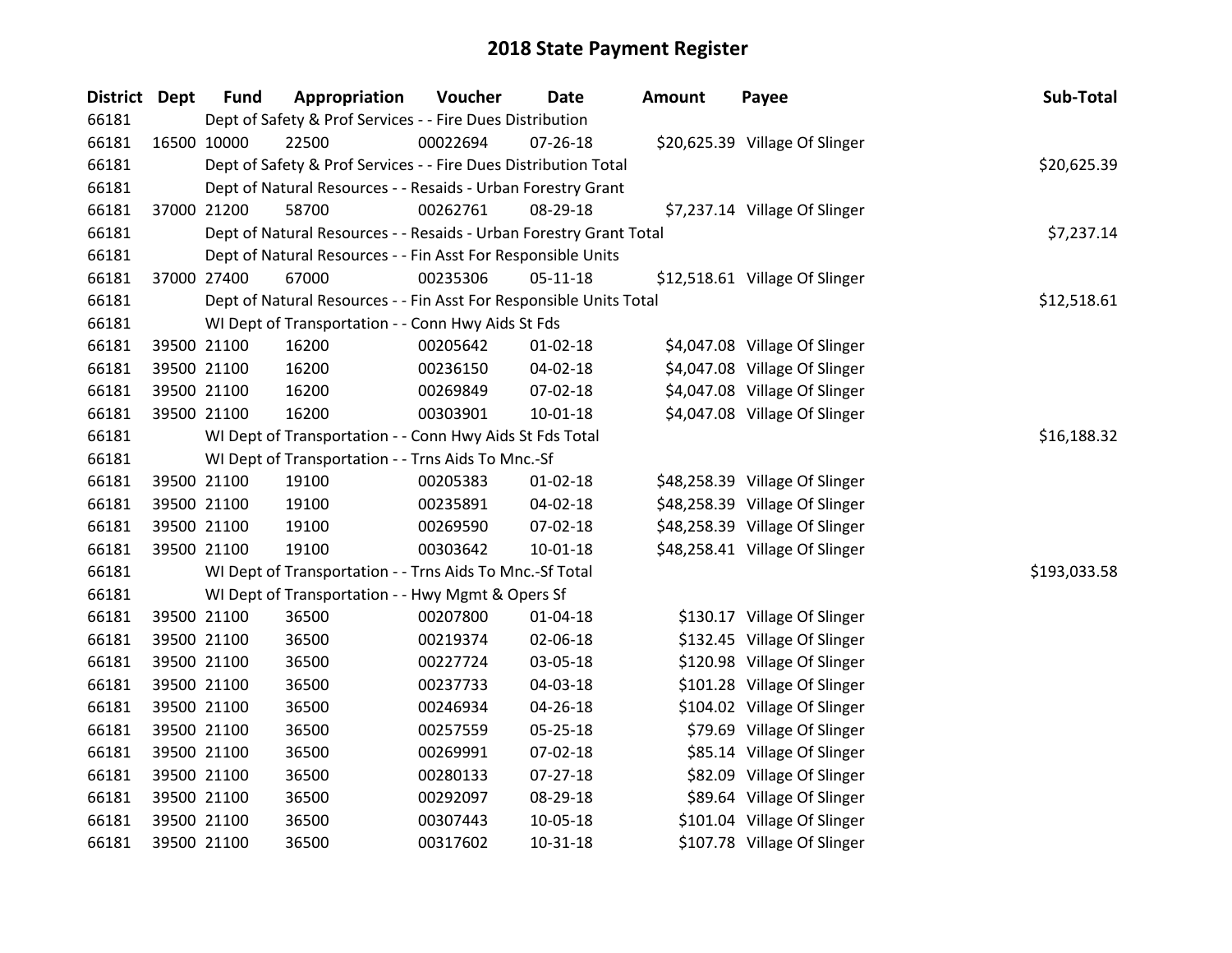| <b>District</b> | <b>Dept</b> | <b>Fund</b> | Appropriation                                                    | Voucher  | Date           | <b>Amount</b> | Payee                          | Sub-Total   |
|-----------------|-------------|-------------|------------------------------------------------------------------|----------|----------------|---------------|--------------------------------|-------------|
| 66181           |             | 39500 21100 | 36500                                                            | 00327179 | 11-28-18       |               | \$159.58 Village Of Slinger    |             |
| 66181           |             | 39500 21100 | 36500                                                            | 00338140 | 12-28-18       |               | \$91.27 Village Of Slinger     |             |
| 66181           |             |             | WI Dept of Transportation - - Hwy Mgmt & Opers Sf Total          |          |                |               |                                | \$1,385.13  |
| 66181           |             |             | WI Dept of Transportation - - Dept Mgt & Oper St Fd              |          |                |               |                                |             |
| 66181           |             | 39500 21100 | 46100                                                            | 00207800 | $01 - 04 - 18$ |               | \$59.42 Village Of Slinger     |             |
| 66181           |             | 39500 21100 | 46100                                                            | 00219374 | 02-06-18       |               | \$58.92 Village Of Slinger     |             |
| 66181           |             | 39500 21100 | 46100                                                            | 00227072 | 03-02-18       |               | \$56.02 Village Of Slinger     |             |
| 66181           |             | 39500 21100 | 46100                                                            | 00237733 | 04-03-18       |               | \$50.59 Village Of Slinger     |             |
| 66181           |             | 39500 21100 | 46100                                                            | 00246934 | 04-26-18       |               | \$48.01 Village Of Slinger     |             |
| 66181           |             | 39500 21100 | 46100                                                            | 00257559 | 05-25-18       |               | \$37.37 Village Of Slinger     |             |
| 66181           |             | 39500 21100 | 46100                                                            | 00269991 | 07-02-18       |               | \$33.19 Village Of Slinger     |             |
| 66181           |             | 39500 21100 | 46100                                                            | 00280133 | 07-27-18       |               | \$37.66 Village Of Slinger     |             |
| 66181           |             | 39500 21100 | 46100                                                            | 00292097 | 08-29-18       |               | \$44.42 Village Of Slinger     |             |
| 66181           |             | 39500 21100 | 46100                                                            | 00307443 | 10-05-18       |               | \$45.98 Village Of Slinger     |             |
| 66181           |             | 39500 21100 | 46100                                                            | 00317602 | $10 - 31 - 18$ |               | \$46.63 Village Of Slinger     |             |
| 66181           |             | 39500 21100 | 46100                                                            | 00327179 | 11-28-18       |               | \$50.94 Village Of Slinger     |             |
| 66181           |             | 39500 21100 | 46100                                                            | 00338140 | 12-28-18       |               | \$68.89 Village Of Slinger     |             |
| 66181           |             |             | WI Dept of Transportation - - Dept Mgt & Oper St Fd Total        |          |                |               |                                | \$638.04    |
| 66181           |             |             | Department of Justice - - Law Enforcement Train, Local           |          |                |               |                                |             |
| 66181           |             | 45500 10000 | 23100                                                            | 00053751 | 10-25-18       |               | \$1,440.00 Village Of Slinger  |             |
| 66181           |             |             | Department of Justice - - Law Enforcement Train, Local Total     |          |                |               |                                | \$1,440.00  |
| 66181           |             |             | Public Defender Board - - Transcript, Discovery And Int          |          |                |               |                                |             |
| 66181           |             | 55000 10000 | 10600                                                            | 00135305 | 04-04-18       |               | \$5.00 Village Of Slinger      |             |
| 66181           |             | 55000 10000 | 10600                                                            | 00135337 | 04-04-18       |               | \$10.00 Village Of Slinger     |             |
| 66181           |             | 55000 10000 | 10600                                                            | 00135368 | 04-04-18       |               | \$10.00 Village Of Slinger     |             |
| 66181           |             | 55000 10000 | 10600                                                            | 00157482 | 08-21-18       |               | \$5.00 Village Of Slinger      |             |
| 66181           |             | 55000 10000 | 10600                                                            | 00168485 | $11 - 16 - 18$ |               | \$70.00 Village Of Slinger     |             |
| 66181           |             |             | Public Defender Board - - Transcript, Discovery And Int Total    |          |                |               |                                | \$100.00    |
| 66181           |             |             | Shared Revenue and Tax Relief - - County And Municipal Aid       |          |                |               |                                |             |
| 66181           |             | 83500 10000 | 10500                                                            | 00034364 | 07-23-18       |               | \$12,645.45 Village Of Slinger |             |
| 66181           |             | 83500 10000 | 10500                                                            | 00037252 | 11-19-18       |               | \$71,657.56 Village Of Slinger |             |
| 66181           |             |             | Shared Revenue and Tax Relief - - County And Municipal Aid Total |          |                |               |                                | \$84,303.01 |
| 66181           |             |             | Shared Revenue and Tax Relief - - Exempt Computer Aid            |          |                |               |                                |             |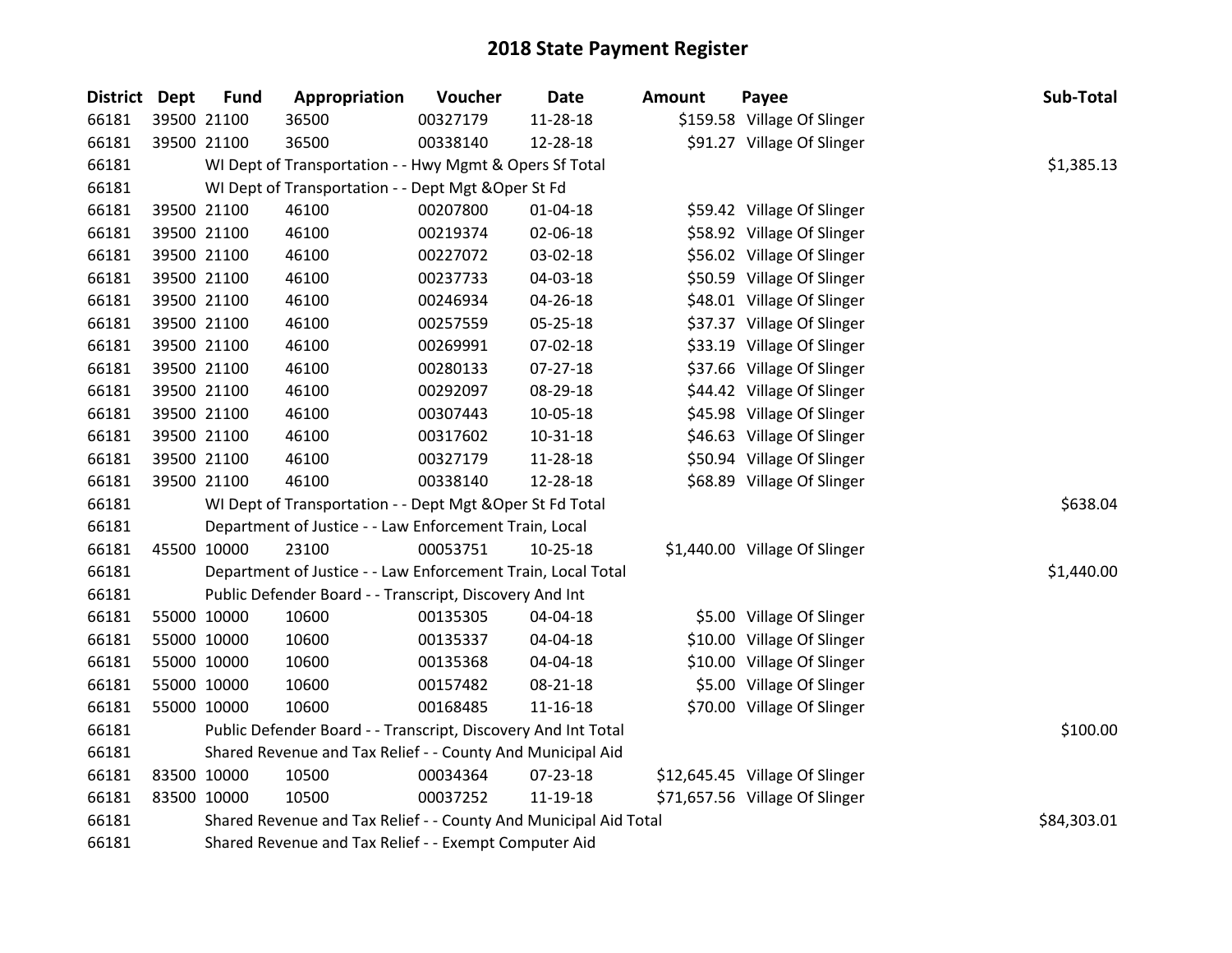| <b>District</b> | <b>Dept</b> | Fund        | Appropriation                                                   | Voucher  | Date           | <b>Amount</b> | Payee                         | Sub-Total    |
|-----------------|-------------|-------------|-----------------------------------------------------------------|----------|----------------|---------------|-------------------------------|--------------|
| 66181           | 83500 10000 |             | 10900                                                           | 00031520 | $07 - 23 - 18$ |               | \$5,739.14 Village Of Slinger |              |
| 66181           |             |             | Shared Revenue and Tax Relief - - Exempt Computer Aid Total     |          |                |               |                               | \$5,739.14   |
| 66181           |             |             | Shared Revenue and Tax Relief - - Utility Aid                   |          |                |               |                               |              |
| 66181           | 83500 10000 |             | 11000                                                           | 00034364 | $07 - 23 - 18$ |               | \$575.65 Village Of Slinger   |              |
| 66181           |             | 83500 10000 | 11000                                                           | 00037252 | 11-19-18       |               | \$3,243.99 Village Of Slinger |              |
| 66181           |             |             | Shared Revenue and Tax Relief - - Utility Aid Total             |          |                |               |                               | \$3,819.64   |
| 66181           |             |             | Shared Revenue and Tax Relief - - Lottery & Gaming Credit       |          |                |               |                               |              |
| 66181           | 83500 52100 |             | 36300                                                           | 00027672 | $03 - 26 - 18$ |               | \$6,181.56 Village Of Slinger |              |
| 66181           |             |             | Shared Revenue and Tax Relief - - Lottery & Gaming Credit Total |          |                |               |                               | \$6,181.56   |
| 66181 Total     |             |             |                                                                 |          |                |               |                               | \$353,209.56 |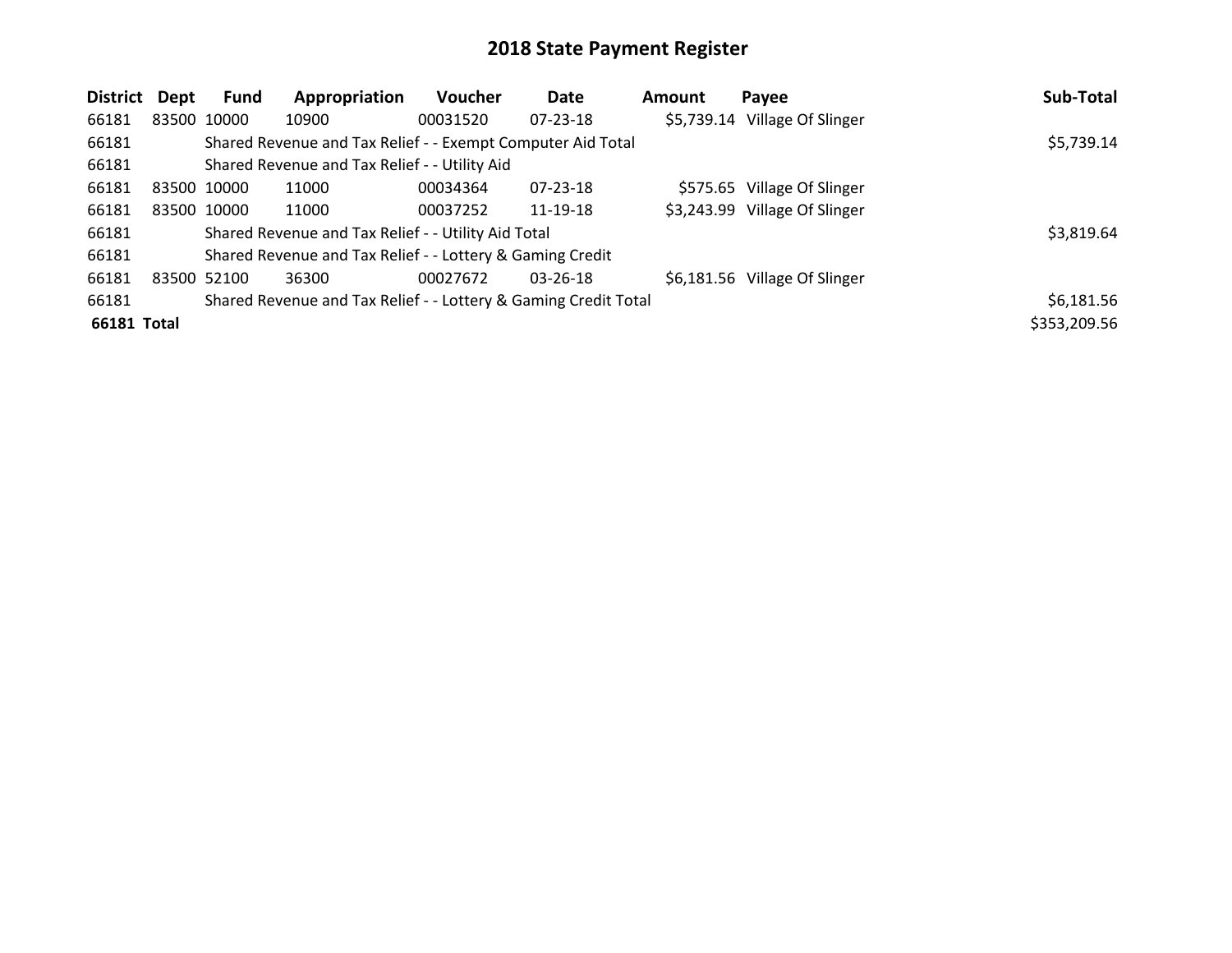| District Dept |             | <b>Fund</b> | Appropriation                                                                   | Voucher   | <b>Date</b>    | <b>Amount</b> | Payee                         | Sub-Total    |
|---------------|-------------|-------------|---------------------------------------------------------------------------------|-----------|----------------|---------------|-------------------------------|--------------|
| 66236         |             |             | Dept of Safety & Prof Services - - Fire Dues Distribution                       |           |                |               |                               |              |
| 66236         |             | 16500 10000 | 22500                                                                           | 00018176  | 07-02-18       |               | \$50,579.44 City Of Hartford  |              |
| 66236         |             |             | Dept of Safety & Prof Services - - Fire Dues Distribution Total                 |           |                |               |                               | \$50,579.44  |
| 66236         |             |             | WI Dept of Transportation - - Conn Hwy Aids St Fds                              |           |                |               |                               |              |
| 66236         |             | 39500 21100 | 16200                                                                           | 00205643  | $01 - 02 - 18$ |               | \$24,679.39 City Of Hartford  |              |
| 66236         |             | 39500 21100 | 16200                                                                           | 00236151  | 04-02-18       |               | \$24,679.39 City Of Hartford  |              |
| 66236         |             | 39500 21100 | 16200                                                                           | 00269850  | 07-02-18       |               | \$24,679.39 City Of Hartford  |              |
| 66236         |             | 39500 21100 | 16200                                                                           | 00303902  | $10 - 01 - 18$ |               | \$24,679.40 City Of Hartford  |              |
| 66236         |             |             | WI Dept of Transportation - - Conn Hwy Aids St Fds Total                        |           |                |               |                               | \$98,717.57  |
| 66236         |             |             | WI Dept of Transportation - - Tb, Trns Oper Aid Sf                              |           |                |               |                               |              |
| 66236         |             | 39500 21100 | 17600                                                                           | 00262453  | 06-13-18       |               | \$14,415.00 City Of Hartford  |              |
| 66236         |             | 39500 21100 | 17600                                                                           | 00289352  | 08-24-18       |               | \$43,247.00 City Of Hartford  |              |
| 66236         |             |             | WI Dept of Transportation - - Tb, Trns Oper Aid Sf Total                        |           |                |               |                               | \$57,662.00  |
| 66236         |             |             | WI Dept of Transportation - - Trns Aids To Mnc.-Sf                              |           |                |               |                               |              |
| 66236         |             | 39500 21100 | 19100                                                                           | 00205384  | $01 - 02 - 18$ |               | \$134,939.01 City Of Hartford |              |
| 66236         |             | 39500 21100 | 19100                                                                           | 00235892  | 04-02-18       |               | \$134,939.01 City Of Hartford |              |
| 66236         |             | 39500 21100 | 19100                                                                           | 00269591  | 07-02-18       |               | \$134,939.01 City Of Hartford |              |
| 66236         |             | 39500 21100 | 19100                                                                           | 00303643  | 10-01-18       |               | \$134,939.03 City Of Hartford |              |
| 66236         |             |             | WI Dept of Transportation - - Trns Aids To Mnc.-Sf Total                        |           |                |               |                               | \$539,756.06 |
| 66236         |             |             | Department of Health Services - - Prepaid Medical Transport Reimbursement       |           |                |               |                               |              |
| 66236         |             | 43500 10000 | 16300                                                                           | AMBULANCE | 11-08-18       |               | \$15,779.64 City Of Hartford  |              |
| 66236         |             |             | Department of Health Services - - Prepaid Medical Transport Reimbursement Total |           |                |               |                               | \$15,779.64  |
| 66236         |             |             | Department of Military Affairs - - General Aids                                 |           |                |               |                               |              |
| 66236         |             | 46500 36000 | AGF00                                                                           | DFD90122  | 09-07-18       |               | \$708.78 City Of Hartford     |              |
| 66236         |             |             | Department of Military Affairs - - General Aids Total                           |           |                |               |                               | \$708.78     |
| 66236         |             |             | Department of Revenue - - Payments For Municipal Svcs                           |           |                |               |                               |              |
| 66236         |             | 56600 10000 | 50100                                                                           | 00026962  | $01 - 31 - 18$ |               | \$2,726.94 City Of Hartford   |              |
| 66236         |             |             | Department of Revenue - - Payments For Municipal Svcs Total                     |           |                |               |                               | \$2,726.94   |
| 66236         |             |             | Shared Revenue and Tax Relief - - Expenditure Restraint Program                 |           |                |               |                               |              |
| 66236         |             | 83500 10000 | 10100                                                                           | 00034365  | 07-23-18       |               | \$104,876.48 City Of Hartford |              |
| 66236         |             |             | Shared Revenue and Tax Relief - - Expenditure Restraint Program Total           |           |                |               |                               | \$104,876.48 |
| 66236         |             |             | Shared Revenue and Tax Relief - - County And Municipal Aid                      |           |                |               |                               |              |
| 66236         | 83500 10000 |             | 10500                                                                           | 00034365  | 07-23-18       |               | \$106,922.69 City Of Hartford |              |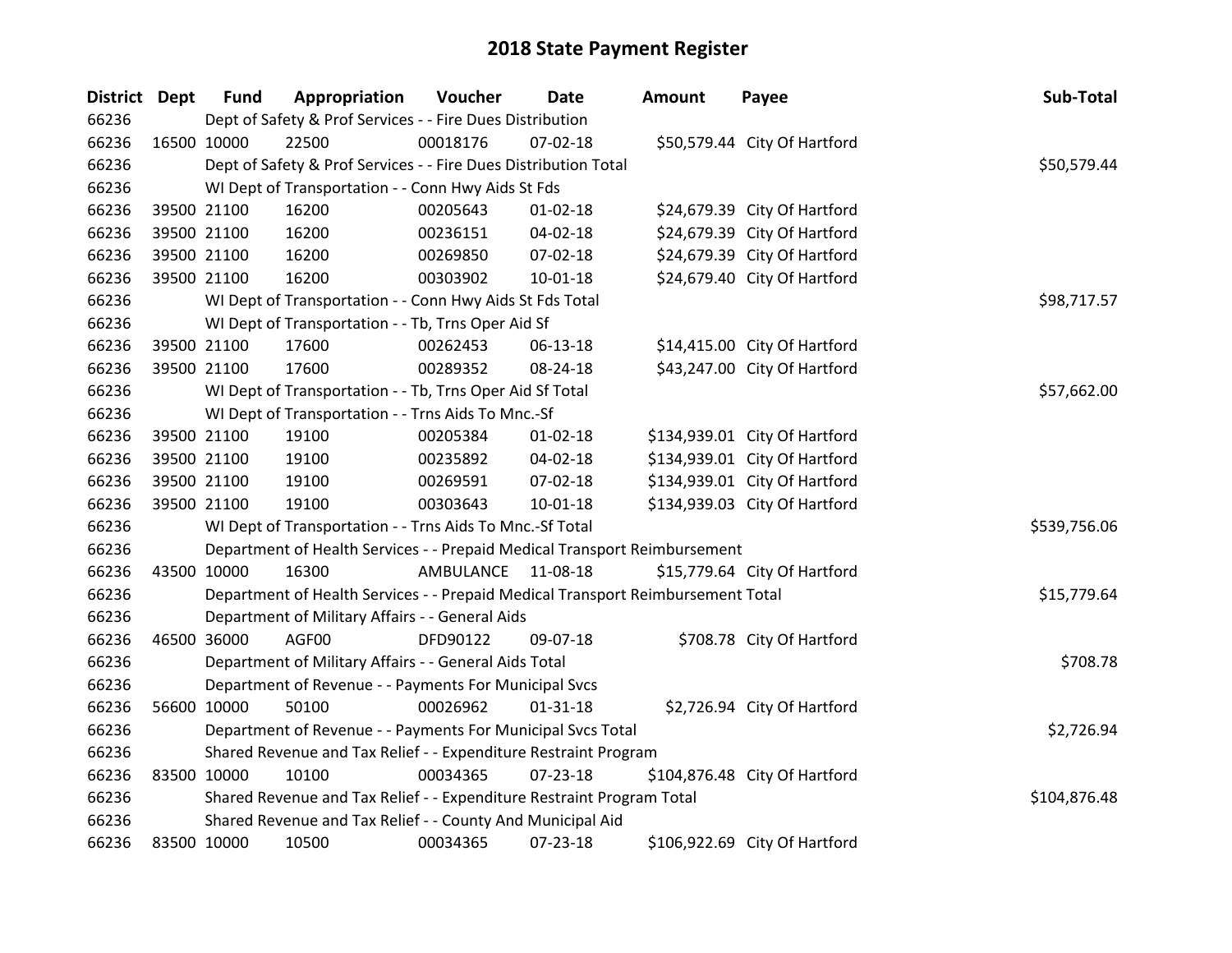| District Dept |             | Fund        | Appropriation                                                    | Voucher  | Date           | <b>Amount</b> | Payee                         | Sub-Total      |
|---------------|-------------|-------------|------------------------------------------------------------------|----------|----------------|---------------|-------------------------------|----------------|
| 66236         |             | 83500 10000 | 10500                                                            | 00037253 | 11-19-18       |               | \$590,115.60 City Of Hartford |                |
| 66236         |             |             | Shared Revenue and Tax Relief - - County And Municipal Aid Total |          |                |               |                               | \$697,038.29   |
| 66236         |             |             | Shared Revenue and Tax Relief - - Exempt Computer Aid            |          |                |               |                               |                |
| 66236         | 83500 10000 |             | 10900                                                            | 00031521 | 07-23-18       |               | \$30,764.69 City Of Hartford  |                |
| 66236         |             | 83500 10000 | 10900                                                            | 00032558 | $07 - 23 - 18$ |               | \$10,249.55 City Of Hartford  |                |
| 66236         |             |             | Shared Revenue and Tax Relief - - Exempt Computer Aid Total      |          |                |               |                               | \$41,014.24    |
| 66236         |             |             | Shared Revenue and Tax Relief - - Utility Aid                    |          |                |               |                               |                |
| 66236         | 83500 10000 |             | 11000                                                            | 00034365 | 07-23-18       |               | \$1,022.48 City Of Hartford   |                |
| 66236         |             | 83500 10000 | 11000                                                            | 00037253 | 11-19-18       |               | \$5,477.85 City Of Hartford   |                |
| 66236         |             |             | Shared Revenue and Tax Relief - - Utility Aid Total              |          |                |               |                               | \$6,500.33     |
| 66236 Total   |             |             |                                                                  |          |                |               |                               | \$1,615,359.77 |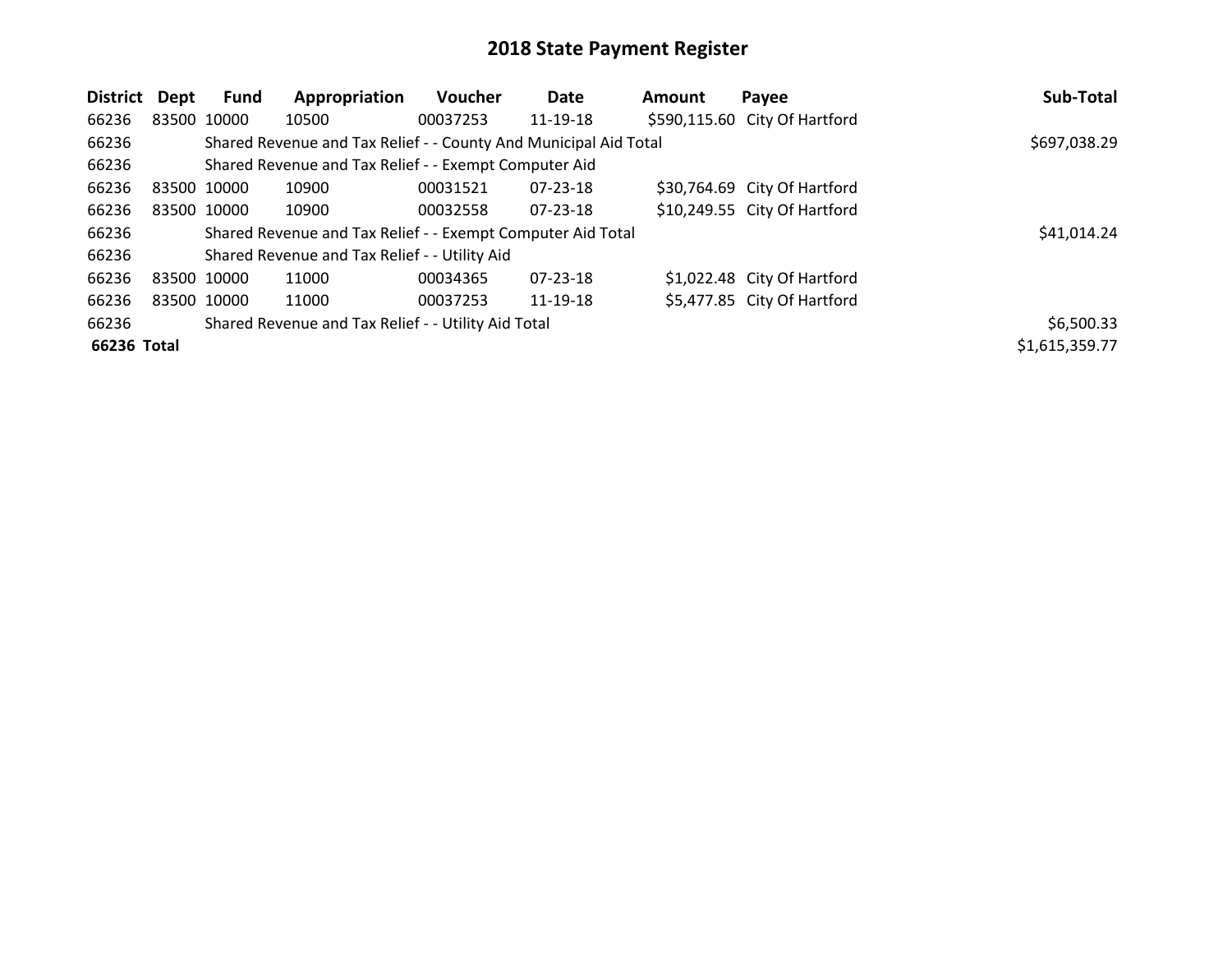|             |                                                                       | District Dept Fund | <b>Appropriation</b>                                            | Voucher  | Date     | Amount | <b>Pavee</b>                 | Sub-Total  |
|-------------|-----------------------------------------------------------------------|--------------------|-----------------------------------------------------------------|----------|----------|--------|------------------------------|------------|
| 66251       |                                                                       |                    | Shared Revenue and Tax Relief - - School Lvy Tx/First Dollar Cr |          |          |        |                              |            |
| 66251       | 83500 10000                                                           |                    | 30200                                                           | 00029846 | 07-23-18 |        | \$2,903.20 City Of Milwaukee |            |
| 66251       | Shared Revenue and Tax Relief - - School Lvy Tx/First Dollar Cr Total |                    |                                                                 |          |          |        |                              |            |
| 66251 Total |                                                                       |                    |                                                                 |          |          |        |                              | \$2,903.20 |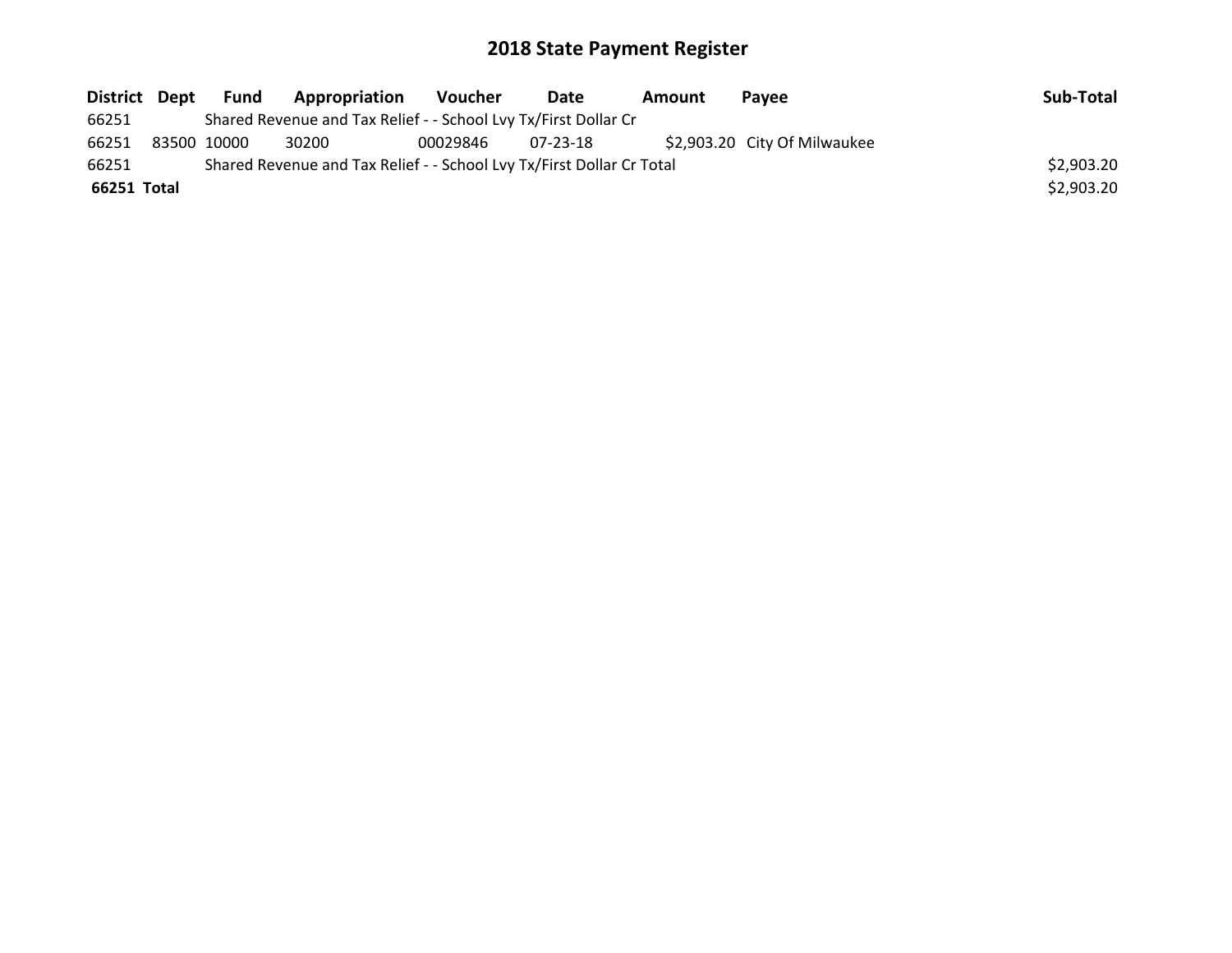| District Dept | <b>Fund</b>                                                  | Appropriation                                                      | Voucher  | <b>Date</b>    | Amount | Payee                          | Sub-Total    |
|---------------|--------------------------------------------------------------|--------------------------------------------------------------------|----------|----------------|--------|--------------------------------|--------------|
| 66291         |                                                              | Dept of Ag, Trade & Cons Protc - - Retail Petroleum                |          |                |        |                                |              |
| 66291         | 11500 27200                                                  | 16100                                                              | 00036450 | $07-18-18$     |        | \$414.00 City Of West Bend     |              |
| 66291         | 11500 27200                                                  | 16100                                                              | 00036477 | 07-18-18       |        | \$5,640.00 City Of West Bend   |              |
| 66291         | 11500 27200                                                  | 16100                                                              | 00037332 | 08-16-18       |        | \$475.00 City Of West Bend     |              |
| 66291         |                                                              | Dept of Ag, Trade & Cons Protc - - Retail Petroleum Total          |          |                |        |                                | \$6,529.00   |
| 66291         |                                                              | Dept of Safety & Prof Services - - Fire Dues Distribution          |          |                |        |                                |              |
| 66291         | 16500 10000                                                  | 22500                                                              | 00025289 | $07 - 25 - 18$ |        | \$109,201.48 City Of West Bend |              |
| 66291         |                                                              | Dept of Safety & Prof Services - - Fire Dues Distribution Total    |          |                |        |                                | \$109,201.48 |
| 66291         |                                                              | Dept of Public Instruction - - Federal Aids, Local Aid             |          |                |        |                                |              |
| 66291         | 25500 10000                                                  | 24100                                                              | 00135044 | $07 - 23 - 18$ |        | \$2,018.27 City Of West Bend   |              |
| 66291         | 25500 10000                                                  | 24100                                                              | 00139137 | 08-27-18       |        | \$2,651.64 City Of West Bend   |              |
| 66291         |                                                              | Dept of Public Instruction - - Federal Aids, Local Aid Total       |          |                |        |                                | \$4,669.91   |
| 66291         |                                                              | Dept of Natural Resources - - Aids In Lieu Of Taxes - Gener        |          |                |        |                                |              |
| 66291         | 37000 10000                                                  | 50300                                                              | 00212546 | 02-05-18       |        | \$8,190.30 City Of West Bend   |              |
| 66291         |                                                              | Dept of Natural Resources - - Aids In Lieu Of Taxes - Gener Total  |          |                |        |                                | \$8,190.30   |
| 66291         |                                                              | Dept of Natural Resources - - Resaids - Urban Forestry Grant       |          |                |        |                                |              |
| 66291         | 37000 21200                                                  | 58700                                                              | 00276678 | 11-01-18       |        | \$25,000.00 City Of West Bend  |              |
| 66291         |                                                              | Dept of Natural Resources - - Resaids - Urban Forestry Grant Total |          |                |        |                                | \$25,000.00  |
| 66291         |                                                              | Dept of Natural Resources - - Petrostorage Envr Remd Awards        |          |                |        |                                |              |
| 66291         | 37000 27200                                                  | 66700                                                              | 00219239 | 03-12-18       |        | \$1,296.12 City Of West Bend   |              |
| 66291         | 37000 27200                                                  | 66700                                                              | 00233280 | 05-03-18       |        | \$6,483.00 City Of West Bend   |              |
| 66291         | 37000 27200                                                  | 66700                                                              | 00237033 | 05-15-18       |        | \$1,641.18 City Of West Bend   |              |
| 66291         | 37000 27200                                                  | 66700                                                              | 00244607 | 06-20-18       |        | \$67,697.38 City Of West Bend  |              |
| 66291         | 37000 27200                                                  | 66700                                                              | 00244617 | 06-20-18       |        | \$1,037.64 City Of West Bend   |              |
| 66291         | 37000 27200                                                  | 66700                                                              | 00259307 | 08-14-18       |        | \$316.58 City Of West Bend     |              |
| 66291         | 37000 27200                                                  | 66700                                                              | 00286347 | 12-19-18       |        | \$399.42 City Of West Bend     |              |
| 66291         |                                                              | Dept of Natural Resources - - Petrostorage Envr Remd Awards Total  |          |                |        |                                | \$78,871.32  |
| 66291         | Dept of Natural Resources - - Fin Asst For Responsible Units |                                                                    |          |                |        |                                |              |
| 66291         | 37000 27400                                                  | 67000                                                              | 00235486 | 05-11-18       |        | \$100,083.07 City Of West Bend |              |
| 66291         |                                                              | Dept of Natural Resources - - Fin Asst For Responsible Units Total |          |                |        |                                | \$100,083.07 |
| 66291         |                                                              | Dept of Natural Resources - - Recycling Consolidation Grants       |          |                |        |                                |              |
| 66291         | 37000 27400                                                  | 67300                                                              | 00235486 | $05 - 11 - 18$ |        | \$8,167.66 City Of West Bend   |              |
| 66291         |                                                              | Dept of Natural Resources - - Recycling Consolidation Grants Total |          |                |        |                                | \$8,167.66   |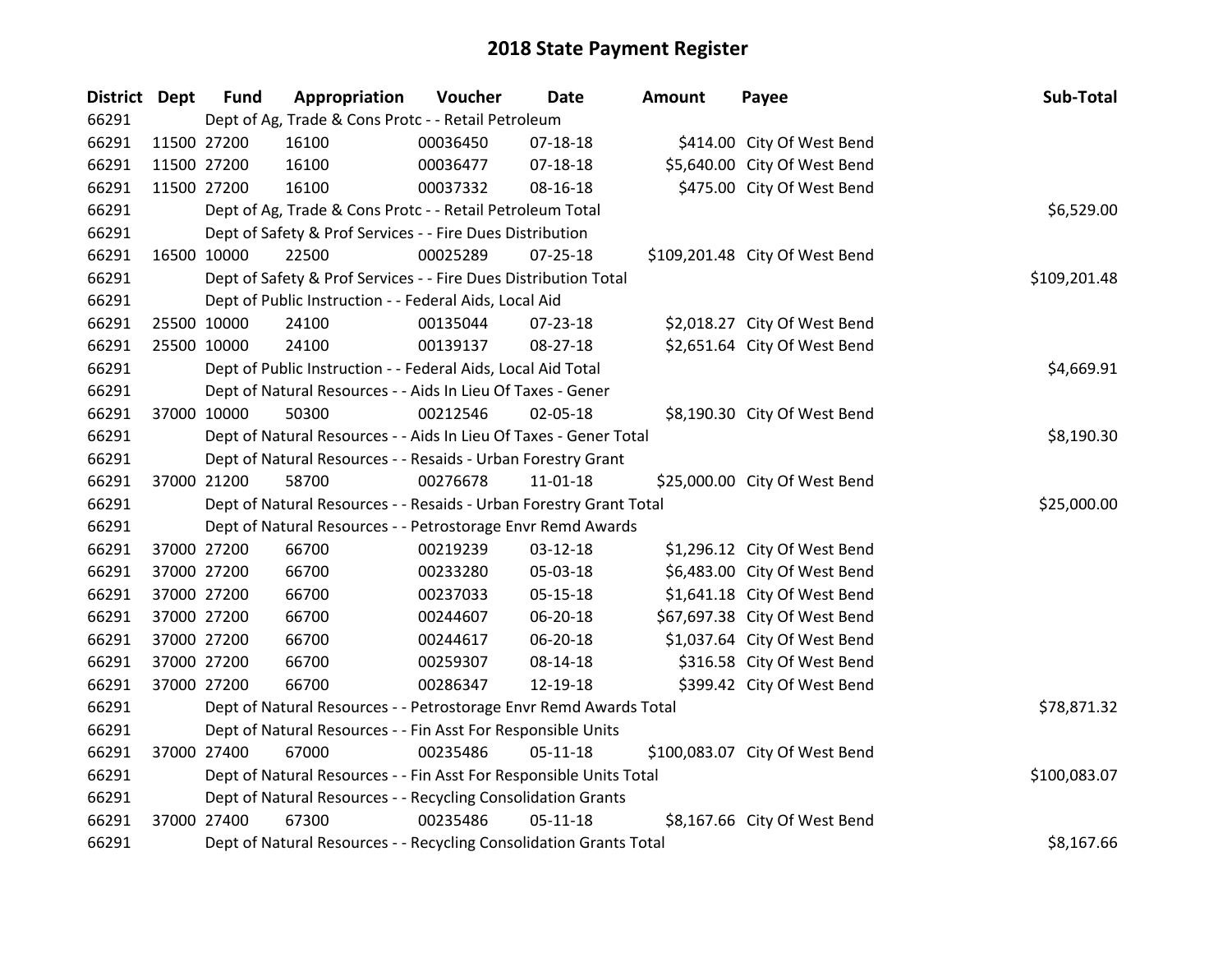| District Dept | <b>Fund</b> | Appropriation                                            | Voucher      | <b>Date</b>    | <b>Amount</b> | Payee                          | Sub-Total      |
|---------------|-------------|----------------------------------------------------------|--------------|----------------|---------------|--------------------------------|----------------|
| 66291         |             | WI Dept of Transportation - - Conn Hwy Aids St Fds       |              |                |               |                                |                |
| 66291         | 39500 21100 | 16200                                                    | 00205644     | $01 - 02 - 18$ |               | \$32,467.44 City Of West Bend  |                |
| 66291         | 39500 21100 | 16200                                                    | 00236152     | 04-02-18       |               | \$32,467.44 City Of West Bend  |                |
| 66291         | 39500 21100 | 16200                                                    | 00269851     | 07-02-18       |               | \$32,467.44 City Of West Bend  |                |
| 66291         | 39500 21100 | 16200                                                    | 00303903     | 10-01-18       |               | \$32,467.45 City Of West Bend  |                |
| 66291         |             | WI Dept of Transportation - - Conn Hwy Aids St Fds Total | \$129,869.77 |                |               |                                |                |
| 66291         |             | WI Dept of Transportation - - Tb, Trns Oper Aid Sf       |              |                |               |                                |                |
| 66291         | 39500 21100 | 17600                                                    | 00257218     | 05-25-18       |               | \$691.00 City Of West Bend     |                |
| 66291         | 39500 21100 | 17600                                                    | 00257220     | 05-25-18       |               | \$13,500.00 City Of West Bend  |                |
| 66291         | 39500 21100 | 17600                                                    | 00257221     | 05-25-18       |               | \$24,020.00 City Of West Bend  |                |
| 66291         | 39500 21100 | 17600                                                    | 00257222     | 05-25-18       |               | \$27,996.00 City Of West Bend  |                |
| 66291         | 39500 21100 | 17600                                                    | 00262472     | 06-13-18       |               | \$67,899.00 City Of West Bend  |                |
| 66291         | 39500 21100 | 17600                                                    | 00289422     | 08-24-18       |               | \$203,697.00 City Of West Bend |                |
| 66291         |             | WI Dept of Transportation - - Tb, Trns Oper Aid Sf Total |              |                |               |                                | \$337,803.00   |
| 66291         |             | WI Dept of Transportation - - Tc, Trns Oper Aid Sf       |              |                |               |                                |                |
| 66291         | 39500 21100 | 17700                                                    | 00244023     | 04-24-18       |               | \$14,795.00 City Of West Bend  |                |
| 66291         | 39500 21100 | 17700                                                    | 00250195     | 05-04-18       |               | \$17,332.00 City Of West Bend  |                |
| 66291         |             | WI Dept of Transportation - - Tc, Trns Oper Aid Sf Total |              |                |               |                                | \$32,127.00    |
| 66291         |             | WI Dept of Transportation - - Hwy Sfty Loc Aid Ffd       |              |                |               |                                |                |
| 66291         | 39500 21100 | 18500                                                    | 00293260     | 09-06-18       |               | \$1,870.52 City Of West Bend   |                |
| 66291         | 39500 21100 | 18500                                                    | 00293261     | 09-06-18       |               | \$1,299.48 City Of West Bend   |                |
| 66291         | 39500 21100 | 18500                                                    | 00293262     | 09-06-18       |               | \$1,480.64 City Of West Bend   |                |
| 66291         | 39500 21100 | 18500                                                    | 00310479     | $10 - 16 - 18$ |               | \$1,224.04 City Of West Bend   |                |
| 66291         | 39500 21100 | 18500                                                    | 00318130     | 11-01-18       |               | \$88.66 City Of West Bend      |                |
| 66291         |             | WI Dept of Transportation - - Hwy Sfty Loc Aid Ffd Total |              |                |               |                                | \$5,963.34     |
| 66291         |             | WI Dept of Transportation - - Trns Aids To Mnc.-Sf       |              |                |               |                                |                |
| 66291         | 39500 21100 | 19100                                                    | 00205385     | $01 - 02 - 18$ |               | \$342,190.74 City Of West Bend |                |
| 66291         | 39500 21100 | 19100                                                    | 00235893     | 04-02-18       |               | \$342,190.74 City Of West Bend |                |
| 66291         | 39500 21100 | 19100                                                    | 00269592     | 07-02-18       |               | \$342,190.74 City Of West Bend |                |
| 66291         | 39500 21100 | 19100                                                    | 00303644     | $10 - 01 - 18$ |               | \$342,190.74 City Of West Bend |                |
| 66291         |             | WI Dept of Transportation - - Trns Aids To Mnc.-Sf Total |              |                |               |                                | \$1,368,762.96 |
| 66291         |             | WI Dept of Transportation - - Loc Trns Facl Implfd       |              |                |               |                                |                |
| 66291         | 39500 21100 | 27600                                                    | 00288220     | 08-20-18       |               | \$46,568.35 City Of West Bend  |                |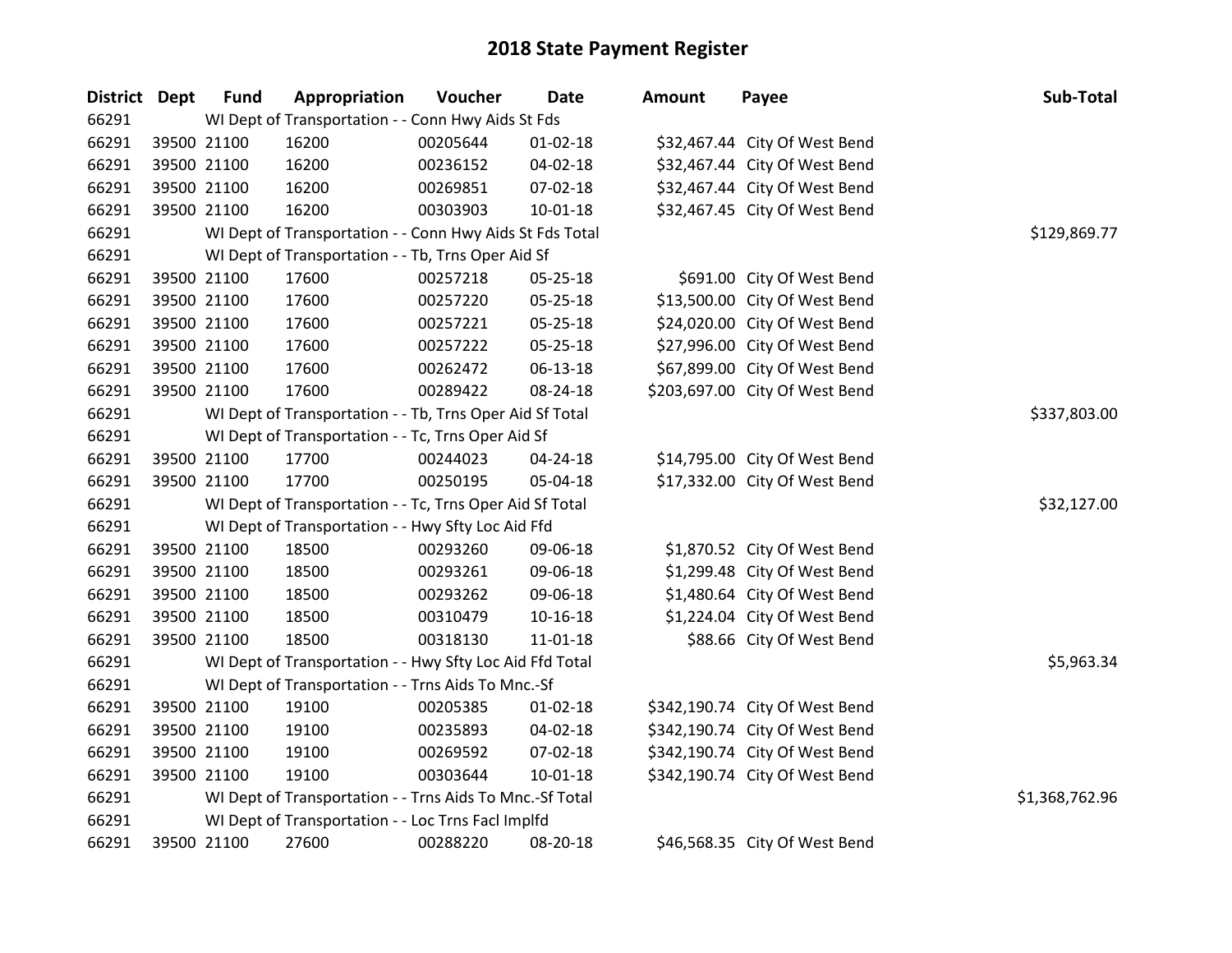| District Dept | <b>Fund</b> | Appropriation                                                                   | Voucher   | <b>Date</b>    | <b>Amount</b> | Payee                          | Sub-Total    |
|---------------|-------------|---------------------------------------------------------------------------------|-----------|----------------|---------------|--------------------------------|--------------|
| 66291         |             | WI Dept of Transportation - - Loc Trns Facl Implfd Total                        |           |                |               |                                | \$46,568.35  |
| 66291         |             | WI Dept of Transportation - - Loc Rd Imp Prg St Fd                              |           |                |               |                                |              |
| 66291         | 39500 21100 | 27800                                                                           | 00218089  | 02-02-18       |               | \$66,429.23 City Of West Bend  |              |
| 66291         |             | WI Dept of Transportation - - Loc Rd Imp Prg St Fd Total                        |           |                |               |                                | \$66,429.23  |
| 66291         |             | WI Dept of Transportation - - Loc Trns Facl Impffd                              |           |                |               |                                |              |
| 66291         | 39500 21100 | 28600                                                                           | 00288220  | 08-20-18       |               | \$119,476.61 City Of West Bend |              |
| 66291         |             | WI Dept of Transportation - - Loc Trns Facl Impffd Total                        |           |                |               |                                | \$119,476.61 |
| 66291         |             | WI Dept of Transportation - - Dept Mgt & Oper St Fd                             |           |                |               |                                |              |
| 66291         | 39500 21100 | 46100                                                                           | 00211079  | $01 - 11 - 18$ |               | \$427.04 City Of West Bend     |              |
| 66291         | 39500 21100 | 46100                                                                           | 00241645  | $04 - 12 - 18$ |               | \$410.08 City Of West Bend     |              |
| 66291         | 39500 21100 | 46100                                                                           | 00276756  | 07-18-18       |               | \$418.56 City Of West Bend     |              |
| 66291         |             | WI Dept of Transportation - - Dept Mgt & Oper St Fd Total                       |           |                |               |                                | \$1,255.68   |
| 66291         |             | Department of Health Services - - Emergency Medical Services, Ai                |           |                |               |                                |              |
| 66291         | 43500 10000 | 11900                                                                           | 00229474  | 08-31-18       |               | \$7,264.09 City Of West Bend   |              |
| 66291         |             | Department of Health Services - - Emergency Medical Services, Ai Total          |           |                |               |                                | \$7,264.09   |
| 66291         |             | Department of Health Services - - Prepaid Medical Transport Reimbursement       |           |                |               |                                |              |
| 66291         | 43500 10000 | 16300                                                                           | AMBULANCE | 11-08-18       |               | \$44,533.64 City Of West Bend  |              |
| 66291         |             | Department of Health Services - - Prepaid Medical Transport Reimbursement Total |           |                |               |                                | \$44,533.64  |
| 66291         |             | Department of Justice - - Law Enforcement Train, Local                          |           |                |               |                                |              |
| 66291         | 45500 10000 | 23100                                                                           | 00053895  | 10-25-18       |               | \$8,160.00 City Of West Bend   |              |
| 66291         |             | Department of Justice - - Law Enforcement Train, Local Total                    |           |                |               |                                | \$8,160.00   |
| 66291         |             | Department of Military Affairs - - Energy Costs, Energy-Related A               |           |                |               |                                |              |
| 66291         | 46500 10000 | 10600                                                                           | 00037181  | $01-17-18$     |               | \$371.92 City Of West Bend     |              |
| 66291         | 46500 10000 | 10600                                                                           | 00041883  | $04 - 17 - 18$ |               | \$376.16 City Of West Bend     |              |
| 66291         | 46500 10000 | 10600                                                                           | 00046542  | 07-18-18       |               | \$346.48 City Of West Bend     |              |
| 66291         | 46500 10000 | 10600                                                                           | 00050315  | $10-12-18$     |               | \$367.68 City Of West Bend     |              |
| 66291         |             | Department of Military Affairs - - Energy Costs, Energy-Related A Total         |           |                |               |                                | \$1,462.24   |
| 66291         |             | Department of Military Affairs - - Federal Aid-Service Contracts                |           |                |               |                                |              |
| 66291         | 46500 10000 | 14100                                                                           | 00037180  | $01 - 17 - 18$ |               | \$869.56 City Of West Bend     |              |
| 66291         | 46500 10000 | 14100                                                                           | 00040967  | 03-27-18       |               | \$25.00 City Of West Bend      |              |
| 66291         | 46500 10000 | 14100                                                                           | 00041882  | 04-17-18       |               | \$899.24 City Of West Bend     |              |
| 66291         | 46500 10000 | 14100                                                                           | 00046540  | $07 - 16 - 18$ |               | \$941.64 City Of West Bend     |              |
| 66291         | 46500 10000 | 14100                                                                           | 00049097  | 09-18-18       |               | \$15,192.49 City Of West Bend  |              |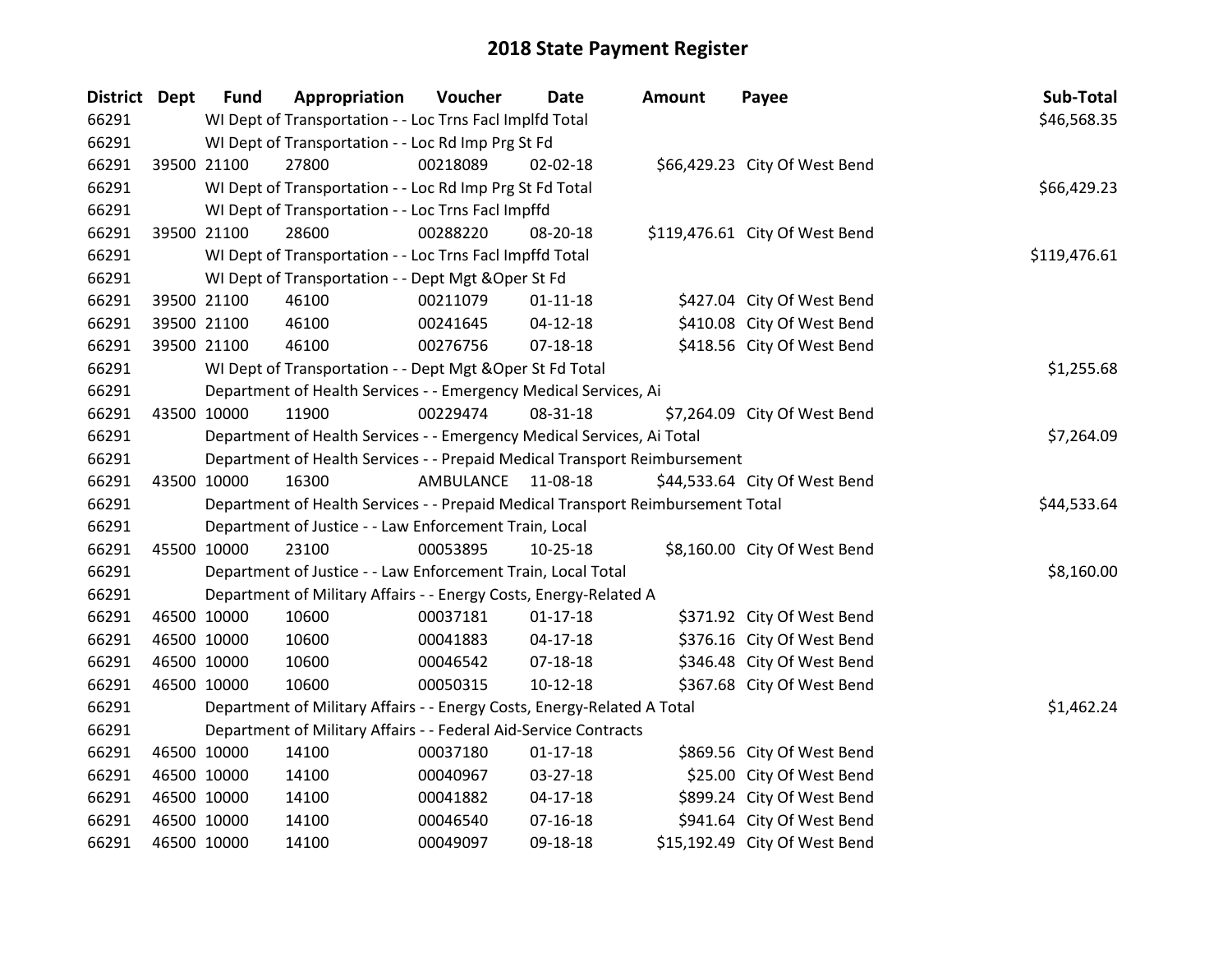| District Dept |             | <b>Fund</b> | Appropriation                                                          | Voucher  | <b>Date</b>    | <b>Amount</b> | Payee                      | Sub-Total   |
|---------------|-------------|-------------|------------------------------------------------------------------------|----------|----------------|---------------|----------------------------|-------------|
| 66291         | 46500 10000 |             | 14100                                                                  | 00050314 | $10 - 12 - 18$ |               | \$954.36 City Of West Bend |             |
| 66291         |             |             | Department of Military Affairs - - Federal Aid-Service Contracts Total |          |                |               |                            | \$18,882.29 |
| 66291         |             |             | Public Defender Board - - Transcript, Discovery And Int                |          |                |               |                            |             |
| 66291         |             | 55000 10000 | 10600                                                                  | 00123463 | 01-09-18       |               | \$15.00 City Of West Bend  |             |
| 66291         |             | 55000 10000 | 10600                                                                  | 00123497 | 01-09-18       |               | \$10.00 City Of West Bend  |             |
| 66291         |             | 55000 10000 | 10600                                                                  | 00124005 | $01 - 16 - 18$ |               | \$15.00 City Of West Bend  |             |
| 66291         |             | 55000 10000 | 10600                                                                  | 00126032 | 01-29-18       |               | \$25.00 City Of West Bend  |             |
| 66291         |             | 55000 10000 | 10600                                                                  | 00127119 | 02-05-18       |               | \$30.00 City Of West Bend  |             |
| 66291         |             | 55000 10000 | 10600                                                                  | 00128227 | 02-13-18       |               | \$5.00 City Of West Bend   |             |
| 66291         |             | 55000 10000 | 10600                                                                  | 00129527 | $02 - 21 - 18$ |               | \$15.00 City Of West Bend  |             |
| 66291         |             | 55000 10000 | 10600                                                                  | 00131634 | 03-07-18       |               | \$20.00 City Of West Bend  |             |
| 66291         |             | 55000 10000 | 10600                                                                  | 00135316 | 04-04-18       |               | \$5.00 City Of West Bend   |             |
| 66291         |             | 55000 10000 | 10600                                                                  | 00136713 | $04 - 11 - 18$ |               | \$30.00 City Of West Bend  |             |
| 66291         |             | 55000 10000 | 10600                                                                  | 00136742 | $04 - 11 - 18$ |               | \$5.00 City Of West Bend   |             |
| 66291         |             | 55000 10000 | 10600                                                                  | 00139668 | 04-30-18       |               | \$5.00 City Of West Bend   |             |
| 66291         |             | 55000 10000 | 10600                                                                  | 00142427 | 05-18-18       |               | \$10.00 City Of West Bend  |             |
| 66291         |             | 55000 10000 | 10600                                                                  | 00143589 | 05-23-18       |               | \$10.00 City Of West Bend  |             |
| 66291         |             | 55000 10000 | 10600                                                                  | 00147497 | $06 - 15 - 18$ |               | \$10.00 City Of West Bend  |             |
| 66291         |             | 55000 10000 | 10600                                                                  | 00148000 | 06-22-18       |               | \$15.00 City Of West Bend  |             |
| 66291         |             | 55000 10000 | 10600                                                                  | 00148036 | 06-22-18       |               | \$15.00 City Of West Bend  |             |
| 66291         |             | 55000 10000 | 10600                                                                  | 00150643 | 07-09-18       |               | \$30.00 City Of West Bend  |             |
| 66291         |             | 55000 10000 | 10600                                                                  | 00150693 | $07-10-18$     |               | \$5.00 City Of West Bend   |             |
| 66291         |             | 55000 10000 | 10600                                                                  | 00152594 | 07-19-18       |               | \$15.00 City Of West Bend  |             |
| 66291         | 55000 10000 |             | 10600                                                                  | 00155102 | 08-02-18       |               | \$15.00 City Of West Bend  |             |
| 66291         |             | 55000 10000 | 10600                                                                  | 00157491 | 08-21-18       |               | \$10.00 City Of West Bend  |             |
| 66291         |             | 55000 10000 | 10600                                                                  | 00160361 | 09-11-18       |               | \$5.00 City Of West Bend   |             |
| 66291         |             | 55000 10000 | 10600                                                                  | 00160404 | 09-11-18       |               | \$5.00 City Of West Bend   |             |
| 66291         |             | 55000 10000 | 10600                                                                  | 00162914 | 09-26-18       |               | \$25.00 City Of West Bend  |             |
| 66291         |             | 55000 10000 | 10600                                                                  | 00163671 | 10-05-18       |               | \$10.00 City Of West Bend  |             |
| 66291         |             | 55000 10000 | 10600                                                                  | 00164766 | $10 - 15 - 18$ |               | \$60.00 City Of West Bend  |             |
| 66291         |             | 55000 10000 | 10600                                                                  | 00168495 | 11-16-18       |               | \$5.00 City Of West Bend   |             |
| 66291         |             | 55000 10000 | 10600                                                                  | 00168530 | $11 - 16 - 18$ |               | \$5.00 City Of West Bend   |             |
| 66291         |             | 55000 10000 | 10600                                                                  | 00171594 | 12-06-18       |               | \$5.00 City Of West Bend   |             |